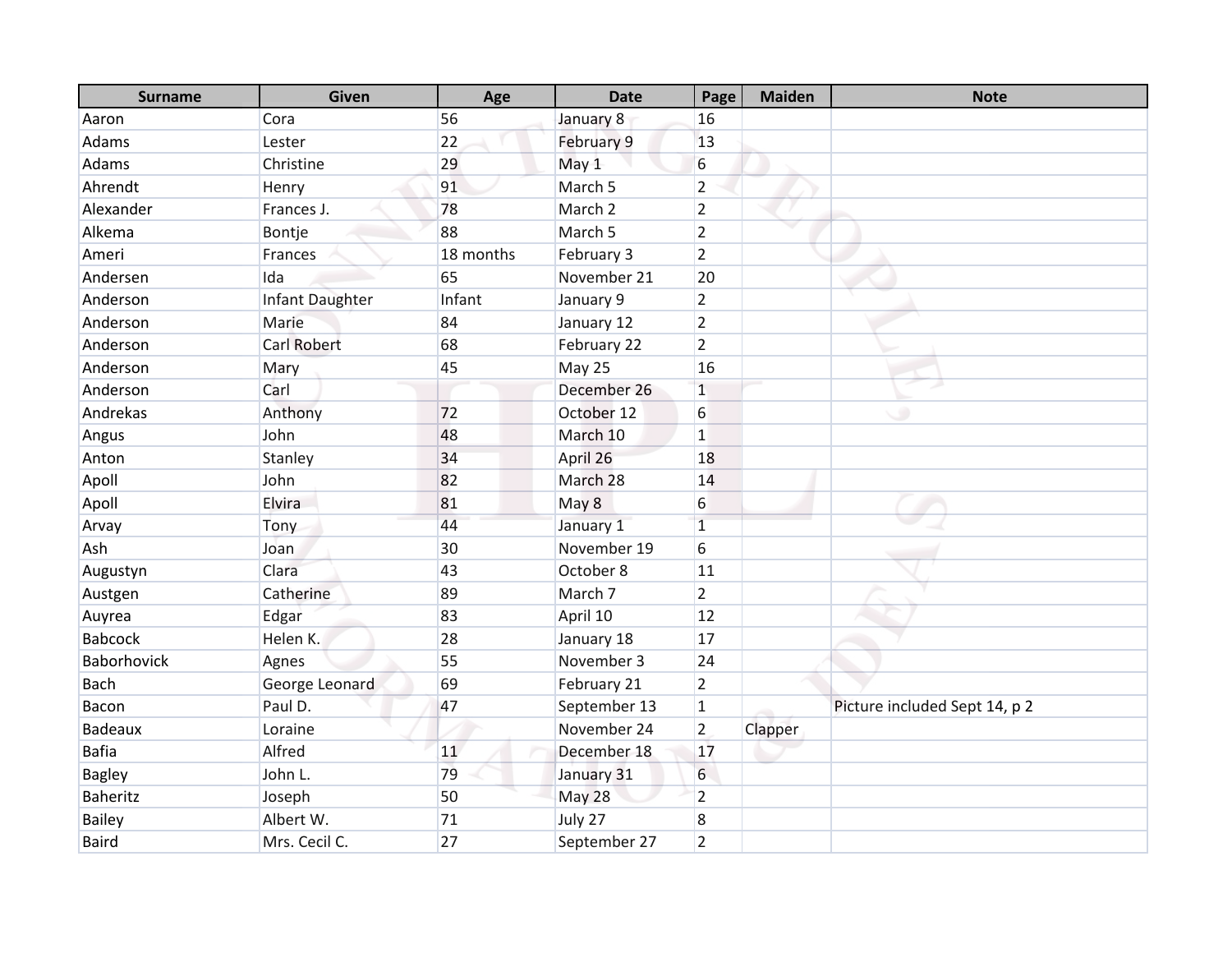| Bakajsa          | Michael               | 53     | August 27    | 15             |         |
|------------------|-----------------------|--------|--------------|----------------|---------|
| <b>Baker</b>     | <b>Margaret Alice</b> | 79     | January 27   | $\overline{2}$ |         |
| <b>Baker</b>     | John                  | 51     | September 12 | 11             |         |
| <b>Baker</b>     | Anna                  | 52     | November 14  | $\overline{2}$ |         |
| <b>Baldwin</b>   | Rosa                  | 77     | February 7   | $\overline{2}$ |         |
| <b>Baldwin</b>   | Charles               | 67     | March 13     | $\overline{2}$ |         |
| Bale             | <b>Emily Belding</b>  | 102    | August 27    | $\overline{2}$ |         |
| Balog            | Steve                 | 67     | July 31      | 10             |         |
| Bane             | D. N.                 | 52     | November 15  | $\overline{2}$ |         |
| Baradziej        | Anthony               |        | January 22   | $\overline{2}$ |         |
| Baranowski       | Theodore              | 73     | December 13  | $\overline{2}$ |         |
| <b>Barget</b>    | August                | 59     | March 1      | $\overline{2}$ |         |
| <b>Barker</b>    | Homer M.              | 65     | March 2      | $\overline{2}$ |         |
| Barlov           | Antone                |        | December 26  | $\overline{1}$ |         |
| <b>Barman</b>    | Michael               | 74     | July 19      | 17             | $\circ$ |
| Barney           | Helen K.              | 58     | February 27  | 10             |         |
| <b>Barnhart</b>  | Elizabeth             | 84     | December 6   | $\overline{2}$ |         |
| Barona           | Joe                   | 24     | June 26      | $\mathbf{1}$   |         |
| <b>Barr</b>      | Harry C.              | 68     | April 11     | $\overline{2}$ |         |
| Barry            | Owen                  | 87     | April 30     | 8              |         |
| Bartholomae      | Martha                | 73     | October 6    | 32             |         |
| <b>Bartook</b>   | Andrew                | 33     | April 4      | 6              |         |
| <b>Bartos</b>    | Michael               | 71     | February 22  | 26             |         |
| <b>Bartoszek</b> | Anthony               | 63     | May 21       | 5              |         |
| <b>Basich</b>    | Anton                 | 59     | August 13    | 8              |         |
| <b>Battles</b>   | Paul E.               | 44     | January 3    | $\overline{2}$ |         |
| <b>Bauer</b>     | Rev. Gottleib         | 68     | January 27   | $\overline{2}$ |         |
| <b>Baumer</b>    | Severin               | 73     | April 17     | 12             |         |
| <b>Baxter</b>    | Ella                  |        | August 6     | $\,8\,$        |         |
| Bazh             | George Leonard        | 69     | February 20  | $\overline{2}$ |         |
| Beach            | Mata                  | 62     | July 7       | $\overline{2}$ |         |
| Beach            | Rachael               |        | July 20      | $\overline{2}$ |         |
| Beaman           | Jackie                | 6 days | July 20      | $\overline{2}$ |         |
| Beatson          | Robert                | 82     | December 19  |                |         |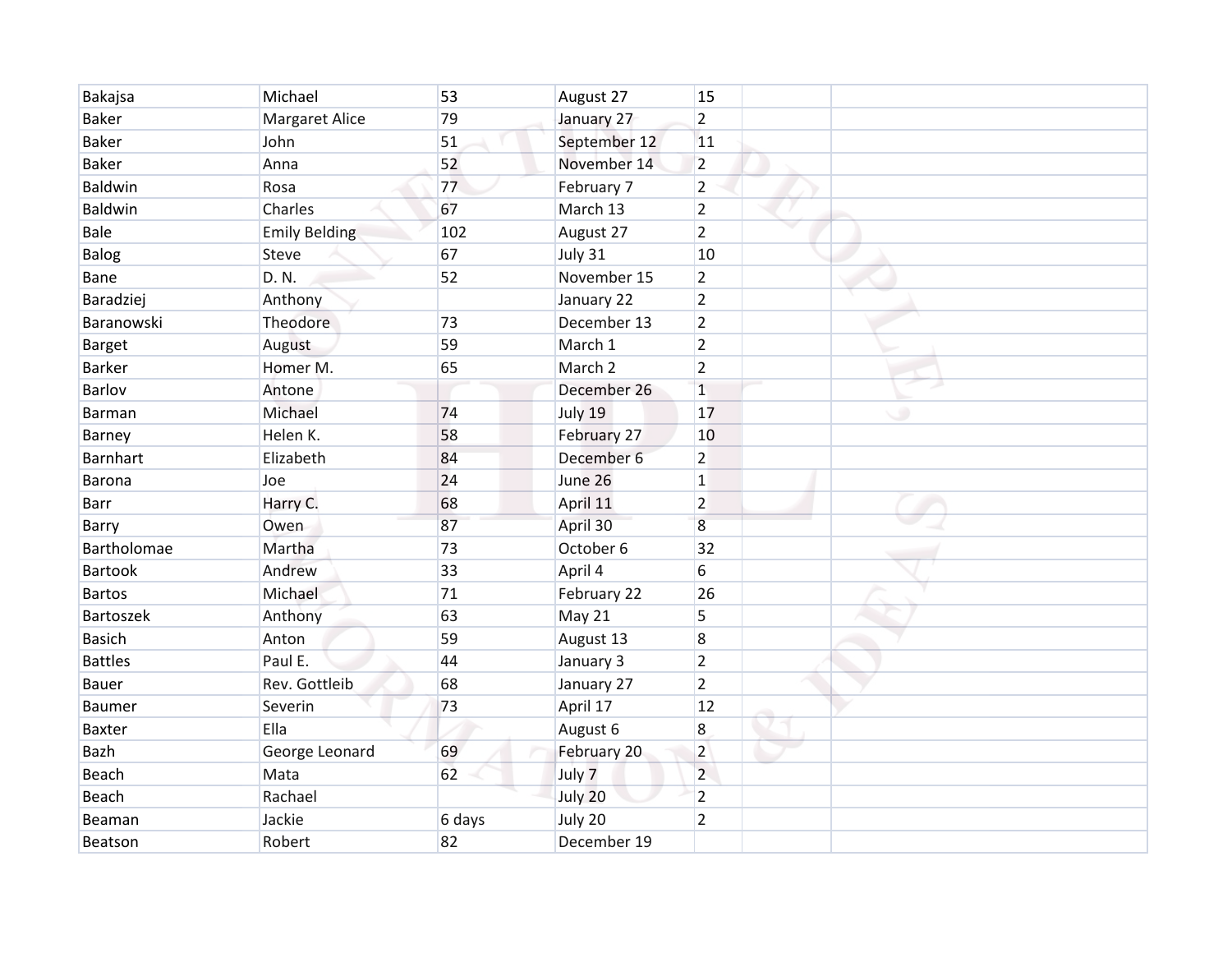| <b>Beck</b>     | Henry                  | 58      | February 6         | $\mathbf{1}$   |                              |
|-----------------|------------------------|---------|--------------------|----------------|------------------------------|
| Bedinger        | Gene Edward            | 14      | July 14            | $\overline{2}$ |                              |
| Beebe           | Jesse                  | 60      | July 23            | $\overline{2}$ |                              |
| Beeler          | Coin C.                | 47      | January 16         | $\overline{1}$ |                              |
| <b>Behling</b>  | Henry J.               | 33      | February 6         | $\overline{2}$ |                              |
| <b>Behrens</b>  | Herman                 | 63      | May 14             | $\overline{2}$ |                              |
| Beiester        | Emma                   | 68      | October 23         | 17             |                              |
| <b>Beilfuss</b> | Marie                  | 43      | December 24        | $\overline{2}$ |                              |
| <b>Beiriger</b> | Peter J.               | 72      | February 27        |                | Picture included             |
| Bell            | Virgil E.              | 48      | December 26        | $\overline{2}$ |                              |
| Bellam          | George                 | 17      | March <sub>3</sub> |                |                              |
| Belman          | William C.             | 79      | October 13         | 1              | Picture included Oct 15, p 1 |
| Benkie          | John                   | 87      | July 9             | 15             |                              |
| <b>Bennett</b>  | <b>Ruth Mae</b>        | 36      | June 23            | $\overline{1}$ |                              |
| <b>Berg</b>     | Celia                  | 46      | April 26           | 16             | ی                            |
| <b>Berg</b>     | Robert                 | 49      | September 1        | 5              |                              |
| Berggren        | Nimrod                 | 54      | June 29            | $\overline{2}$ |                              |
| Bergquist       | John A.                | 66      | November 20        | 12             |                              |
| Bernal          | John                   | 60      | February 14        | 6              |                              |
| Bernal          | Mrs. Leo               |         | December 15        | 10             |                              |
| Bernard         | <b>Sister Superior</b> |         | July 17            | 1              |                              |
| Berry           | Terra D.               | 32      | December 12        | $\overline{2}$ |                              |
| <b>Bess</b>     | Lawrence C.            | 26      | November 13        | $\mathbf{1}$   |                              |
| <b>Beste</b>    | Pearl                  | 56      | November 16        | 3              |                              |
| Bialobrzewska   | Stella                 | 54      | September 21       | 10             |                              |
| <b>Bickel</b>   | Louis F.               | 31      | August 27          | 15             |                              |
| <b>Bidwell</b>  | Eldridge               | 63      | December 10        | $\mathbf{1}$   |                              |
| Biggerstaff     | William                | 59      | December 10        | 6              |                              |
| <b>Billings</b> | Charles                | 56      | November 6         | $\overline{2}$ |                              |
| Birmingham      | Mary                   | 81      | June 1             | $\overline{2}$ |                              |
| Biskowski       | Paulina                | 46      | January 1          | 16             |                              |
| Bixenman        | Bertha                 | 76      | September 18       | $\overline{2}$ |                              |
| Blaemire        | William J.             | 33      | March <sub>2</sub> | 10             |                              |
| Blanchard       | Marilyn                | 6 weeks | September 5        | $\overline{2}$ |                              |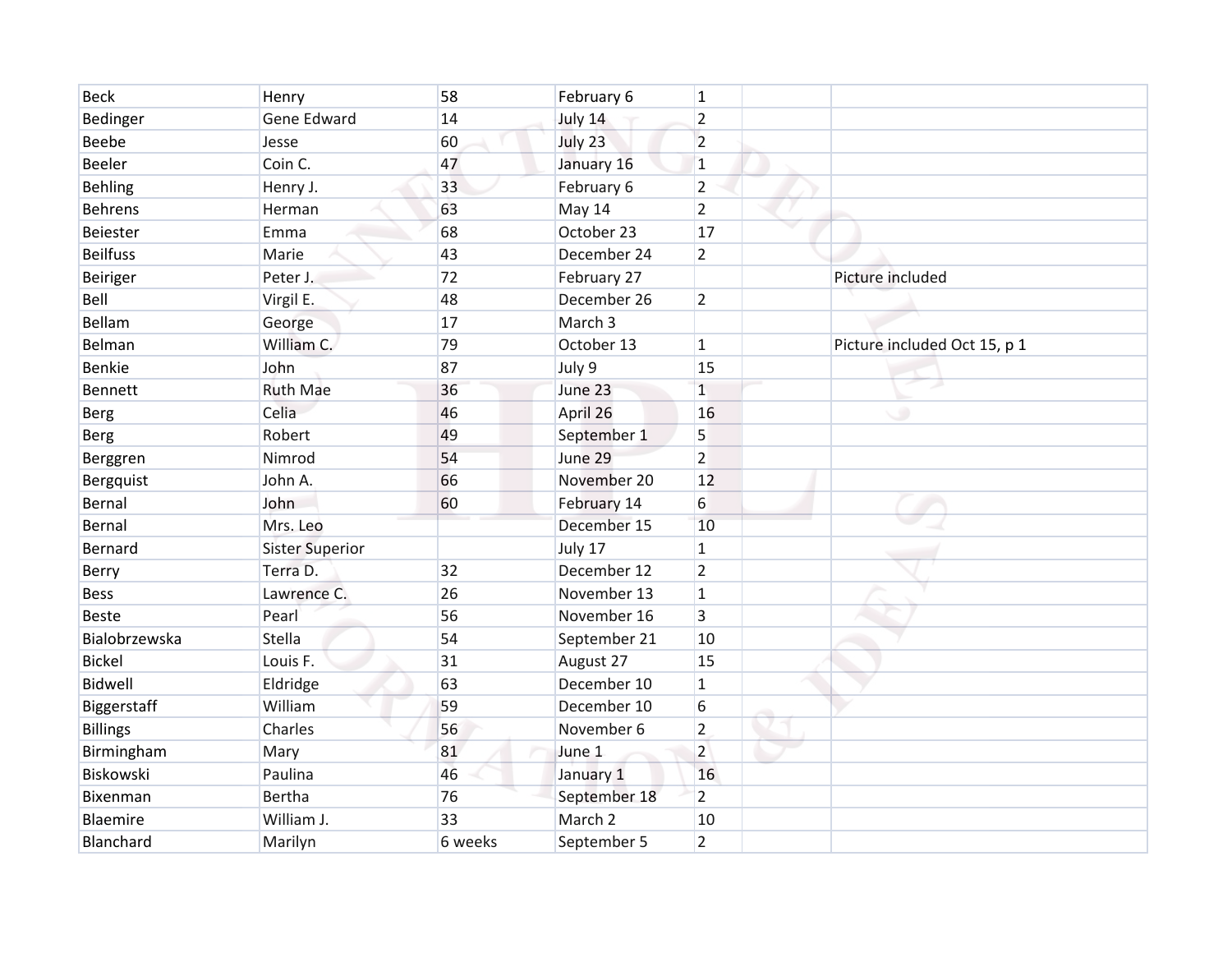| Blankenburg     | Evelyn             | 21        | October 5    | $\overline{2}$   |                  |
|-----------------|--------------------|-----------|--------------|------------------|------------------|
| <b>Blazek</b>   | George             | 71        | April 16     | 6                |                  |
| <b>Block</b>    | Emanuel J.         | 58        | March 6      | 13               |                  |
| Blue            | Joseph H.          | 15 months | March 22     | $\overline{2}$   |                  |
| Blue            | <b>Eldon Louis</b> | 31        | May 17       | $\overline{2}$   |                  |
| Blum            | Matilda            | 73        | March 28     | $\overline{2}$   |                  |
| <b>Bobal</b>    | Ethel              | 21        | July 5       | $\overline{2}$   |                  |
| <b>Bobaly</b>   | John               | 61        | March 24     | $\overline{2}$   |                  |
| Bodnar          | Andrew             | 68        | May 24       | 26               |                  |
| Boehringer      | Jacob              | 70        | September 27 | 15               |                  |
| Boetje          | William            | 48        | August 1     | $\overline{2}$   |                  |
| <b>Bogdas</b>   | Angeline           | 67        | March 21     | $\overline{2}$   |                  |
| <b>Bolek</b>    | Jacob              | 58        | July 12      | $\overline{2}$   |                  |
| <b>Boles</b>    | Ola                | 34        | February 28  | $6\phantom{1}6$  |                  |
| <b>Bolin</b>    | Gustave            | 42        | February 17  | $\overline{2}$   | پ                |
| Bona            | John               | 82        | November 9   | $\overline{2}$   |                  |
| Bonaventura     | Angela             | 73        | January 12   | $\overline{4}$   |                  |
| Bone            | Emma               | 64        | November 15  | $\overline{2}$   |                  |
| <b>Boness</b>   | Walter             | 35        | October 10   | 16               |                  |
| Boos            | Lydia              | 48        | September 8  | 13               |                  |
| Borowski        | Julia              | 40        | February 1   | 6                |                  |
| Bothwell        | Floyd              | 58        | December 5   | 12               |                  |
| Bournay         | Jacob              | 50        | July 3       | $\overline{2}$   |                  |
| Bowman          | George             | 63        | January 5    | $\overline{2}$   |                  |
| Boyce           | Mary E.            | 47        | March 28     | 14               |                  |
| Boyd            | Lydia              | 86        | January 1    | $\overline{2}$   |                  |
| Boyd            | Sally McFarland    | 67        | July 28      | $\overline{2}$   |                  |
| Boyd            | Harry Lee          | 10        | October 22   | $\boldsymbol{8}$ |                  |
| Boyer           | Benton N.          | 77        | March 5      | 15               |                  |
| Boyer           | <b>Nellie</b>      | 64        | July 23      | $\overline{2}$   |                  |
| <b>Bracha</b>   | Joseph             | 48        | March 16     | 6                |                  |
| <b>Bradford</b> | Isabelle           | 80        | April 12     | 6                |                  |
| <b>Bradley</b>  | Allyn F.           | 51        | January 29   |                  | Picture included |
| <b>Brady</b>    | William            | 57        | February 7   | $\overline{2}$   |                  |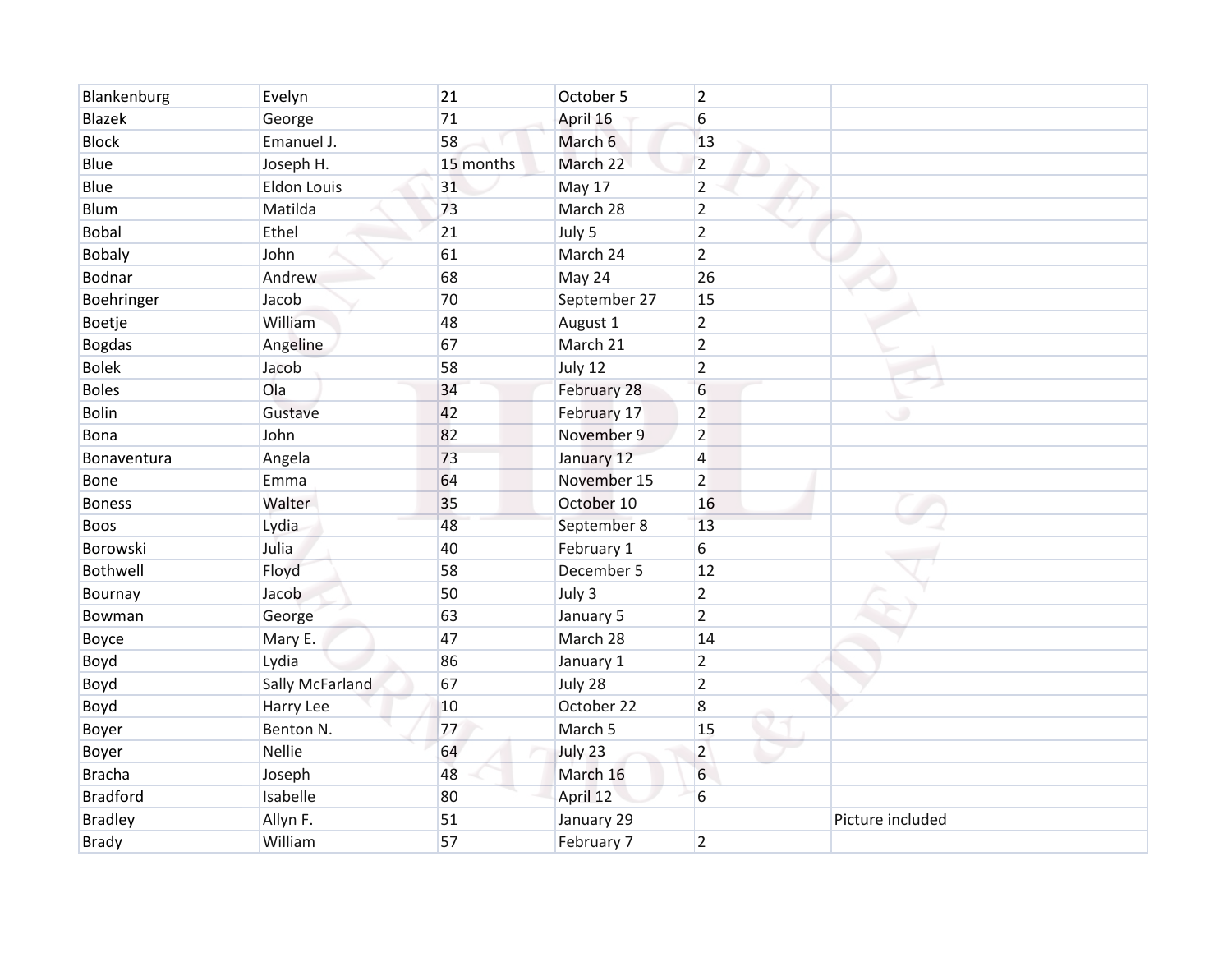| <b>Braman</b>    | Haskal            | 76             | July 30      | 6              |         |
|------------------|-------------------|----------------|--------------|----------------|---------|
| <b>Brands</b>    | Christine         | 64             | June 1       | $\overline{2}$ |         |
| <b>Brasel</b>    | Fred              | 72             | May 8        | $\overline{2}$ |         |
| <b>Brehmer</b>   | Frank             | 51             | January 1    | $\overline{2}$ |         |
| <b>Bremmer</b>   | Henrietta         | 79             | February 19  | 10             |         |
| <b>Brietzke</b>  | Mrs. Frank        | 63             | July 13      | $\overline{2}$ |         |
| <b>Bright</b>    | Dr. William Louis | 30             | October 1    | 10             |         |
| <b>Brinson</b>   | Cornelia Maude    | 61             | November 24  | $\overline{2}$ |         |
| <b>Brncic</b>    | Peter             | 67             | August 21    | 10             |         |
| <b>Broms</b>     | Peter             | 38             | March 5      | $\overline{2}$ |         |
| <b>Brooks</b>    | George            | 55             | June 13      | $\overline{2}$ |         |
| <b>Brooks</b>    | George            | 57             | June 14      | $\overline{2}$ |         |
| <b>Brown</b>     | Clyde             | 37             | October 8    | $\mathbf{1}$   |         |
| <b>Brown</b>     | Sarah Elizabeth   | 69             | November 7   | $\overline{2}$ |         |
| <b>Brown</b>     | Sophia            | 77             | December 17  | $\overline{2}$ | $\circ$ |
| Brownbridge      | Caroline Luella   | 85             | August 17    | $\overline{2}$ |         |
| <b>Brys</b>      | John Joe          | $\overline{2}$ | June 16      | 17             |         |
| <b>Budzik</b>    | Catherine         | 60             | February 6   | 10             |         |
| Buneych          | James J.          | 50             | January 15   | $\overline{2}$ |         |
| Burbridge        | Eva D.            | 30             | August 13    | 8              |         |
| Burczyk          | Peter             | 87             | March 5      | $\overline{2}$ |         |
| Burgan           | Joseph            | 69             | September 21 | 10             |         |
| <b>Burke</b>     | Clarence          | 32             | January 31   | 6              |         |
| <b>Burnett</b>   | Maud E.           | 63             | July 7       | 12             |         |
| <b>Burns</b>     | Lillian           | 30             | January 9    | $\mathbf{1}$   |         |
| <b>Burns</b>     | Margaret          | 74             | February 20  | 10             |         |
| <b>Burns</b>     | Grace M.          | 53             | August 28    | $\overline{2}$ |         |
| <b>Busch</b>     | Dorothea          | 65             | April 6      | $\overline{2}$ |         |
| <b>Busenberg</b> | Franklin L.       | 57             | April 11     | $\overline{1}$ |         |
| Byrd             | Fred C.           | 81             | November 3   | $\overline{2}$ |         |
| Byrne            | Leo J.            | 61             | May 1        | 6              |         |
| Cain             | Margaret          | 63             | December 26  | $\overline{2}$ |         |
| Callahan         | William           | 66             | December 31  | 11             |         |
| Campagna         | Nicola            | 52             | June 11      | 8              |         |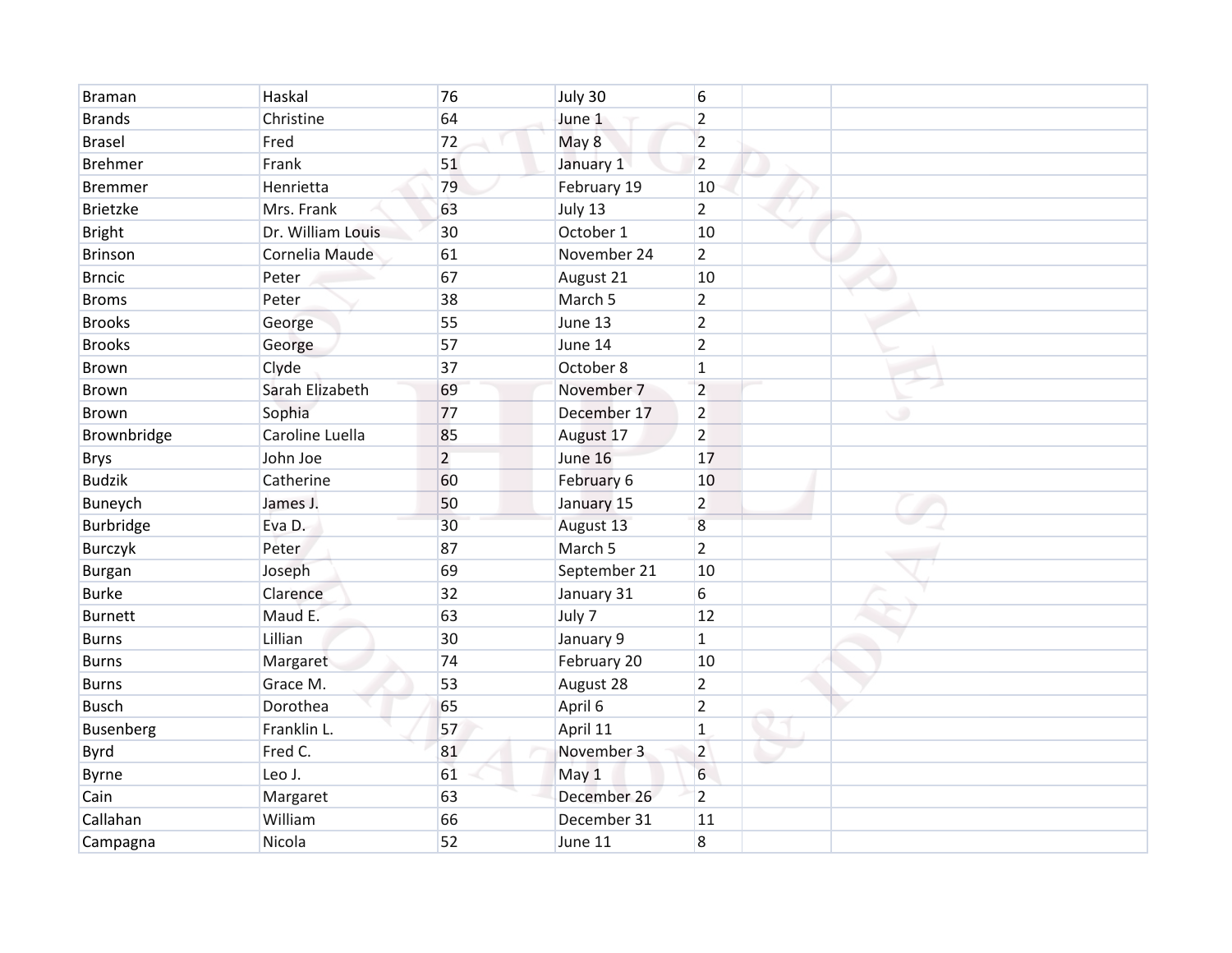| Campbell    | <b>Martin Robert Owen</b> | 80 | June 5       | $\overline{2}$ |                        |
|-------------|---------------------------|----|--------------|----------------|------------------------|
| Campbell    | Samuel L.                 | 47 | December 11  | $\mathbf{1}$   |                        |
| Caprara     | Domenico                  | 44 | April 21     | $\overline{2}$ |                        |
| Carlisle    | Chester                   | 27 | March 30     | 13             |                        |
| Carlson     | Julia                     | 79 | September 20 | 25             |                        |
| Carnier     | <b>Edward Phillip</b>     | 44 | July 24      | 12             |                        |
| Carroll     | Ellen                     | 80 | December 5   | $\overline{2}$ |                        |
| Carter      | Mary A. "Aunt Polly"      | 74 | November 13  | 10             |                        |
| Cegur       | Joseph                    | 13 | July 6       | $\overline{2}$ |                        |
| Celano      | Samuel                    | 18 | March 21     | $\overline{2}$ |                        |
| Cergizan    | John                      |    | September 21 | 10             |                        |
| Cervik      | George                    | 42 | March 15     | 12             | Also see March 16, p 6 |
| Cesielski   | Mary                      | 35 | January 19   | $\mathbf{1}$   |                        |
| Chapman     | Mrs. M. H.                | 49 | November 27  | $\overline{2}$ |                        |
| Chapman     | Mabel C.                  | 49 | December 28  | 6              | ی                      |
| Charles     | Joseph Clyde              | 77 | April 30     | 20             |                        |
| Chemma      | Rev. Theophilus           | 49 | February 19  | 10             |                        |
| Chenault    | Mary E.                   | 37 | April 3      | 2              |                        |
| Chick       | George W.                 | 30 | January 29   | $\mathbf{1}$   |                        |
| Childers    | Young O.                  | 64 | January 18   | 17             |                        |
| Childers    | Delbert L.                | 39 | January 23   | $\overline{2}$ |                        |
| Christenson | Chris                     | 61 | August 18    | $\overline{2}$ |                        |
| Christian   | Michael                   | 70 | January 6    | 20             |                        |
| Chuba       | Anna                      | 67 | June 28      | 14             |                        |
| Ciszczon    | Anna                      | 70 | July 23      | $\overline{2}$ |                        |
| Ciszek      | John                      | 56 | July 21      | 12             |                        |
| Cizmadio    | Rose H.                   | 25 | June 21      | 21             |                        |
| Clabby      | Antoinette                | 71 | February 24  | 20             |                        |
| Clark       | Clara M.                  | 83 | July 20      | $\overline{2}$ |                        |
| Clark       | Anga                      | 56 | September 25 | 14             |                        |
| Clark       | John Lee                  | 71 | December 18  |                | Picture included       |
| Clark       | George A.                 | 33 | December 26  | 1              | Picture included       |
| Clark       | Elizabeth                 | 33 | December 26  | $\mathbf{1}$   | Picture included       |
| Clark       | Anna                      | 64 | December 26  | $\mathbf{1}$   | Picture included       |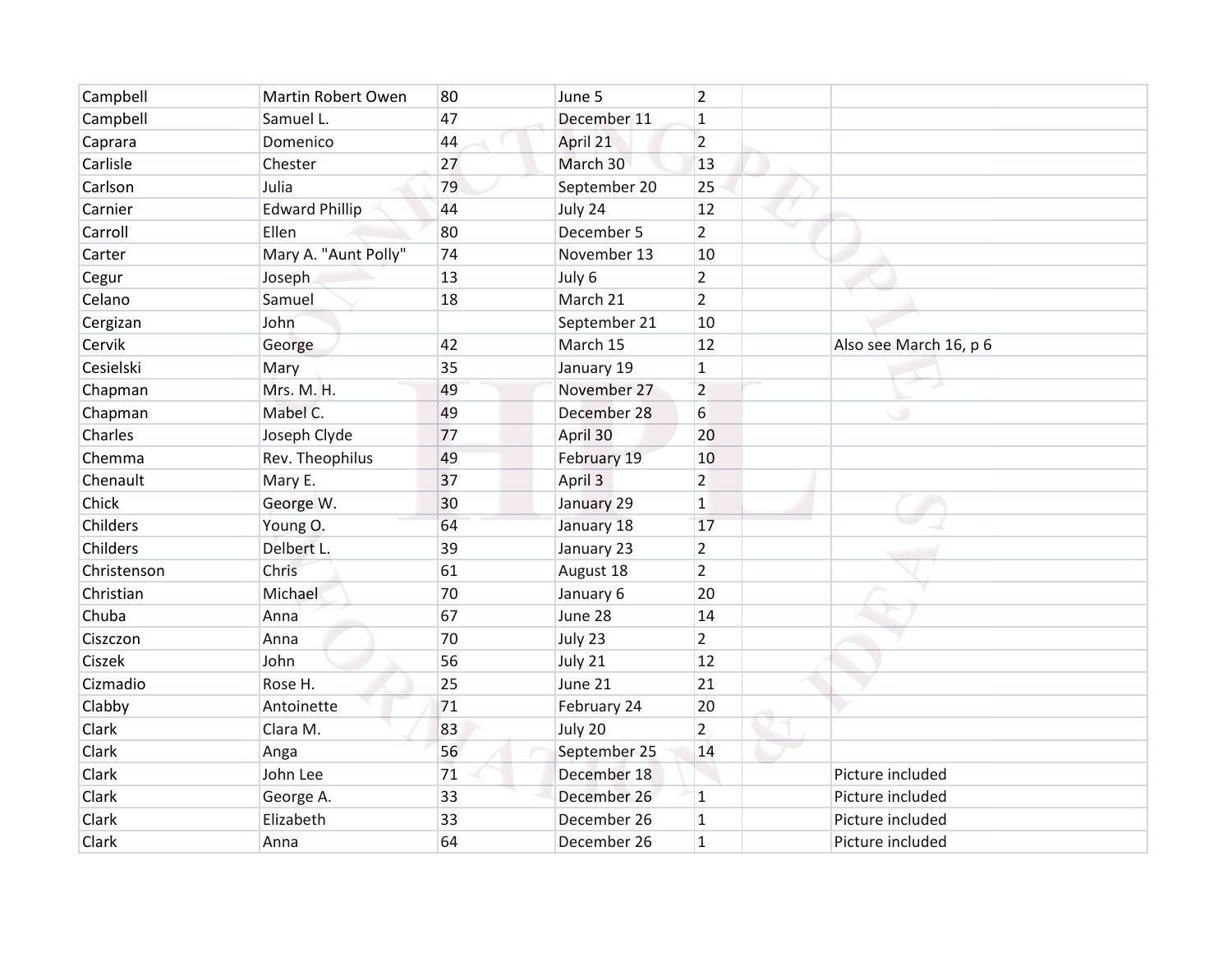| Clark       | Jack           | 10        | December 26  | $\overline{1}$ | Picture included        |
|-------------|----------------|-----------|--------------|----------------|-------------------------|
| Clark       | George         | 12        | December 26  | $\mathbf{1}$   | Picture included        |
| Clayton     | Ilo            | 39        | August 11    | 22             |                         |
| Cleva       | Seferino       | 38        | November 12  | $\mathbf 1$    |                         |
| Clifton     | Maude          | 39        | July 21      | $\overline{2}$ |                         |
| Cline       | Mandel         | 42        | August 2     | 15             |                         |
| Cochcica    | John           | 56        | September 18 | $\overline{9}$ |                         |
| Cochran     | James          | 60        | September 8  | 13             |                         |
| Collier     | Mrs. William   | 71        | April 28     | 14             | Also see April 30, p. 8 |
| Colombini   | Dino           | 25        | March 27     | $\mathbf{1}$   |                         |
| Conley      | Patrick        | 76        | March 20     | 12             |                         |
| Conrad      | William Henry  | 39        | August 28    | $\overline{2}$ |                         |
| Constantine | Virgil         | 21        | December 10  | 6              |                         |
| Conter      | Mrs. Herman L. | 72        | December 7   | 13             |                         |
| Cooper      | Alfred         | 30        | November 12  | 11             | پ                       |
| Cooper      | Louis          | 47        | December 10  | $\mathbf 1$    |                         |
| Coppage     | Earl           | 17        | March 16     | 15             |                         |
| Corbett     | Edward W.      | 53        | February 26  | 6              |                         |
| Costello    | James V.       |           | March 27     | $1\,$          |                         |
| Costillo    | Jesse          | 39        | December 3   | $\mathbf{1}$   |                         |
| Cottrill    | Aaron          | 65        | May 21       | 25             |                         |
| Coughlan    | Michael        | 60        | October 16   | $\overline{2}$ |                         |
| Crawford    | William        | 68        | January 3    | 16             |                         |
| Crontz      | Charles        | 55        | December 19  | 16             |                         |
| Cseka       | George         | 62        | November 8   | 28             |                         |
| Cunningham  | William        | 85        | March 7      | 10             |                         |
| Cupka       | Sophie Elsie   | 24        | April 10     | 12             |                         |
| Cupp        | George W.      |           | April 7      | $\overline{2}$ |                         |
| Curtis      | William C.     | 61        | December 22  | $\overline{2}$ |                         |
| Cutler      | Flora V.       | 83        | April 19     | $\overline{2}$ |                         |
| Czarnik     | Edward         | 20        | June 29      | $\mathbf{1}$   |                         |
| Dahlkamp    | Lucille        | 30        | March 6      | $\overline{2}$ |                         |
| Dailey      | David          | 11 months | September 10 | $\overline{2}$ |                         |
| Dantico     | Albert         | 54        | March 31     | $\overline{2}$ |                         |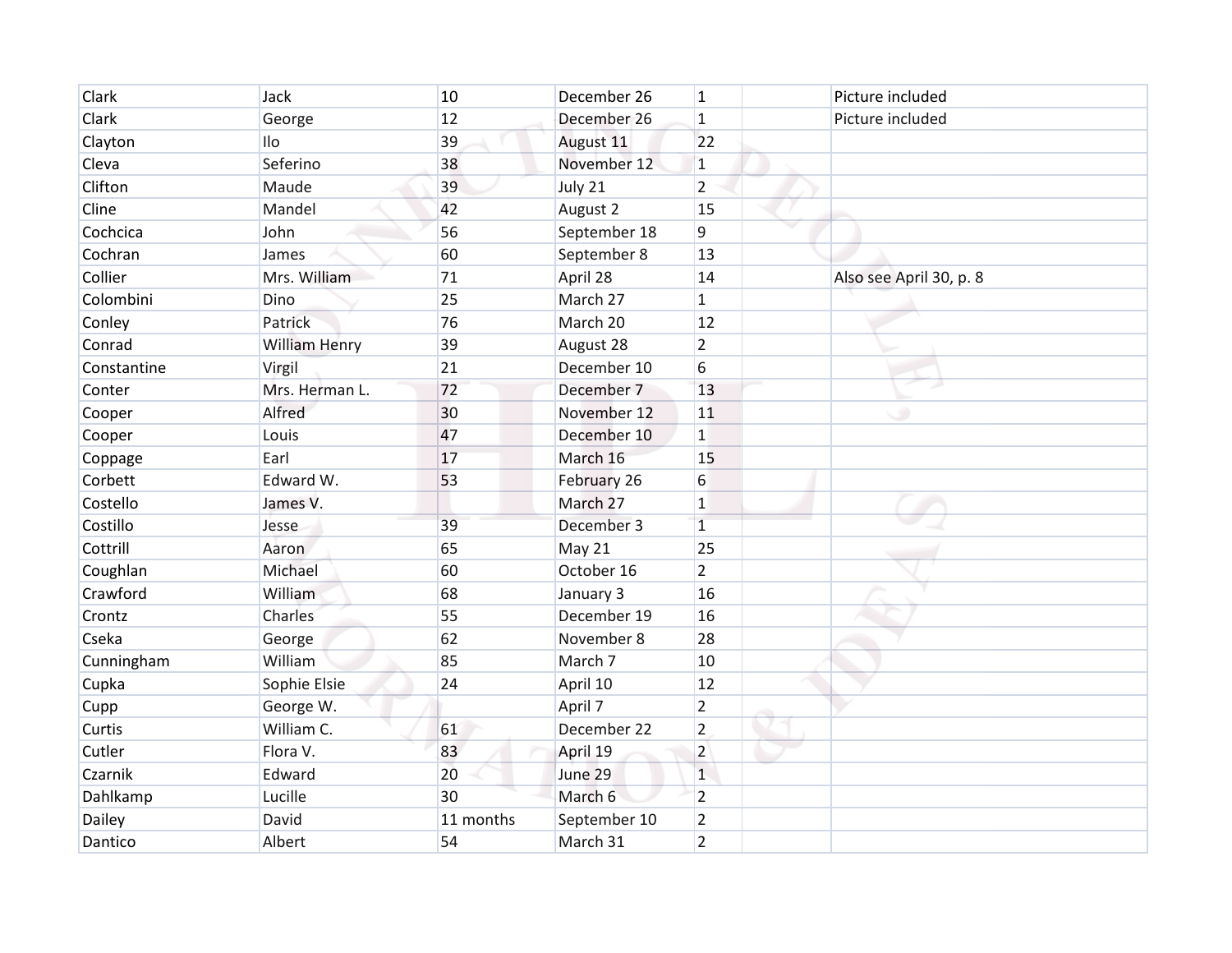| Dantico      | Joseph            | 18             | March 31      | $\overline{2}$ |                       |
|--------------|-------------------|----------------|---------------|----------------|-----------------------|
| Datel        | Barbara           | 76             | January 31    | 6              |                       |
| Davis        | Frank M.          | 74             | February 20   | $\overline{2}$ |                       |
| Davis        | William A., Sr.   | 59             | <b>May 15</b> | $\overline{2}$ |                       |
| Davis        | Arthur            | 18             | September 15  | $\overline{2}$ |                       |
| Dawson       | Roger             | 6              | July 2        | $\mathbf{1}$   |                       |
| De Witt      | Loren             | 18             | November 9    | $\mathbf{1}$   | Pictures included     |
| Deering      | John, Sr.         | 67             | August 29     | $\overline{2}$ |                       |
| DeGroot      | Mary              | 69             | December 6    | $\overline{2}$ |                       |
| Delong       | Mrs. Johann       | 67             | January 25    | 18             |                       |
| Dembrowski   | Anna              | 38             | May 23        | 6              |                       |
| Demerling    | Charles           | 54             | April 13      | $\overline{2}$ |                       |
| <b>DeMik</b> | James H.          | 18 days        | November 30   | $\overline{2}$ |                       |
| Demmon       | Clarence          | 56             | February 10   | $\overline{2}$ |                       |
| Demmon       | Sarah             | 78             | March 16      | 15             | پ                     |
| Denson       | Wanda             | $\overline{7}$ | August 17     | $\overline{2}$ |                       |
| Denton       | Harry             | 59             | July 2        | $\overline{2}$ | Also see July 5, p 13 |
| Desmond      | Margaret          | 72             | May 4         | $\overline{2}$ |                       |
| Dessmeier    | Rev. Carl F.      | 80             | January 1     | $\overline{2}$ |                       |
| DeYoung      | Diena             | 69             | June 4        | $\overline{2}$ |                       |
| Dickerhoff   | Clara             | 44             | May 28        | $\overline{2}$ |                       |
| Dickey       | Edwin E.          | 61             | August 7      | $\mathbf{1}$   | Picture included      |
| Dickinson    | E. Grant          | 70             | December 26   | $\overline{2}$ |                       |
| Dickson      | Mary              | 73             | April 5       | $\overline{2}$ |                       |
| Diecher      | Ida May           | 57             | July 6        | $\overline{2}$ |                       |
| Dietzman     | <b>Ernest Lee</b> | 38             | February 19   | $\overline{2}$ |                       |
| Dillon       | David M.          | 55             | April 9       | $\overline{2}$ |                       |
| Doffin       | Agnes C.          | 65             | September 24  | $\overline{2}$ |                       |
| Dominiak     | Mary              | 46             | October 6     | 25             |                       |
| Donarski     | Anthony           | 75             | November 13   | $\overline{2}$ |                       |
| Donnely      | Mrs. Harry        |                | March 7       | 10             |                       |
| Donovan      | Cloie Leona       | 54             | July 13       | $\overline{2}$ |                       |
| Doolewerdt   | Elsie             | 22             | August 10     | $\mathbf{1}$   |                       |
| Doolin       | James             | 36             | October 9     | $\overline{1}$ |                       |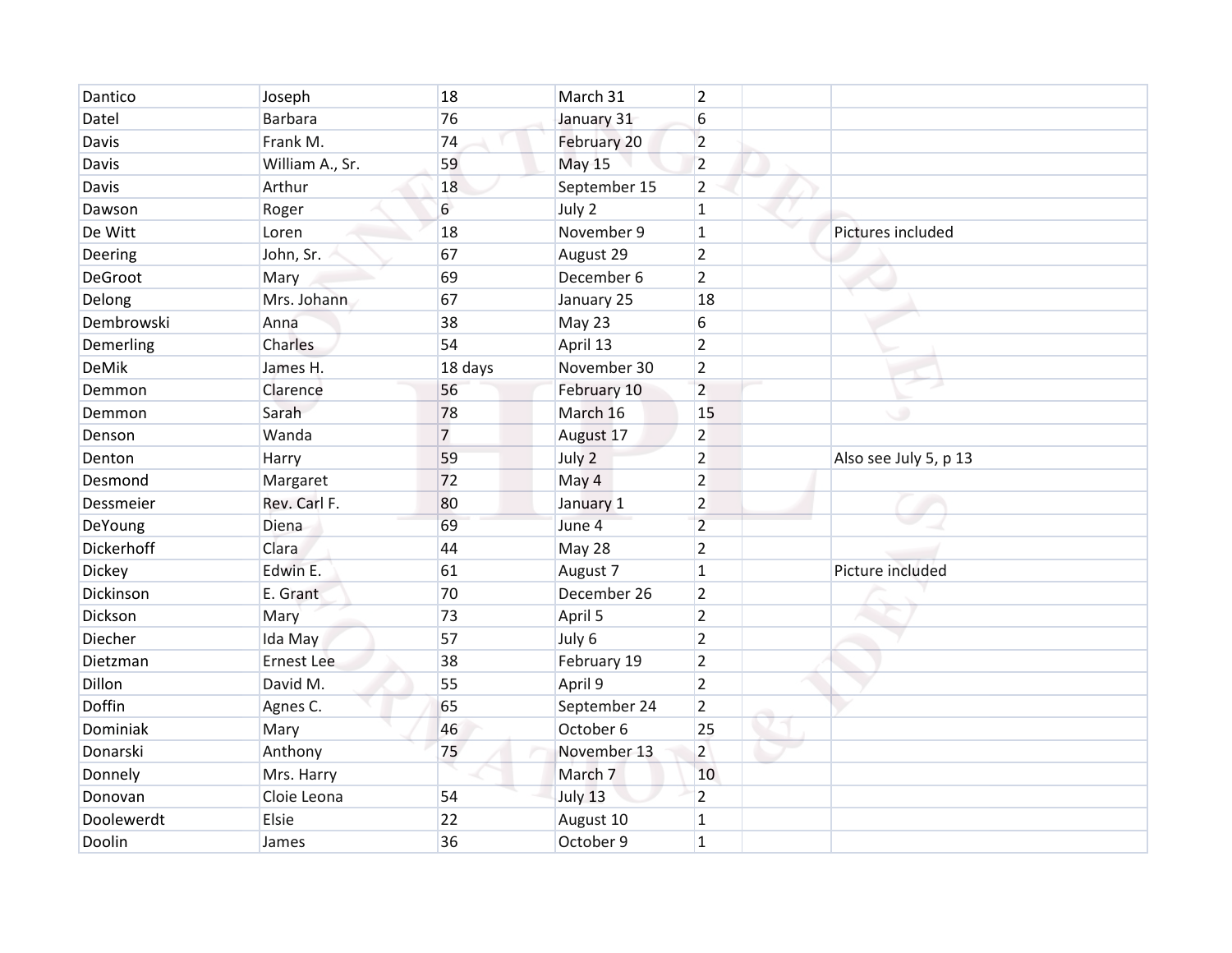| Doppe            | Marie L.             | 40 | October 2     | 12             |                        |
|------------------|----------------------|----|---------------|----------------|------------------------|
| Dorman           | Louis                | 73 | July 23       | $\overline{2}$ |                        |
| Dorn             | Mina G.              | 72 | December 31   | 11             |                        |
| Dorris           | Benjamin H.          | 54 | August 7      | $\overline{2}$ |                        |
| Douglas          | Hermon H.            | 81 | November 15   | $\overline{2}$ |                        |
| Downey           | Martin               | 64 | <b>May 12</b> | $\overline{2}$ |                        |
| Drabkowski       | Stanley              | 26 | August 14     | 10             |                        |
| <b>Drapac</b>    | Martha               | 9  | February 21   | $\overline{2}$ |                        |
| Drapkowski       | Stanley              | 28 | August 15     | 6              |                        |
| Drevyanko        | Michael              | 70 | July 7        | 24             |                        |
| Drollinger       | O. A.                | 43 | March 17      | $\overline{2}$ |                        |
| <b>Drossel</b>   | Julia                | 50 | May 8         | 1              |                        |
| Drugatz          | Michael              | 53 | May 22        | 6              |                        |
| Druley           | Sarah Caroline Stout | 90 | <b>May 18</b> | $\overline{2}$ |                        |
| Drummond         | John W.              | 59 | August 6      | $\overline{2}$ | ی                      |
| Dry              | Joseph               | 33 | September 28  | $\overline{2}$ |                        |
| Dryjanski        | Pauline              | 57 | June 5        | 4              |                        |
| <b>Dudzik</b>    | Walter               | 32 | July 11       | $\mathbf{1}$   | Also see July 12, p.28 |
| Duffy            | <b>Thomas</b>        | 72 | June 20       | 11             |                        |
| Duggan           | Joseph               | 66 | June 26       | 13             |                        |
| Duka             | George               | 63 | March 10      | 18             |                        |
| Dunlap           | <b>Betty</b>         | 26 | September 26  | 9              | Picture included, p. 1 |
| <b>Durick</b>    | Susan                | 76 | June 14       | 24             |                        |
| Dust             | Ruth Wilhelmina      | 24 | August 28     | $\overline{2}$ |                        |
| Duwar            | George               | 42 | July 23       | 11             |                        |
| Duych            | David                | 40 | January 29    | $\mathbf{1}$   |                        |
| Dyer             | Victor Townsend      |    | March 30      | 13             |                        |
| Dyer             | Charles T.           | 74 | April 4       | 9              |                        |
| Dymon            | William              | 28 | August 17     | $\overline{1}$ |                        |
| Dziadosz         | Michael              | 48 | January 12    | $\overline{4}$ |                        |
| <b>Dziedziak</b> | Stanley              | 22 | February 9    | $\mathbf{1}$   | Picture included       |
| <b>Dziuk</b>     | John                 | 48 | August 14     | $\overline{2}$ |                        |
| Earl             | Walter               | 33 | March 12      | $\overline{2}$ |                        |
| Earle            | Alice B.             | 86 | February 6    | $\overline{2}$ |                        |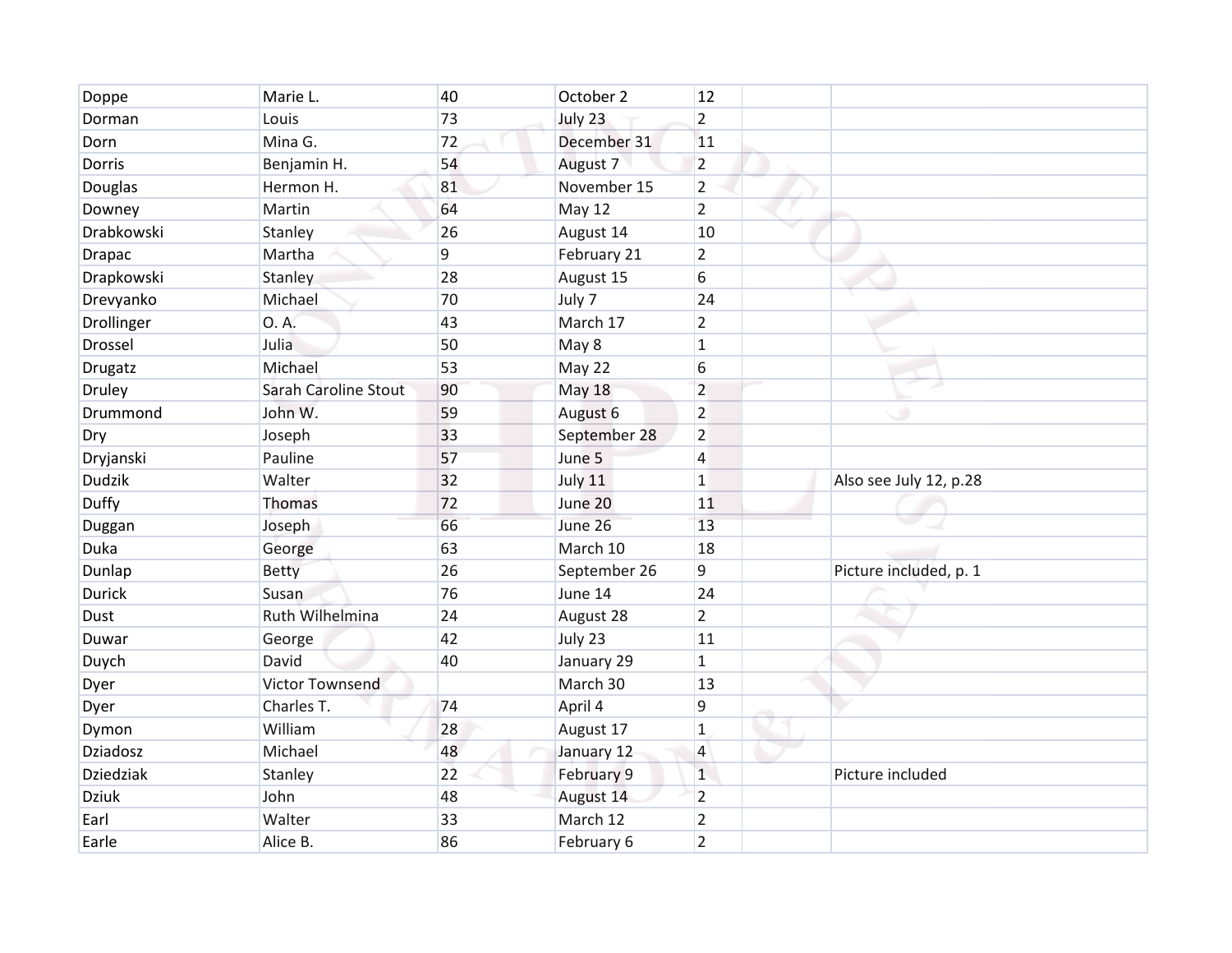| Eberbly      | Julia                | 58               | January 27   | 20             |                                          |
|--------------|----------------------|------------------|--------------|----------------|------------------------------------------|
| Ebert        | Sophie Elsie         | 82               | March 13     | $\overline{2}$ |                                          |
| Eckstrom     | Jeannette            | 49               | August 15    | 3              |                                          |
| Edwards      | Emmett Duane "Sunny" | $\boldsymbol{9}$ | September 18 | 11             | Also see Sept 27, p 18                   |
| Egan         | Dorothy              | 14               | July 5       | 6              |                                          |
| Egyed        | Joseph               | 59               | September 26 | $\mathbf 1$    |                                          |
| Ehrlich      | Henry                | 61               | December 10  | $\overline{2}$ |                                          |
| Eichensehr   | Sarah                | 55               | January 10   | $\overline{2}$ |                                          |
| Eidam        | Charles              | 76               | September 29 | $\overline{2}$ |                                          |
| Eidinger     | Caroline             | 72               | March 2      | $\overline{2}$ |                                          |
| Eismann      | Edna                 | 68               | January 4    | $\overline{2}$ |                                          |
| <b>Ellis</b> | Mrs. Kenneth         | 37               | January 13   | 12             |                                          |
| Ellis        | Elmer A.             | 54               | June 29      | $\mathbf{1}$   |                                          |
| Ellis        | George               | 45               | October 18   | 21             |                                          |
| Elmore       | Michael              | 75               | September 17 | 6              | $\circ$                                  |
| Eloff        | Julia                |                  | April 24     | 16             |                                          |
| Elser        | Elizabeth            | 62               | June 14      | $\overline{2}$ |                                          |
| Emerson      | Lorraine             | 31               | November 20  | 14             |                                          |
| Endres       | Louis                | 80               | June 27      | $\overline{2}$ |                                          |
| Enenark      | Infant Daughter      | Infant           | March 2      | 10             |                                          |
| Engel        | Mrs. Frank M.        |                  | April 27     | $\overline{2}$ |                                          |
| Engleton     | Leo F.               | 47               | September 18 | $\overline{2}$ | Picture included, also see Sept 18, p 11 |
| Erb          | Joseph               | 62               | February 15  | $\mathbf{1}$   |                                          |
| Erb          | Raymond E.           | 7                | August 1     | $\overline{2}$ |                                          |
| Erickson     | Ann                  | 59               | February 2   | $\overline{2}$ |                                          |
| Ernst        | William F.           | 48               | March 27     | 10             |                                          |
| Ervin        | Mrs. Thomas W.       |                  | April 13     | 6              |                                          |
| Ervin        | Alice                | 79               | June 18      | $\overline{2}$ |                                          |
| Esken        | Joseph               | 48               | January 3    | $\overline{2}$ |                                          |
| Etter        | <b>Emilia Eggers</b> | 65               | March 15     | 16             |                                          |
| Evacko       | Ann Louise           | 27               | June 4       | 8              |                                          |
| Evans        | Andrew               | 62               | August 21    | $\overline{2}$ |                                          |
| Faden        | John                 | 74               | September 29 | 1              |                                          |
| Fairchild    | John L.              | 6                | January 9    | $\overline{1}$ | Picture included                         |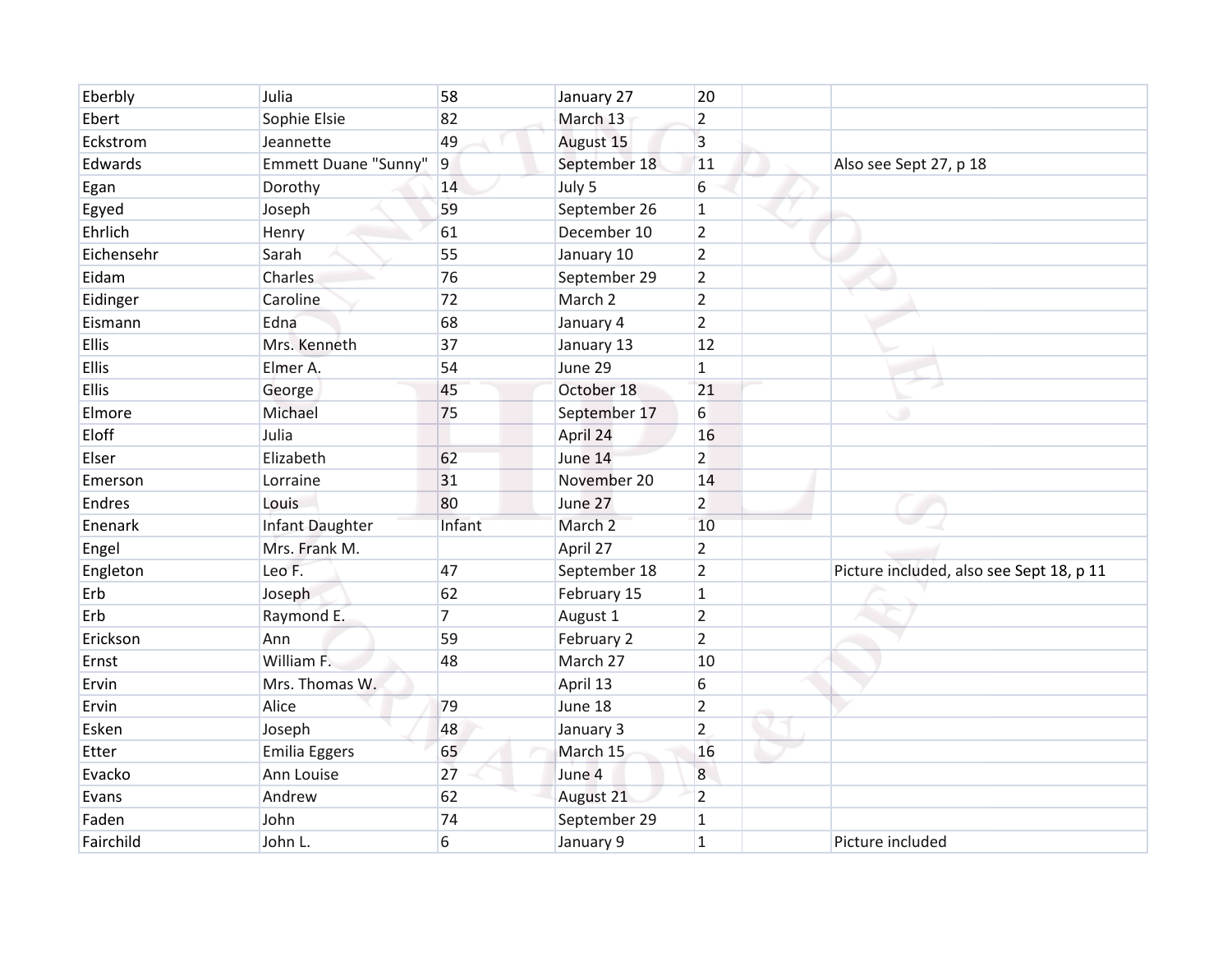| Farrell    | Nora S.          |    | August 24   | 13               |        |   |
|------------|------------------|----|-------------|------------------|--------|---|
| Faust      | Bertha C.        | 53 | February 16 | 10               |        |   |
| Fedor      | Joseph           | 30 | December 13 | 26               |        |   |
| Feld       | Albert           | 45 | February 5  | $\boldsymbol{8}$ |        |   |
| Feldbauer  | Emelia Boettger  | 90 | April 2     | $\overline{2}$   |        |   |
| Feldman    | Mrs. Isaac       | 50 | August 24   | 6                |        |   |
| Feltner    | Harry L.         | 54 | August 25   | 6                |        |   |
| Fennema    | <b>Nellie</b>    | 17 | July 5      | $\mathbf{1}$     |        |   |
| Ferline    | Frank            | 58 | October 23  | $\mathbf{1}$     |        |   |
| Fettro     | Louis            | 24 | June 12     | $\mathbf{1}$     |        |   |
| Fick       | Cacelia Ingalena | 61 | April 16    | $\overline{2}$   |        |   |
| Fiefield   | Harrietta        | 73 | May 28      | $\overline{2}$   |        |   |
| Fifield    | George           | 77 | October 13  | 32               |        |   |
| Figiel     | Ignatius         | 67 | January 3   | $\overline{2}$   |        |   |
| Filson     | Karl             | 49 | February 20 | 10               |        | ی |
| Finley     | Mary Anne        | 82 | February 10 | $\overline{7}$   |        |   |
| Finnan     | Paul T.          | 70 | May 29      | $\overline{2}$   |        |   |
| Fisher     | Gertrude B.      | 68 | January 25  | 16               |        |   |
| Fisher     | Mrs. Robert W.   | 41 | February 26 | 6                |        |   |
| Fisher     | Clyde A.         | 49 | June 7      | $\overline{2}$   |        |   |
| Fisk       | <b>Emma</b>      | 80 | June 16     | 19               |        |   |
| Fites      | Rances H.        | 65 | May 23      | 9                |        |   |
| Fitzgerald | James J.         | 67 | June 29     | $\overline{2}$   |        |   |
| Flarity    | Edward           |    | July 11     | 11               |        |   |
| Flemming   | Joseph, Jr.      | 47 | July 5      | $\overline{2}$   |        |   |
| Flint      | Edward           | 52 | June 25     | 15               |        |   |
| Florig     | Magnolia         | 65 | April 11    | $\overline{2}$   |        |   |
| Fodora     | Elizabeth        | 68 | August 24   | 16               |        |   |
| Fook       | Curtin           | 25 | December 19 | 16               |        |   |
| Force      | Ernest W.        | 49 | November 8  | $\mathbf{1}$     |        |   |
| Foreman    | William          | 73 | March 24    | 8                |        |   |
| Fosekas    | Paul             | 59 | December 28 | 6                |        |   |
| Fox        | Ella C.          | 72 | September 8 | 13               |        |   |
| Fox        | Mrs. F. H. (Mary | 55 | November 29 | $\overline{2}$   | LaFaze |   |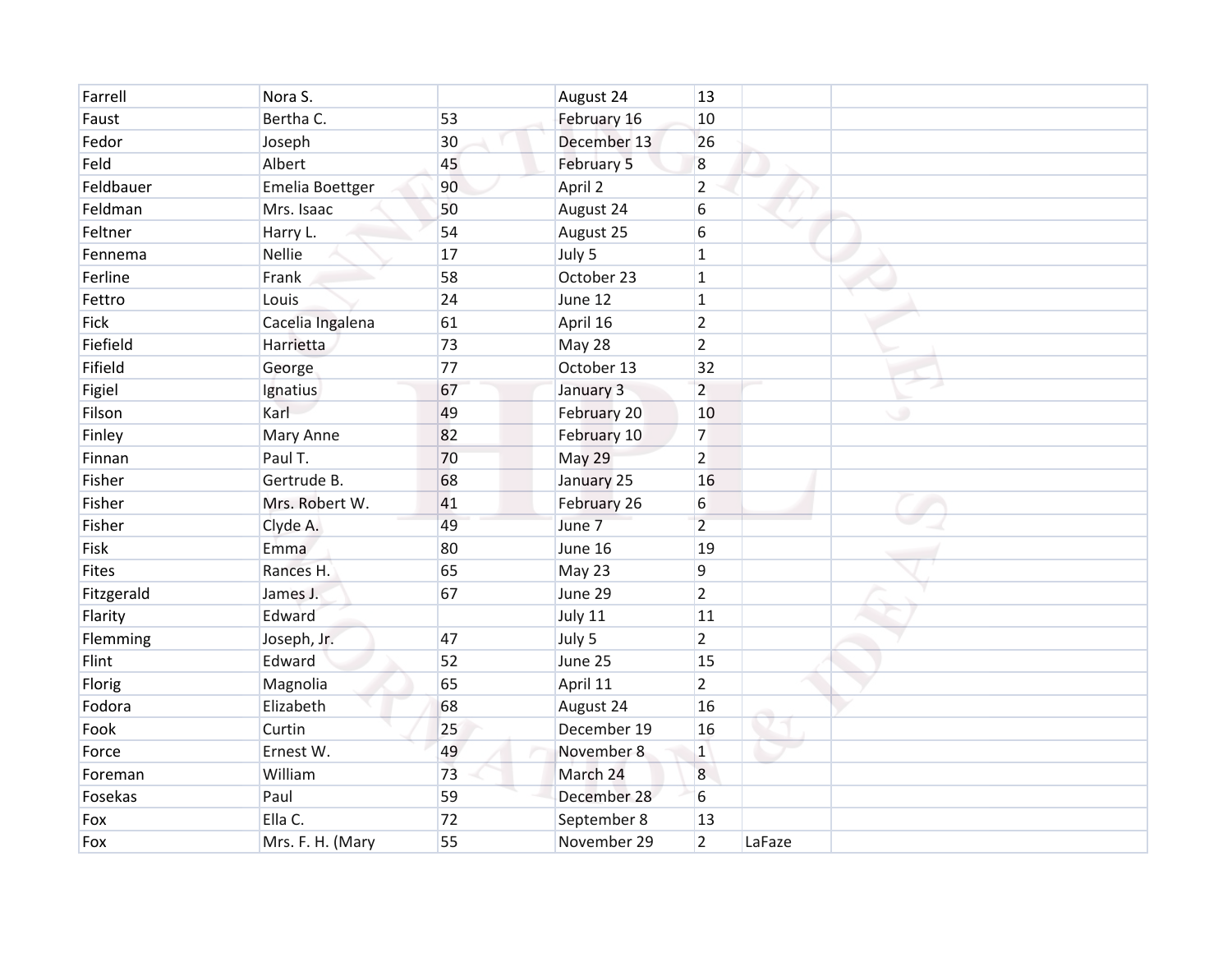| Franchowiak | Frank                   | 67        | February 24  | 20             |                               |
|-------------|-------------------------|-----------|--------------|----------------|-------------------------------|
| Frank       | Mathilda                | 81        | February 15  | $\overline{2}$ |                               |
| Franklin    | Jane                    | 68        | January 25   | 24             |                               |
| Frankovich  | John                    | 70        | June 28      | 14             |                               |
| Frankovich  | Fred H.                 | 53        | July 9       | $\overline{2}$ |                               |
| Freeman     | Fannie M.               | 52        | May 25       | $\overline{2}$ |                               |
| French      | Mary                    | 70        | January 24   | 6              |                               |
| Friedlander | Philip                  | 59        | March 6      | $\overline{2}$ |                               |
| Friedman    | Jacob                   | 59        | February 21  | $\overline{2}$ |                               |
| Froelich    | Charles                 | 73        | December 18  | 17             |                               |
| Frye        | Jean L.                 | 14        | October 1    | 10             |                               |
| Funk        | Clara                   | 46        | August 22    | $\overline{2}$ |                               |
| Furgal      | Catherine               | 44        | June 2       | $\overline{2}$ |                               |
| Fusner      | John J.                 |           | September 27 | $\mathbf 1$    | Picture included              |
| Fyda        | John                    | 16 months | November 12  | $\mathbf{1}$   | Picture included Nov 13, p 12 |
| Gabler      | Henry C.                | 65        | October 24   | $\mathbf{1}$   | Picture included Oct 25 p. 1  |
| Gacek       | Joanna                  | 69        | November 7   | 10             |                               |
| Gachos      | John                    | 22        | September 19 | 11             |                               |
| Gadzala     | James Francis           | 3 months  | November 20  | 12             |                               |
| Gainski     | Alex                    | 61        | April 26     | $\overline{2}$ |                               |
| Gajewski    | <b>Thomas</b>           | 72        | September 20 | 25             |                               |
| Galinsky    | Elsie                   | 65        | September 5  | $\overline{2}$ |                               |
| Gallagher   | Leo W.                  | 35        | January 4    | $\overline{2}$ |                               |
| Galocy      | Jeanette                |           | April 2      | 18             |                               |
| Garcia      | Evelyn                  | 34        | October 13   | 19             |                               |
| Gard        | <b>Elizabeth Thomas</b> | 49        | April 11     | $\overline{2}$ |                               |
| Gardner     | Margaret May            | 53        | January 3    | $\overline{2}$ |                               |
| Gardner     | Merle                   | 57        | December 26  | $\overline{2}$ |                               |
| Garrison    | Rufus                   | 62        | June 29      | $\overline{2}$ |                               |
| Garrison    | Howard P.               | 21        | September 24 | $\mathbf{1}$   |                               |
| Gartner     | Mary                    | 69        | December 24  | $\overline{2}$ | also see Dec 26, p 2          |
| Gasaway     | <b>Betty Jean</b>       | 14        | February 21  | $\overline{2}$ |                               |
| Gaugh       | Elizabeth               | 72        | July 9       | $\mathbf{1}$   |                               |
| Gawronski   | Stephen                 | 34        | April 19     | 14             |                               |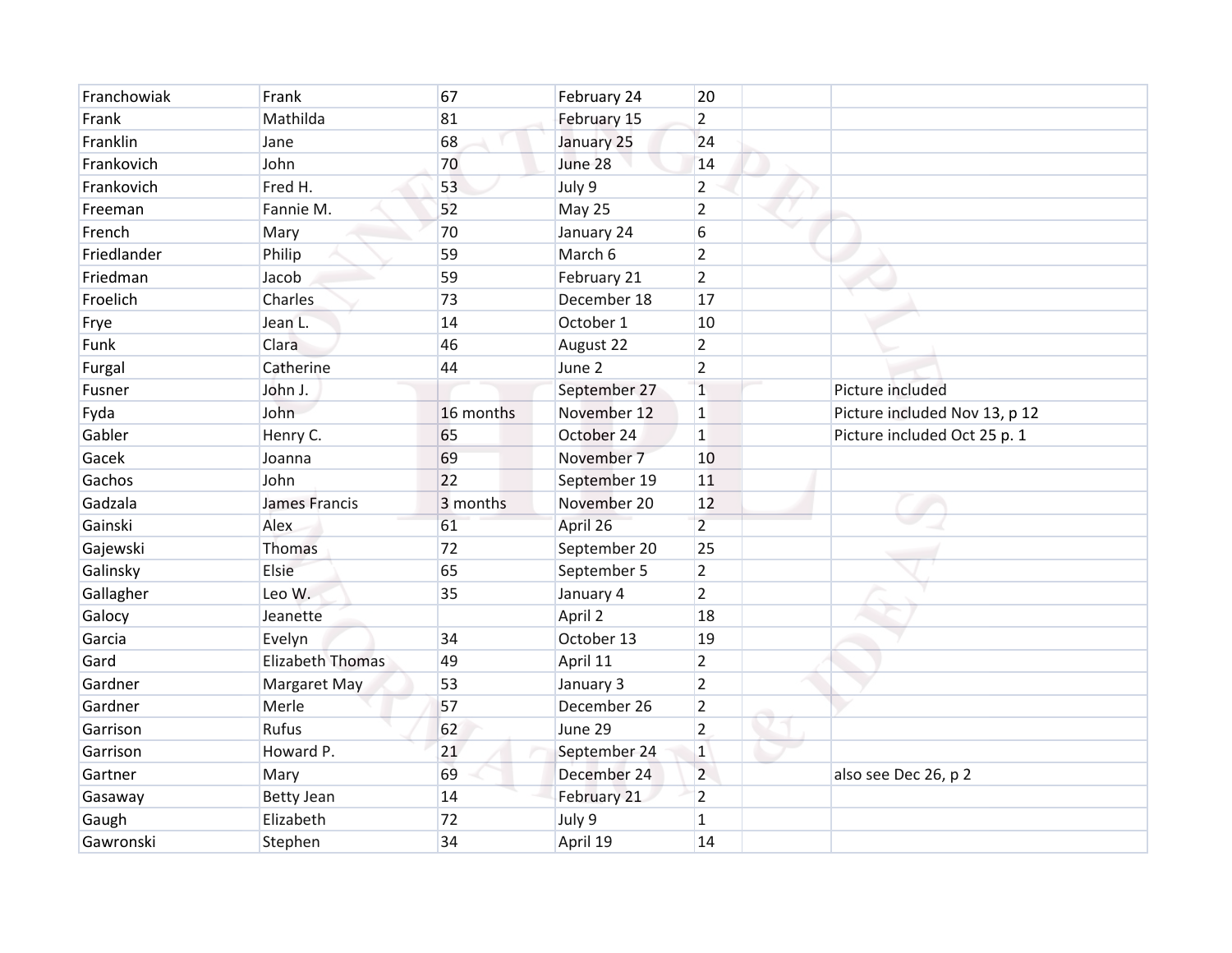| Gay          | Margaret             | 61       | December 3   | 22             |                       |  |
|--------------|----------------------|----------|--------------|----------------|-----------------------|--|
| Gehring      | Albert               | 84       | December 8   | $\mathbf{1}$   |                       |  |
| Gehrke       | Wilhelmina Sielaff   | 74       | January 18   | 17             |                       |  |
| Gehrke       | Mary                 | 88       | March 16     | 15             |                       |  |
| Geller       | John W.              | 69       | November 26  | $\overline{2}$ |                       |  |
| Gemekos      | Angelo               | 50       | August 28    | 10             |                       |  |
| Geyer        | Bernard H.           | 36       | September 11 | $\overline{2}$ |                       |  |
| Gibota       | Joseph               | 52       | December 26  | $\mathbf{1}$   |                       |  |
| Giewartowsky | Victoria             | 56       | October 17   | $\overline{2}$ |                       |  |
| Gilbert      | Evelyn               | 32       | August 3     | $\overline{2}$ |                       |  |
| Giorgi       | Paul                 | 37       | January 6    | $\overline{2}$ |                       |  |
| Given        | Nancy                | 9        | September 6  | 18             |                       |  |
| Gladden      | Arthur E.            | 69       | December 26  | 12             | also see Dec 27, p 14 |  |
| Glade        | Edward               | 58       | May 2        | $\overline{2}$ |                       |  |
| Glandon      | Robert               | 13       | July 13      | $\mathbf{1}$   | $\circ$               |  |
| Glass        | Mrs. Max             |          | February 12  | 6              |                       |  |
| Gnerlich     | Fred J.              | 37       | March 13     | $\overline{2}$ |                       |  |
| Goebel       | Marie M.             | 67       | April 26     | 24             |                       |  |
| Goetzen      | Edward J.            | 48       | November 9   | $\overline{2}$ |                       |  |
| Goff         | William H.           | 70       | December 15  | 32             |                       |  |
| Golak        | Mary                 | 61       | March 6      | 8              |                       |  |
| Golden       | <b>Thomas Robert</b> | 5        | January 27   | $\overline{2}$ |                       |  |
| Goldhagen    | Carl James, Jr.      | 4 months | May 3        | 24             |                       |  |
| Goldrick     | Edward               | 45       | January 15   | 18             |                       |  |
| Goldstine    | Mildred              | 34       | December 10  | $\overline{2}$ |                       |  |
| Goodman      | Louis                | 63       | March 24     | 9              |                       |  |
| Gorak        | Jacob                | 57       | May 14       | $\overline{2}$ |                       |  |
| Gordon       | Paulina              | 71       | April 17     | 12             |                       |  |
| Graden       | William              | 58       | January 31   | $\overline{2}$ |                       |  |
| Graves       | John C.              | 83       | May 15       | $\overline{2}$ |                       |  |
| Grayson      | Roy                  |          | February 15  | $\overline{2}$ |                       |  |
| Griesel      | Claude E.            |          | November 30  | 11             |                       |  |
| Griffith     | Mrs. W. S.           | 62       | February 8   | $\overline{2}$ |                       |  |
| Griffith     | Zoe I.               | 63       | February 9   | $\overline{2}$ |                       |  |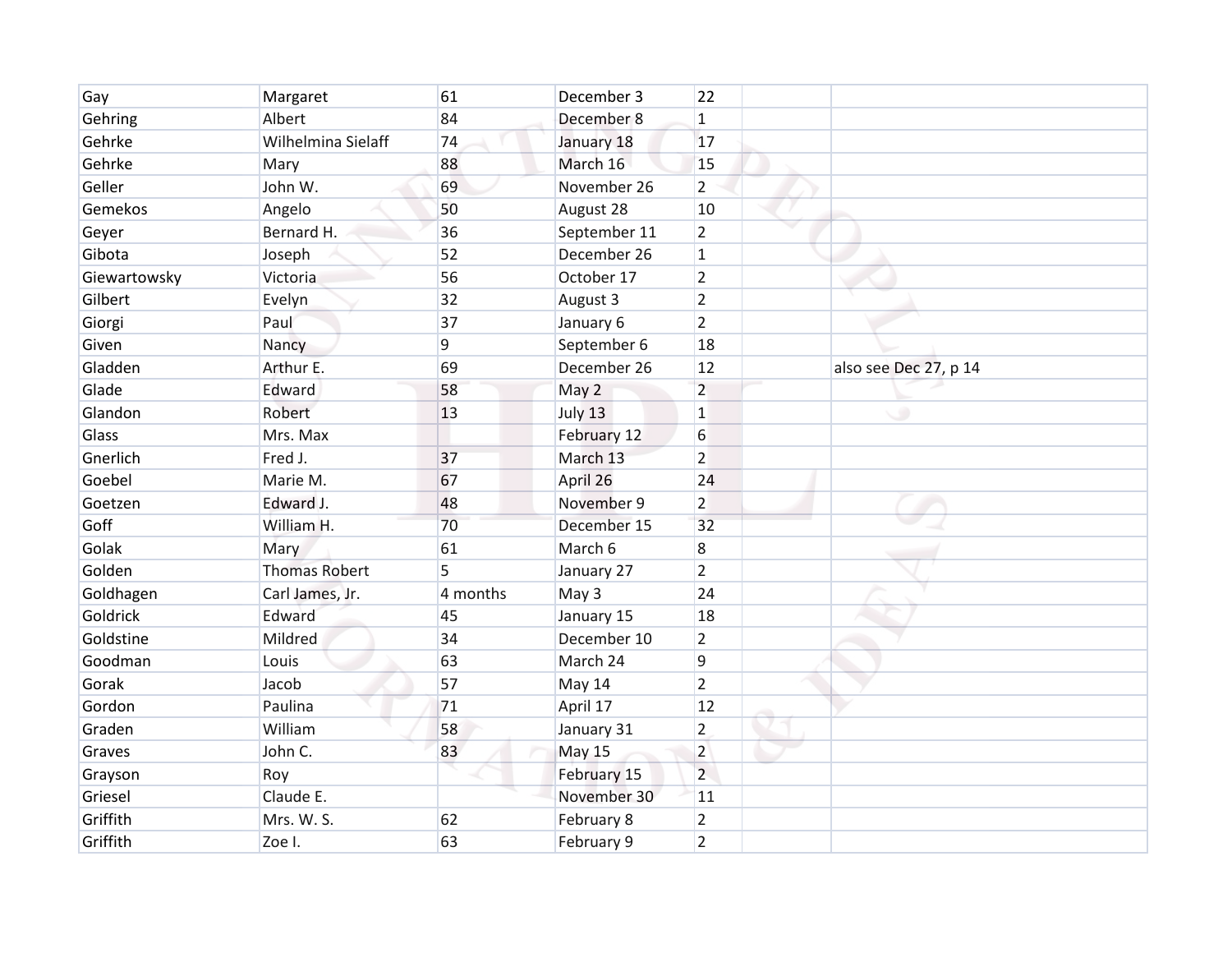| Grimm      | Katherine             | 24      | August 23          | 16             |                  |
|------------|-----------------------|---------|--------------------|----------------|------------------|
| Grimmer    | John                  | 48      | July 9             | $\overline{2}$ |                  |
| Griszek    | Mary                  | 53      | August 2           | $\overline{2}$ |                  |
| Gross      | Frank                 | 69      | December 13        | $\mathbf{1}$   |                  |
| Grosse     | John                  | 63      | November 24        | $\overline{2}$ |                  |
| Grubba     | Joseph                | 71      | October 11         | $\overline{2}$ |                  |
| Gruhlke    | Louis                 | 50      | November 13        | $\overline{2}$ |                  |
| Gunnell    | Ruth                  | 48      | December 26        | $\mathbf{1}$   | Picture included |
| Gurniak    | George                | 55      | <b>May 12</b>      | $\overline{2}$ |                  |
| Guse       | Matilda               | 84      | January 12         | $\overline{2}$ |                  |
| Gustafson  | Anna                  | 62      | February 12        | 6              |                  |
| Gyalai     | <b>Steve</b>          | 60      | April 24           | 16             |                  |
| Hadach     | Joseph, Sr.           | 52      | September 17       | 6              |                  |
| Hadjucko   | John                  | 33      | September 8        | 22             |                  |
| Haehnel    | Herman                | 70      | September 15       | $\mathbf{1}$   | پ                |
| Hagye      | Joseph                | 50      | March <sub>5</sub> | $\overline{a}$ |                  |
| Hahlweg    | Hattie                | 57      | November 12        | $\overline{2}$ |                  |
| Halford    | Helen T.              | 45      | July 23            | 11             |                  |
| Hall       | <b>Henry Crawford</b> | 73      | June 8             | $\overline{2}$ |                  |
| Halmi      | Gabriel               | 23      | February 20        | $\overline{1}$ |                  |
| Hamilton   | Jeroy                 | 3 weeks | October 17         | 10             |                  |
| Hammond    | Lulu                  |         | August 7           | 10             |                  |
| Hamnik     | Ella                  | 60      | February 15        | 6              |                  |
| Hampel     | Emile                 | 19      | December 29        | 13             |                  |
| Haney      | Oscar                 | 49      | December 31        | $\mathbf{1}$   | Picture included |
| Hansen     | Minnie Mary           | 69      | March 26           | $\overline{2}$ |                  |
| Hanson     | Maude L.              | 51      | September 28       | $\overline{2}$ |                  |
| Hargrove   | Doris Grandy          | 28      | February 27        | $\overline{2}$ |                  |
| Harmon     | Otis                  | 57      | April 10           | $\overline{2}$ |                  |
| Harper     | Ellnora               | 70      | February 12        | 15             |                  |
| Harrington | John                  | 37      | December 20        | $\mathbf{1}$   |                  |
| Harris     | Mrs. A. Myron         | 40      | January 18         | 15             |                  |
| Harris     | Florence E.           | 34      | February 5         | 8              |                  |
| Harris     | Marjorie              | 39      | May 8              | $\overline{2}$ |                  |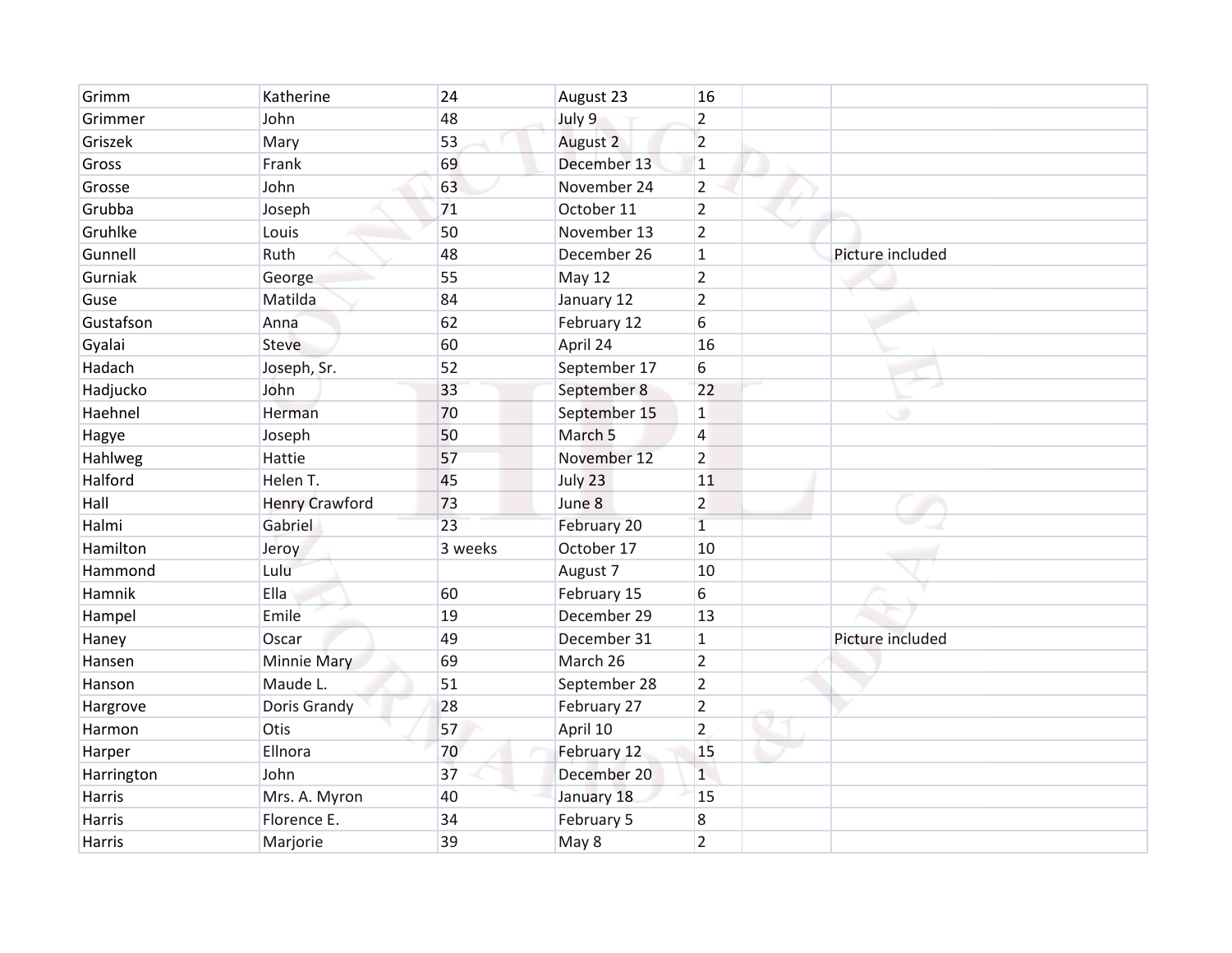| Hart           | Anna            | 52       | September 24       | $\overline{2}$ |                              |  |
|----------------|-----------------|----------|--------------------|----------------|------------------------------|--|
| Hartley        | Joseph, Sr.     | 77       | January 31         | $\mathbf{1}$   | Picture included, Feb 2 p. 1 |  |
| Hartman        | Catherine       | 73       | December 13        | 26             |                              |  |
| Hartz          | Robert          | 16       | June 22            | $\mathbf{1}$   |                              |  |
| Harwell        | Mrs. Lawrence   | 34       | October 4          | $\overline{2}$ |                              |  |
| Hasinski       | George          | 82       | August 28          | 10             |                              |  |
| Haste          | Mary            | 85       | June 6             | $\overline{2}$ |                              |  |
| Haun           | John            | 19       | September 25       | $\mathbf{1}$   |                              |  |
| Hawk           | Frederick B.    | 63       | June 25            | $\overline{2}$ |                              |  |
| <b>Hawkins</b> | Alfred          | 49       | March 20           | 9              |                              |  |
| Hayden         | Charles         | 65       | March 22           | $\overline{2}$ |                              |  |
| Haynes         | Eugene          | 5        | <b>May 15</b>      | 12             |                              |  |
| Haywood        | Mrs James       | 66       | April 24           | 16             |                              |  |
| Headon         | James           | 24       | December 22        | $\mathbf{1}$   |                              |  |
| Heard          | Helen           | 29       | March 26           | 8              | $\circ$                      |  |
| Hecht          | Robert          | 79       | March <sub>2</sub> | 10             |                              |  |
| Heiman         | Leona           |          | March 9            | 12             |                              |  |
| Heinmann       | Leona           | 25       | March 7            | $\overline{2}$ |                              |  |
| Heintz         | Anthony         | 63       | March 13           | $\overline{2}$ |                              |  |
| Heintz         | Anthony, Sr.    | 85       | December 28        | $\overline{2}$ |                              |  |
| Heinz          | Robert          | 7 months | March 5            | $\overline{2}$ |                              |  |
| Heiser         | Mary            |          | March 24           | $\overline{2}$ |                              |  |
| Helfen         | Elmer           | 3 months | February 7         | $\overline{2}$ |                              |  |
| Helfen         | Mildred         | 39       | February 24        | $\overline{2}$ |                              |  |
| Henderlong     | Caroline Luella | 64       | September 27       | $\overline{2}$ |                              |  |
| Henderson      | Daniel W.       | 68       | September 26       | $\overline{2}$ |                              |  |
| Hendron        | Nellie          | 56       | April 21           | 6              |                              |  |
| Hennebohle     | Frank           | 82       | April 20           | 13             |                              |  |
| Henning        | Ernest "Pete"   | 52       | November 5         | $\mathbf{1}$   |                              |  |
| Henry          | Simon A.        | 58       | October 10         | $\overline{2}$ |                              |  |
| Henyon         | George          |          | August 10          | $\overline{2}$ |                              |  |
| Hepp           | John            | 65       | August 11          | 1              |                              |  |
| Hepp           | Frank           | 46       | December 11        | $\mathbf{1}$   |                              |  |
| Herakovich     | Carl James, Jr. | 30       | June 9             | 30             |                              |  |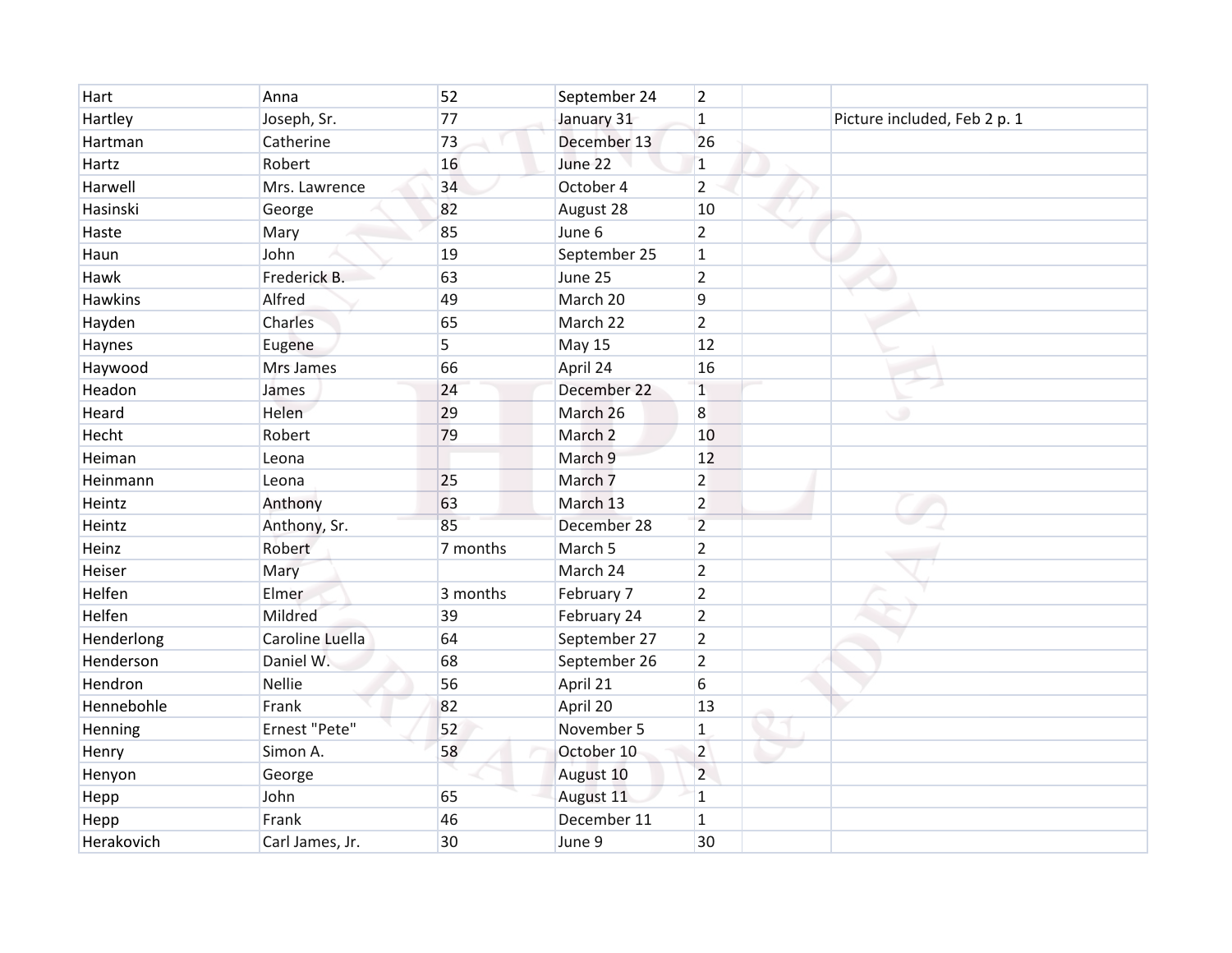| Herbold      | Louis                 | 27             | February 9   | $\mathbf{1}$   | Picture included |
|--------------|-----------------------|----------------|--------------|----------------|------------------|
| Hering       | Dorothy Beatrice      | 25             | October 9    | $\overline{2}$ |                  |
| Herman       | Mike                  | 86             | October 8    | 11             |                  |
| Hessler      | Fred                  | 76             | September 25 | $\overline{4}$ |                  |
| Hester       | Henry                 | 40             | October 22   | $\mathbf{1}$   |                  |
| <b>Hibbs</b> | Carl                  | 66             | July 25      | $\overline{2}$ |                  |
| Higby        | Georgina              | 93             | April 5      | $\overline{2}$ |                  |
| Hildebrandt  | Margie                | 6              | August 29    | $\overline{2}$ |                  |
| Hildebrandt  | Alvina                | 64             | December 26  | $\mathbf{1}$   |                  |
| Hiler        | <b>Frances Louise</b> | $\overline{2}$ | November 5   | 10             |                  |
| Hill         | Robert M.             | 32             | June 16      | 17             |                  |
| Hilliar      | Ellen                 | 86             | July 24      | 6              |                  |
| Hines        | William L.            |                | March 14     | 10             |                  |
| Hintz        | Mary                  | 83             | May 14       | $\overline{2}$ |                  |
| Hively       | Christina             | 23             | December 29  | $\mathbf{1}$   | $\circ$          |
| Hochstetler  | Helen F.              | 27             | December 10  | $\overline{2}$ |                  |
| Hoeppner     | Michael               | 85             | August 21    | $\overline{2}$ |                  |
| Hoff         | Jospeh                | 59             | August 14    | $\overline{2}$ |                  |
| Hoffman      | John                  | 68             | January 15   | $\overline{2}$ |                  |
| Hoffman      | Regina                | 56             | April 3      | 16             |                  |
| Hoffman      | Anna                  | 51             | October 4    | $\overline{2}$ |                  |
| Hoffmyer     | H. L.                 | 70             | December 31  | $\overline{2}$ |                  |
| Hoholek      | John                  | 22             | December 19  | $\overline{2}$ |                  |
| Hohut        | Frank                 | 51             | December 4   | $\overline{2}$ |                  |
| Holdorf      | Margaret              | 20             | February 8   | $\overline{2}$ |                  |
| Holko        | John                  | 52             | June 12      | $\overline{4}$ |                  |
| Holloway     | John N.               | 52             | September 18 | 11             |                  |
| Hoogeveen    | Jessie                | 71             | December 21  | $\mathbf{1}$   |                  |
| Horn         | Mary                  | 79             | December 6   | 27             |                  |
| Horn         | Herman J., III        | 8              | June 27      | $\overline{2}$ |                  |
| Horn         | Peter J.              | 80             | July 26      | 18             |                  |
| Hornak       | Anna                  | 76             | May 22       | 13             |                  |
| Horning      | Arnold D.             | 5              | February 3   | $\overline{2}$ |                  |
| Horst        | Antone                | 89             | March 10     | 22             |                  |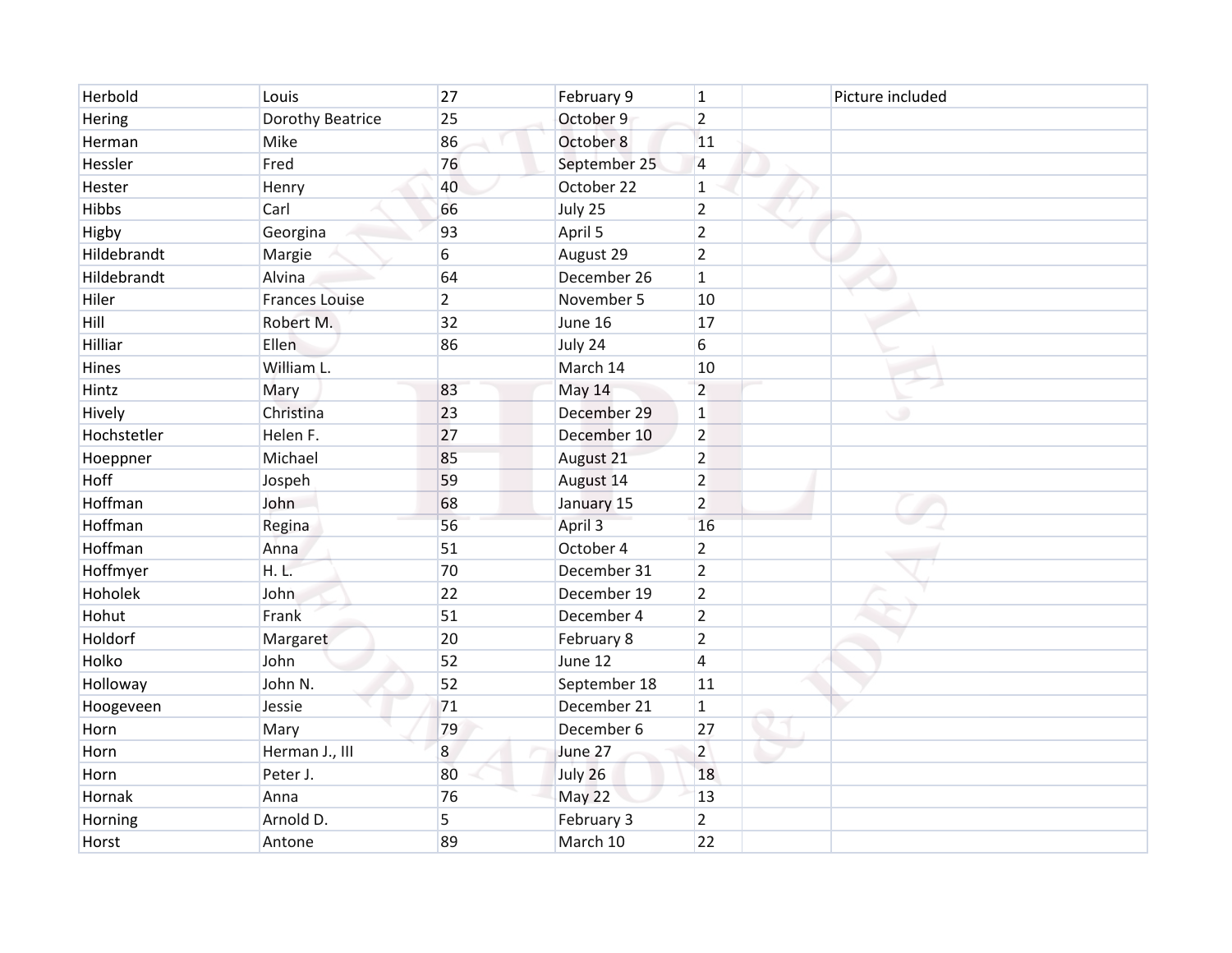| Horvat       | Susan            | 49             | May 2         | 8              |                                         |
|--------------|------------------|----------------|---------------|----------------|-----------------------------------------|
| Horvath      | Frank            | 46             | October 2     | $\overline{2}$ |                                         |
| Houser       | George           | 58             | December 28   | $\overline{2}$ |                                         |
| Housley      | Joseph           | 73             | July 30       | 13             |                                         |
| Houston      | Cora             | 63             | December 26   | $\overline{2}$ |                                         |
| Howard       | John M.          | 67             | April 23      | $\overline{2}$ |                                         |
| Howard       | Walter E.        | 71             | December 27   | $\overline{2}$ |                                         |
| Howell       | Harry            | 18             | July 30       | 6              |                                         |
| Huffer       | I. W.            | 74             | September 25  | 4              |                                         |
| Humboldt     | August           | 88             | June 13       | $\overline{2}$ |                                         |
| Hyman        | Rabbi Schuman D. | 57             | June 13       | $\overline{2}$ |                                         |
| Hyzy         | Anthony          | 66             | January 15    | 6              |                                         |
| lattoni      | Gene             | 34             | September 27  | $1\,$          | Picture included, also see Sept 28, p 1 |
| Ihnat        | Michael          | 65             | June 19       | 6              |                                         |
| Imboden      | Daniel           | 69             | May 8         | 6              | $\circ$                                 |
| Imes         | Ella Mae         | 57             | August 24     | 13             |                                         |
| Imes         | Mrs. G. A.       |                | August 25     | 13             |                                         |
| Inboden      | John M.          | $\overline{2}$ | September 15  | 2              |                                         |
| Jabaay       | Hendrika         | 72             | July 5        | $\mathbf{1}$   |                                         |
| Jackson      | Charles A.       | 81             | August 9      | $\overline{2}$ |                                         |
| Jaeger       | Otto             | 62             | September 27  | $\overline{2}$ |                                         |
| Jager        | Herbert          |                | August 29     | $\overline{2}$ |                                         |
| Jalovecky    | Joseph           | 55             | November 21   | 20             |                                         |
| Jambik       | Michael          | 60             | June 26       | 13             |                                         |
| James        | Antone           | 67             | September 25  | 4              |                                         |
| Jameson      | Rose E.          | 59             | <b>May 15</b> | $\overline{2}$ |                                         |
| Janiga       | John             | 53             | August 14     | $\overline{2}$ |                                         |
| Janiga       | Edward W.        | 21             | October 30    | $\overline{2}$ |                                         |
| Janiga       | Pauline          | 44             | November 6    | 6              |                                         |
| Janos        | George, Jr.      |                | July 7        | $1\,$          |                                         |
| Jansen       | lola             | 68             | December 14   | 19             |                                         |
| Japoynski    | Frank            | 47             | August 10     | 1              |                                         |
| Jarzembowski | Anthony          | 64             | June 9        | $\overline{2}$ |                                         |
| Jasewicz     | Constantine      |                | December 29   | $\overline{2}$ |                                         |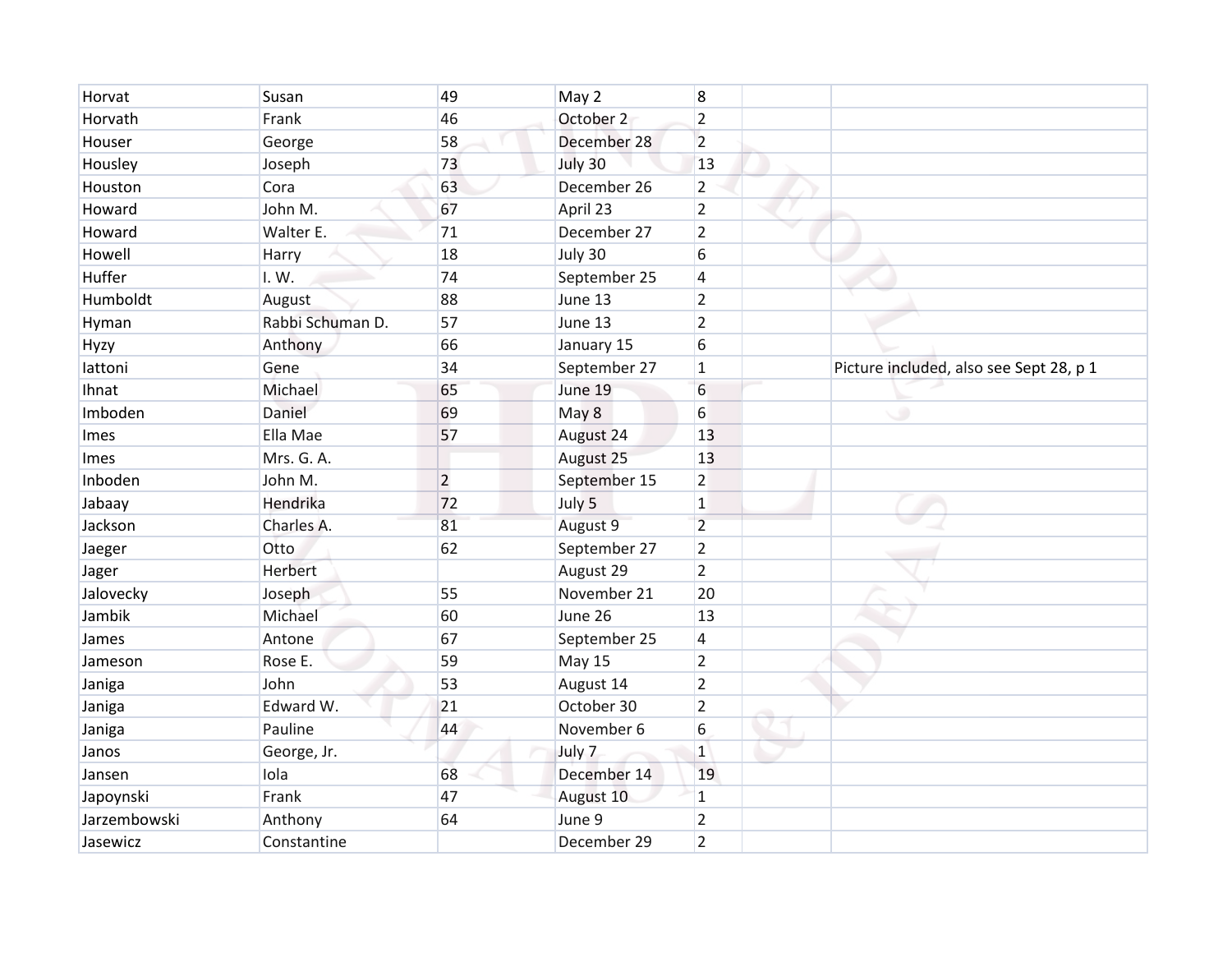| Jaszczak  | Mary         | 73             | October 15    | 2              |         |
|-----------|--------------|----------------|---------------|----------------|---------|
| Jenkins   | John         | 84             | July 31       | $\mathbf{1}$   |         |
| Jennings  | E. Glenn     | 44             | <b>May 26</b> | 30             |         |
| Jercha    | Anthony      | 77             | February 10   | $\overline{2}$ |         |
| Jewett    | Mathilda     | 76             | March 7       | $\overline{2}$ |         |
| Johannsen | Thomas       | 70             | February 8    | $\overline{2}$ |         |
| John      | George W.    | 64             | January 6     | $\overline{2}$ |         |
| Johnson   | George W.    | 76             | February 20   | $\overline{2}$ |         |
| Johnson   | Edward       | 64             | April 26      | 16             |         |
| Johnson   | Chester      | 34             | June 30       | 15             |         |
| Johnson   | Alfred       | 65             | July 24       | $\overline{2}$ |         |
| Johnson   | Elva         | 61             | July 24       | $\overline{2}$ |         |
| Johnson   | George M.    | 42             | August 27     | 15             |         |
| Johnson   | Joseph R.    | 27             | December 12   | 16             |         |
| Johnstone | Cecelia      |                | January 27    | 11             | $\circ$ |
| Johnstone | James        | 43             | September 17  | $\mathbf 1$    |         |
| Johnstone | Robert O.    | 76             | October 16    | $\overline{2}$ |         |
| Jones     | Hobson       | 45             | January 3     | 12             |         |
| Jones     | Marie        | 29             | April 16      | $\overline{2}$ |         |
| Jones     | John         | 78             | May 5         | 15             |         |
| Jones     | Emmett       | 54             | November 9    | 6              |         |
| Jones     | William      | 55             | November 29   | 15             |         |
| Jonksma   | Agnes        | 20             | January 6     | $\overline{2}$ |         |
| Jovin     | Eli          | 63             | March 14      | 10             |         |
| Joy       | Edith        | 45             | December 4    | $\mathbf{1}$   |         |
| Juarez    | Amelia       | 39             | August 30     | $\mathbf{1}$   |         |
| Jung      | Fred         | 59             | September 26  | 12             |         |
| Juskus    | Petronella   | 70             | August 25     | 6              |         |
| Kaiser    | Elizabeth    | 56             | March 20      | 12             |         |
| Kaiser    | Robert Roy   | $\overline{2}$ | May 29        | $\overline{2}$ |         |
| Kalutz    | John         | 53             | December 4    | 6              |         |
| Kaminsky  | Anna         |                | March 31      | $\mathbf{1}$   |         |
| Kamp      | Virginia Lee | 4              | June 12       | $\overline{2}$ |         |
| Kamradt   | August       | 62             | July 10       | $\overline{1}$ |         |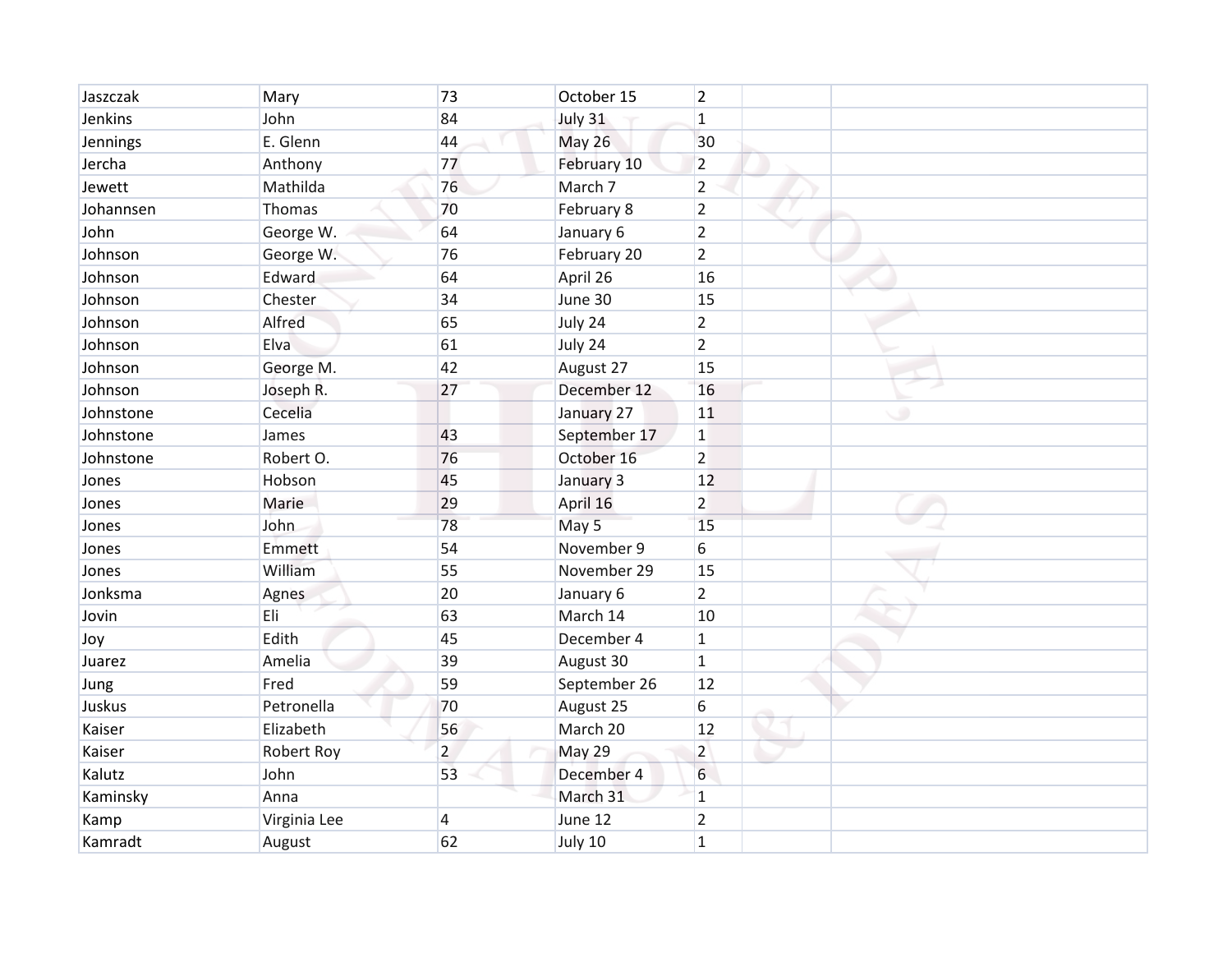| Kanton       | Sam                   | 45       | September 21  | $\overline{2}$ |             |                  |
|--------------|-----------------------|----------|---------------|----------------|-------------|------------------|
| Kantowicz    | Magdalen              | 70       | <b>May 31</b> | 15             |             |                  |
| Kark         | Anna Mae              | 4 months | March 13      | 16             |             |                  |
| Karlson      | Rev. Eric Hjalmar     | 59       | December 21   | $\overline{2}$ |             |                  |
| Karnafel     | William               | 27       | November 5    | 1              |             |                  |
| Kaska        | Albert                | 69       | <b>May 31</b> | 6              |             |                  |
| Kasonovic    | George                | 13       | September 18  | 14             |             |                  |
| Kasper       | Jacob "Uncle Jake"    | 88       | March 13      | $\mathbf{1}$   |             | Picture included |
| Kasprowicz   | Mary                  | 37       | November 20   | 14             |             |                  |
| Kawczynski   | Joseph                | 57       | March 24      | 27             |             |                  |
| Keefer       | Anna                  |          | July 16       | $\mathbf{1}$   | Stakemiller |                  |
| Kehoe        | Martin                | 66       | February 13   | $\mathbf{1}$   |             |                  |
| Keilman      | Phillip W.            | 45       | November 27   | 12             |             |                  |
| Keitzman     | August                | 73       | February 6    | $\overline{2}$ |             |                  |
| Keller       | Joseph S.             | 80       | May 23        | 9              |             | $\circ$          |
| Kelley       | Joseph D.             | 53       | September 7   | 13             |             |                  |
| Kelly        | William M.            | 64       | April 11      | $\overline{2}$ |             |                  |
| Kelly        | Mrs. Robert           | 30       | August 14     | $\mathbf{1}$   |             |                  |
| Kelly        | Joseph                | 64       | October 9     | 12             |             |                  |
| Kennedy      | John W.               | 88       | October 27    | 19             |             |                  |
| Kern         | Edwin D.              | 88       | February 24   | 12             |             |                  |
| Kerner       | John H.               | 88       | November 2    | $\overline{2}$ |             |                  |
| Kersey       | John W.               | 65       | <b>May 31</b> | $\overline{2}$ |             |                  |
| Kielbasa     | Sylvia                | 3        | November 17   | 24             |             |                  |
| Kindel       | <b>Henry Crawford</b> | 50       | June 6        | $\overline{2}$ |             |                  |
| Kingery      | Dr. Garner D.         |          | January 5     | $\mathbf{1}$   |             |                  |
| Kingsley     | Ronald                | 55       | June 28       | 4              |             |                  |
| Kish         | Paul                  | 53       | September 6   | 18             |             |                  |
| Klassen      | Mary Ann              | 81       | February 3    | $\overline{2}$ |             |                  |
| Klauer       | Lillian               |          | November 22   | 16             | Maumann     |                  |
| Klebs        | Marie P.              | 77       | September 7   | 13             |             |                  |
| Klee         | Emma                  | 72       | December 24   | $\overline{2}$ |             |                  |
| Kleine       | Clara I.              | 57       | November 5    | $\overline{2}$ |             |                  |
| Kleinschmidt | Frank                 | 76       | May 25        | 13             |             |                  |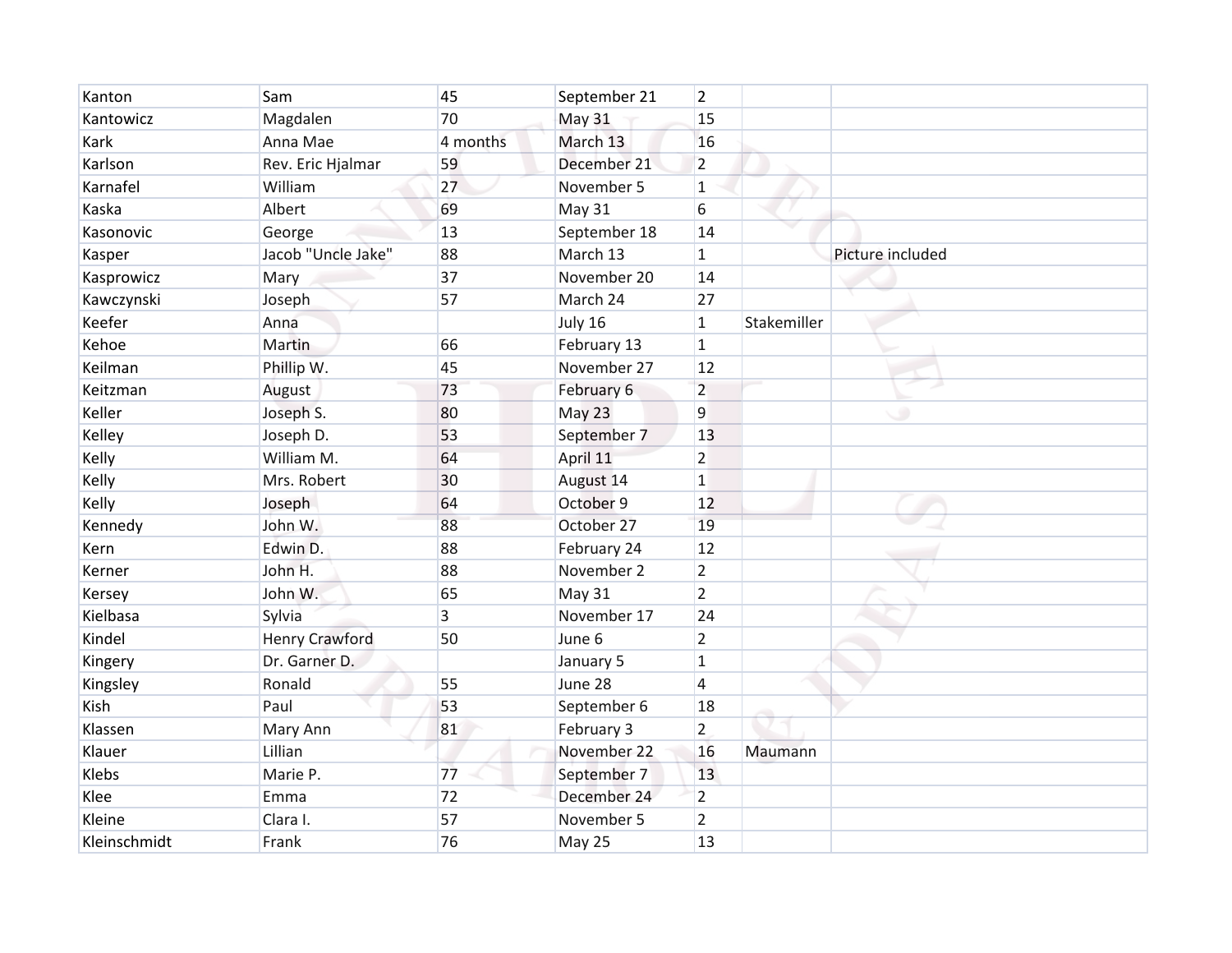| Kleinschmidt | Frank         | 76             | June 13       | $\overline{2}$ |                       |
|--------------|---------------|----------------|---------------|----------------|-----------------------|
| Klen         | John, Sr.     | 70             | July 27       | 16             |                       |
| Klen         | Vendel        | 50             | August 3      | 6              |                       |
| Klinefelter  | Martin "Geib" | 39             | February 14   | $\overline{2}$ |                       |
| Klobuchar    | Lawrence      | 61             | October 8     | 1              |                       |
| Klooster     | Fred          | 67             | January 22    | 17             |                       |
| Klootwyk     | Cornelius     | 68             | March 27      | $\overline{2}$ |                       |
| Klose        | Charles       | 74             | November 16   | 16             |                       |
| Klug         | Eleanor       | 36             | September 21  | $\overline{2}$ |                       |
| Kmiek        | Josephine     | 53             | September 11  | $\overline{4}$ |                       |
| Knall        | David E.      | 47             | June 12       | 4              |                       |
| Knapp        | <b>Ivan</b>   | 30             | May 29        | 9              |                       |
| Knight       | Lawrence      | 48             | <b>May 16</b> | 9              |                       |
| Knoerzer     | Marie         | 36             | August 13     | $\mathbf{1}$   |                       |
| Knotts       | Mary          | 79             | March 16      | $\overline{2}$ | $\circ$               |
| Knust        | Ella Blanche  | 40             | February 17   | $\overline{2}$ |                       |
| Koch         | Mary          | 63             | April 21      | $\overline{2}$ |                       |
| Kokatovich   | <b>Ilaj</b>   | 57             | July 26       | 18             |                       |
| Kolberg      | Ann           | 23             | July 16       | $\overline{2}$ |                       |
| Koleszarik   | John          | 54             | January 23    | 10             |                       |
| Kolodziejski | Mary          | 43             | October 4     | $\overline{2}$ |                       |
| Komyatti     | William       | $\overline{2}$ | August 6      | 1              |                       |
| Kondziela    | Mary          | 66             | August 28     | 11             |                       |
| Konow        | Fred          | 81             | June 28       | $\overline{2}$ |                       |
| Kontor       | Samuel        | 56             | September 22  | $\overline{2}$ |                       |
| Kontremas    | Charles       | 56             | June 12       | $\overline{2}$ |                       |
| Konyvesy     | Fredericka    | 101            | March 14      | $\overline{2}$ | Picture included p. 1 |
| Kool         | Anna          | 27             | July 14       | 10             |                       |
| Kopcha       | Elizabeth     | 57             | February 5    | 8              |                       |
| Kosanovic    | George        | 13             | September 17  | $\overline{2}$ |                       |
| Koscielniak  | Antoinette    | 61             | December 20   | $\overline{2}$ |                       |
| Koska        | John          |                | November 27   | 11             |                       |
| Kostecker    | James J.      | 59             | January 5     | $\overline{2}$ |                       |
| Koupal       | Mrs. Jacob    |                | March 16      | 15             |                       |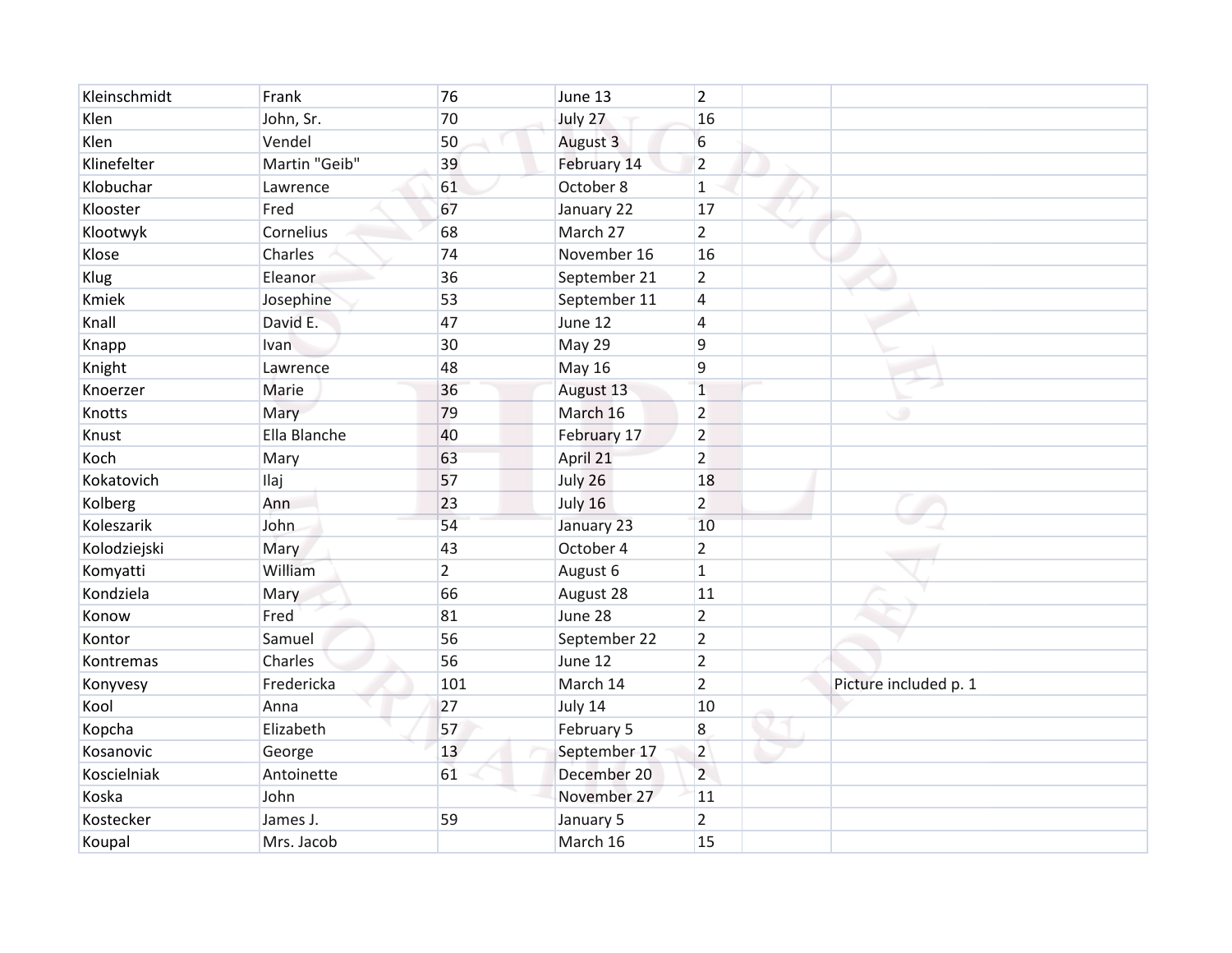| Kovacik       | George     | 21     | April 16     | 6              |         |
|---------------|------------|--------|--------------|----------------|---------|
| Kowalczyk     | Regina     | 42     | October 22   | 18             |         |
| Kowallick     | Mary       | 64     | October 5    | $\overline{2}$ |         |
| Kozubal       | Mary       | Infant | November 20  | $\overline{2}$ |         |
| Krause        | Herman     | 78     | March 7      | $\overline{2}$ |         |
| Krieger       | Christian  | 68     | November 13  | $\mathbf 1$    |         |
| Krinbill      | Lena       |        | November 29  | $\overline{2}$ |         |
| Krinbill      | Julia      |        | November 29  | $\overline{2}$ |         |
| Kristoff      | Stephen    | 53     | June 30      | 15             |         |
| Krost         | Dr. Joseph | 79     | July 23      | $\mathbf{1}$   |         |
| <b>Krumm</b>  | John E.    | 9      | October 29   | $\overline{2}$ |         |
| Krupa         | Helen      | 42     | May 21       | 6              |         |
| <b>Kubiak</b> | Steve      | 30     | October 9    | $\mathbf{1}$   |         |
| Kuhn          | J.W.       | 56     | December 24  | $\overline{1}$ |         |
| Kulasa        | Frank      | 54     | June 13      | $\overline{4}$ | $\circ$ |
| Kulczyk       | Eva        | 79     | December 29  | $\overline{2}$ |         |
| Kuna          | Joseph     | 22     | January 31   | 6              |         |
| Kurnik        | John       | 57     | October 18   | 21             |         |
| Kurpels       | Anna       | 9      | June 20      | $\overline{2}$ |         |
| Kustad        | John       | 57     | August 27    | 14             |         |
| Kwalek        | Stanley    | 56     | December 22  | 12             |         |
| Labas         | Rose       | 65     | September 22 | $\overline{2}$ |         |
| Lagree        | Joseph     | 27     | January 5    | $\overline{2}$ |         |
| Lakota        | Stanley    |        | November 28  | 10             |         |
| Lange         | Herman H.  | 62     | March 26     | $\overline{2}$ |         |
| Lange         | August W.  | 55     | October 23   | 16             |         |
| Larson        | Alex       | 78     | September 20 | $\overline{2}$ |         |
| Larson        | Emil       | 58     | October 11   | 21             |         |
| Lauerman      | Mathias M. | 83     | January 8    | 16             |         |
| Law           | Leonard F. | 42     | November 20  | $\overline{2}$ |         |
| Leas          | Isabelle   | 30     | September 5  | $\overline{2}$ |         |
| Lease         | Margaret   | 34     | November 20  | 12             |         |
| Lebryk        | Amelia     |        | November 8   | 22             |         |
| Lecyk         | Daniel     | 56     | January 3    | $\overline{2}$ |         |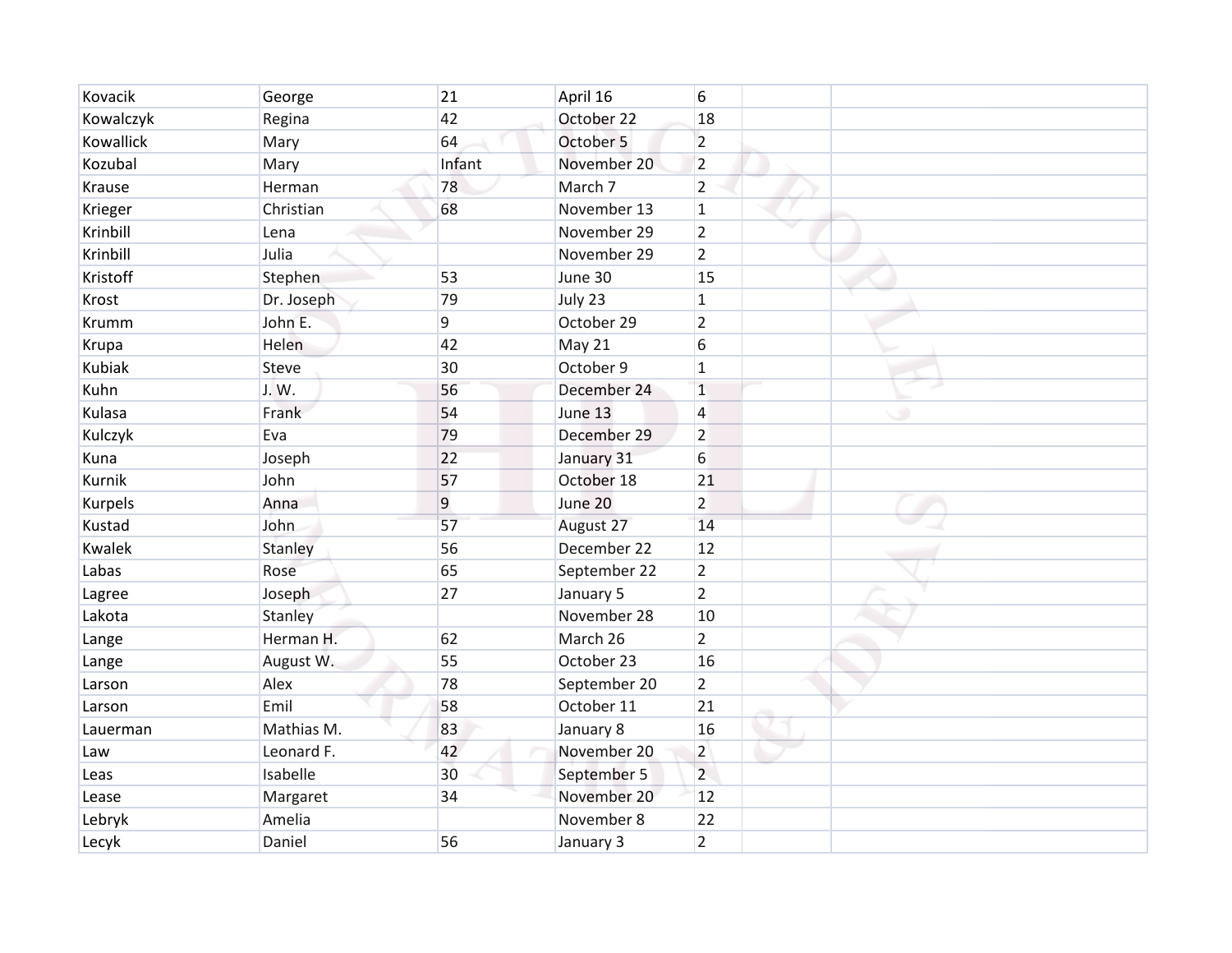| Ledford     | Glenn B.             | 38             | November 1   | $\overline{2}$ |                     |
|-------------|----------------------|----------------|--------------|----------------|---------------------|
| Lee         | Ellen                | 74             | February 17  | $\overline{2}$ | Known as Mother Lee |
| Lee         | <b>Fred Temple</b>   | 40             | May 22       | $\mathbf{1}$   |                     |
| Lekas       | <b>Nicholas</b>      | 48             | March 14     | 10             |                     |
| Lemke       | Herman               | 43             | June 21      | $\overline{2}$ |                     |
| Lempart     | Ignatius             | 52             | September 1  | 17             |                     |
| Len         | Jial                 | 48             | February 7   | $\overline{2}$ |                     |
| Lenart      | Sophie Elsie         | 49             | May 8        | $\mathbf 1$    |                     |
| Lenart      | Walter               | 9              | May 8        | $\mathbf{1}$   |                     |
| Lennertz    | Matthias             | 84             | December 7   | 13             |                     |
| LeRoy       | <b>Russell Myrop</b> | Infant         | April 30     | 20             |                     |
| Lessner     | Joseph               | 48             | December 24  | $\overline{2}$ |                     |
| Leszczynski | Robert               | 4              | February 24  | $\overline{2}$ |                     |
| Levens      | Mrs. J. M.           |                | September 20 | $\overline{2}$ |                     |
| Levin       | Leppa                | 68             | February 20  | 10             | $\circ$             |
| Levin       | Donald               | $\overline{7}$ | August 27    | $\overline{2}$ |                     |
| Levin       | Max                  | 62             | November 21  | $\mathbf{1}$   |                     |
| Levin       | Rose                 | 85             | December 11  | 6              |                     |
| Lewandowski | Antonia              | 74             | June 29      | $\overline{2}$ |                     |
| Lewicki     | Szczepan             | 59             | September 18 | $\overline{2}$ |                     |
| Lewis       | Floyde               | 42             | November 20  | 1              |                     |
| Leytze      | William              | 76             | November 5   | $\overline{2}$ |                     |
| Lifschitz   | Mrs. Hyman           | 57             | February 8   | 15             |                     |
| Lilley      | Everett E.           | 52             | May 23       | 9              |                     |
| Lind        | John E.              | 54             | June 26      | $\overline{2}$ |                     |
| Lingenberg  | Earl                 |                | August 13    | $\overline{2}$ |                     |
| Little      | Jesse                | 70             | October 16   | 20             |                     |
| Long        | Charles A.           | 49             | January 23   | $\overline{2}$ |                     |
| Long        | Nora S.              | 70             | July 21      | $\overline{2}$ |                     |
| Lorenz      | William              | 67             | November 1   | $\overline{2}$ |                     |
| Lucas       | Margaret             | 42             | November 9   | $\overline{2}$ |                     |
| Lukas       | Mrs. Wincenta        | 53             | February 15  | 6              |                     |
| Lukens      | Virgil               | 21             | December 28  | $\mathbf{1}$   |                     |
| Luna        | Nicolaza             | 24             | February 10  | 6              |                     |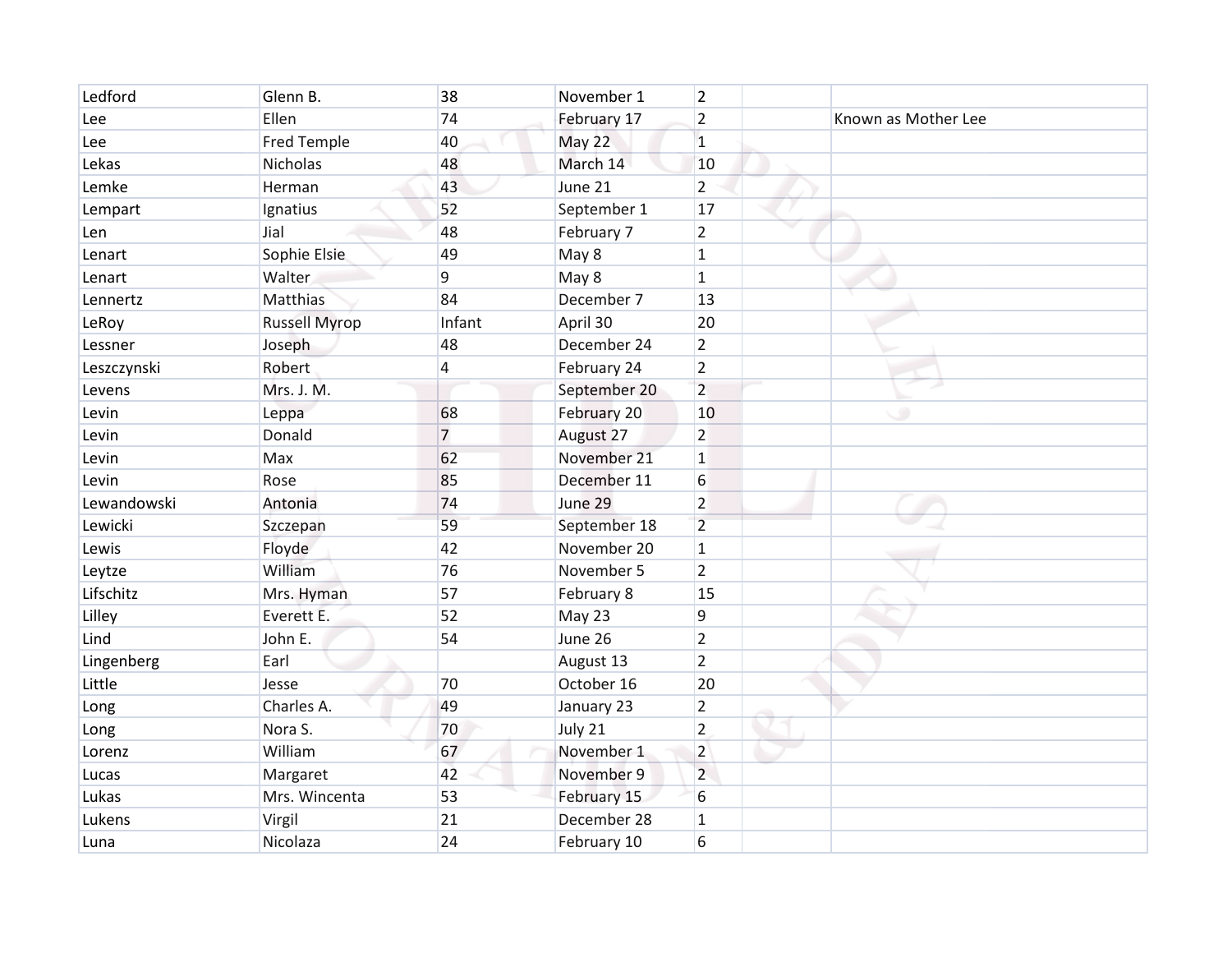| Lundquist | Elizabeth  | σZ | January 29 |   |  |
|-----------|------------|----|------------|---|--|
| Luther    | Fredricka  | 83 | July 5     | - |  |
| Lynch     | Mrs. Harry | 28 | June 5     |   |  |
| Lyons     | Moses      | 75 | April 11   |   |  |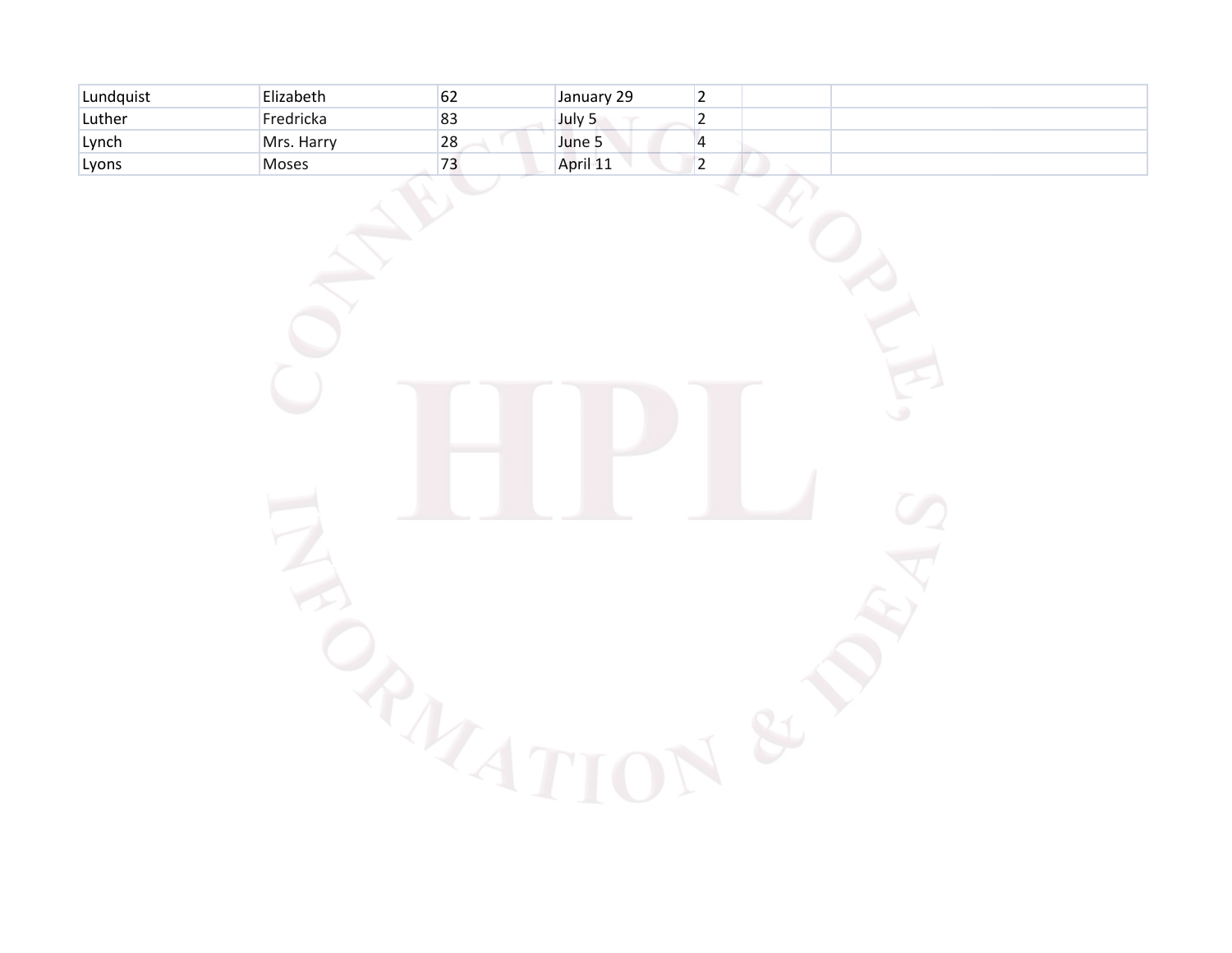| <b>Surname</b> | <b>Given</b>           | Age            | <b>Date</b>  | Page           | <b>Maiden</b> | <b>Note</b> |
|----------------|------------------------|----------------|--------------|----------------|---------------|-------------|
| Macek          | Sophie                 | 49             | November 6   | 6              |               |             |
| Mack           | Nicol                  | 77             | July 25      | 6              |               |             |
| Madura         | John                   | 72             | December 29  | $\overline{9}$ |               |             |
| Maes           | Martha                 | 58             | February 27  | $\overline{2}$ |               |             |
| Mahnke         | Henry                  | 60             | March 20     | $\overline{2}$ |               |             |
| Maicke         | Caroline               | 81             | December 18  | 15             |               |             |
| Major          | Frank                  | 55             | October 30   | 12             |               |             |
| Makowski       | Paul                   | 58             | February 8   | 15             |               |             |
| Maling         | John B.                | 78             | April 17     | 10             |               |             |
| Malolepszy     | Walter                 | 50             | May 2        | $\overline{2}$ |               |             |
| Maloney        | Katherine              | 33             | December 24  | $\overline{2}$ |               |             |
| Mandernach     | Maida                  | 43             | July 12      | $\overline{2}$ |               |             |
| Mandich        | Rada                   | 48             | March 3      | 13             |               |             |
| Mang           | Mrs. Kingundia         | 73             | March 1      | $\overline{2}$ |               |             |
| Mann           | William                | 38             | November 1   | 6              |               |             |
| Marchuk        | <b>Infant Son</b>      | Infant         | September 8  | 22             |               |             |
| Marcisz        | Joseph                 | 53             | November 10  | 31             |               |             |
| Marczak        | Stella                 |                | April 21     | 20             |               |             |
| Marek          | Andrew                 | 71             | February 24  | $\overline{2}$ |               |             |
| Margenau       | Julia                  | 78             | March 28     | $\overline{2}$ |               |             |
| Markovich      | <b>Anne Marie</b>      | $\overline{2}$ | March 27     | $\overline{2}$ |               |             |
| Marnya         | Eli                    | 58             | November 22  | $\mathbf{1}$   |               |             |
| Marocz         | Ferdinand              | 42             | March 12     | $\overline{2}$ |               |             |
| Mars           | <b>Bessie</b>          | 66             | March 13     | $\overline{2}$ |               |             |
| Marshall       | Marie S.               | 32             | February 17  | $\overline{2}$ |               |             |
| Martens        | Ricka                  | 61             | May 31       | $\overline{2}$ |               |             |
| Martin         | Robert, Jr.            | 10             | January 5    | $\mathbf{1}$   |               |             |
| Martin         | Peter                  | 68             | February 20  | $\overline{2}$ |               |             |
| Martinov       | Steve                  | 57             | April 21     | $\overline{7}$ |               |             |
| Marx           | Paul T.                | 64             | November 6   | $\overline{2}$ |               |             |
| Mary           | Mother Martha          |                | December 22  | $\overline{2}$ |               |             |
| Mason          | Adeline                | 82             | November 15  | 19             |               |             |
| Massaro        | <b>Grace Elizabeth</b> | 50             | September 13 | 14             |               |             |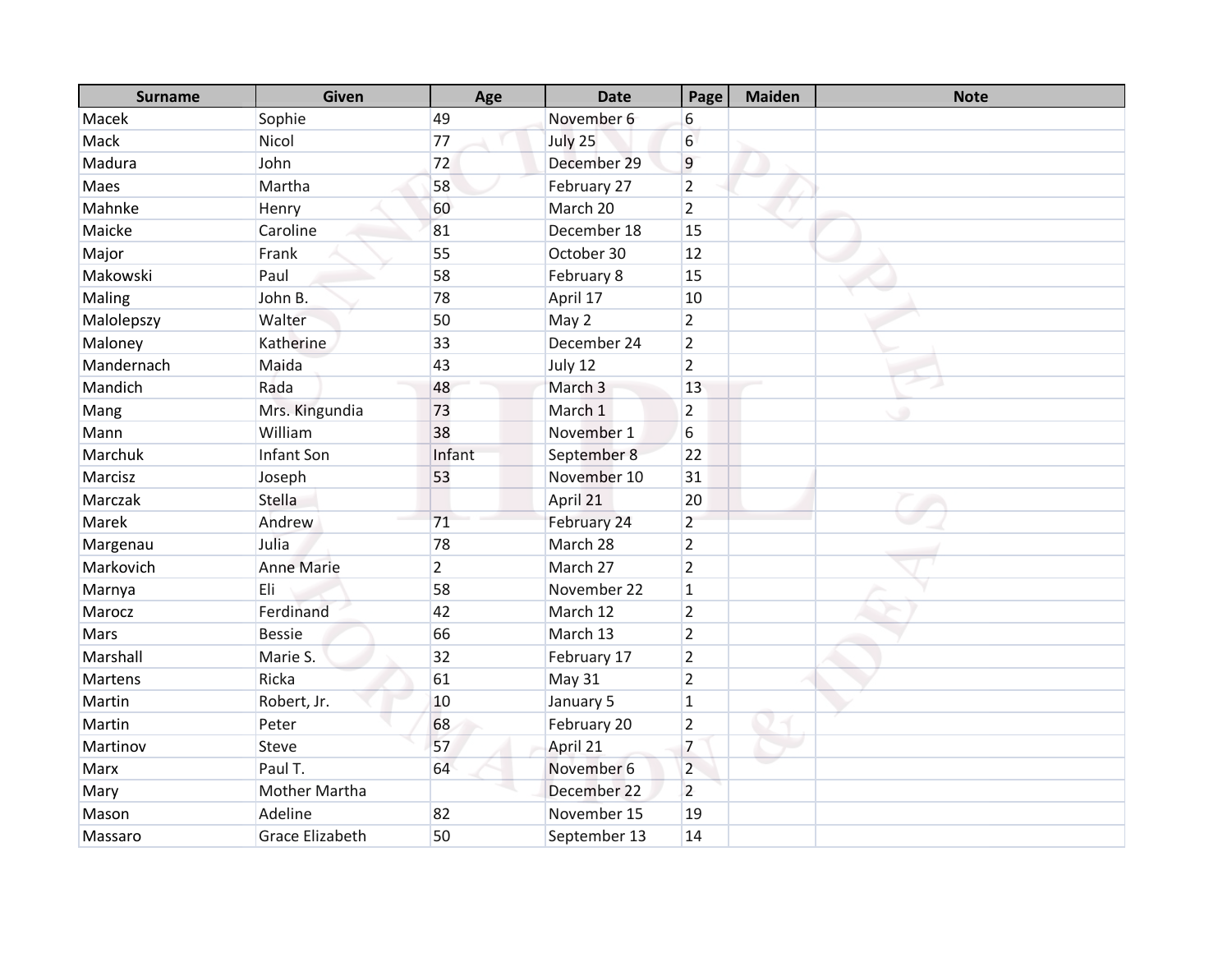| Mateko      | Julia               | 27 | June 28     | 21              |   |
|-------------|---------------------|----|-------------|-----------------|---|
| Matie       | Helen               | 32 | April 16    | 6               |   |
| Matovich    | Helen               | 21 | May 17      | 19              |   |
| Matson      | John Robert         | 18 | December 13 | $\mathbf{1}$    |   |
| Matykewicz  | Regina              | 70 | July 26     | 24              |   |
| Mauch       | <b>Buelah</b>       | 47 | February 21 | $\overline{2}$  |   |
| Mauger      | Marie               | 38 | May 22      | $\overline{2}$  |   |
| Maunger     | <b>Adeline Mary</b> | 15 | November 20 | 12              |   |
| Maurer      | William G.          | 73 | December 26 | 12              |   |
| Mavrenski   | Dobra               | 54 | December 18 | 17              |   |
| Maxim       | Anna Doppe          | 60 | October 24  | 6               |   |
| Maxwell     | Ira                 | 80 | March 5     | $\overline{2}$  |   |
| McAnery     | James J.            | 83 | September 7 | 12              |   |
| McCarthy    | Margaret            | 73 | June 5      | $\overline{2}$  |   |
| McCarthy    | Luella Barrett      | 36 | August 6    | 14              | ۰ |
| McCarville  | Mary                | 88 | October 1   | 10              |   |
| McCollister | Mary F.             | 75 | November 14 | $\overline{8}$  |   |
| McConnell   | Hartley A.          | 74 | November 8  | $\mathbf 1$     |   |
| McCooly     | Lola                | 36 | August 21   | $\overline{2}$  |   |
| McDonald    | J. E.               | 78 | April 13    | 9               |   |
| McDonald    | Mrs. J. E.          | 68 | April 13    | $\overline{9}$  |   |
| McGhee      | Robert              | 62 | August 1    | $\overline{2}$  |   |
| McGroarty   | Michael             | 67 | January 11  | 16              |   |
| McKay       | Newton A.           | 78 | January 17  | $\overline{2}$  |   |
| McKenna     | Lettisha            | 78 | January 19  | $\overline{8}$  |   |
| McKenna     | Marie               | 71 | January 31  | $6\overline{6}$ |   |
| McKeown     | Robert              |    | January 22  | $\overline{2}$  |   |
| McKie       | J. E.               | 57 | August 22   | $\overline{2}$  |   |
| McLean      | Robert              | 53 | July 5      | $\overline{2}$  |   |
| McLean      | Carl                | 35 | October 5   | $\overline{8}$  |   |
| McLeod      | Mrs. Angus          | 46 | October 19  | 16              |   |
| McLochlin   | Robert J.           | 45 | July 3      | $\overline{2}$  |   |
| McMillan    | Mabel               | 34 | November 10 | 28              |   |
| McNab       | Katherine           | 52 | May 2       | 8               |   |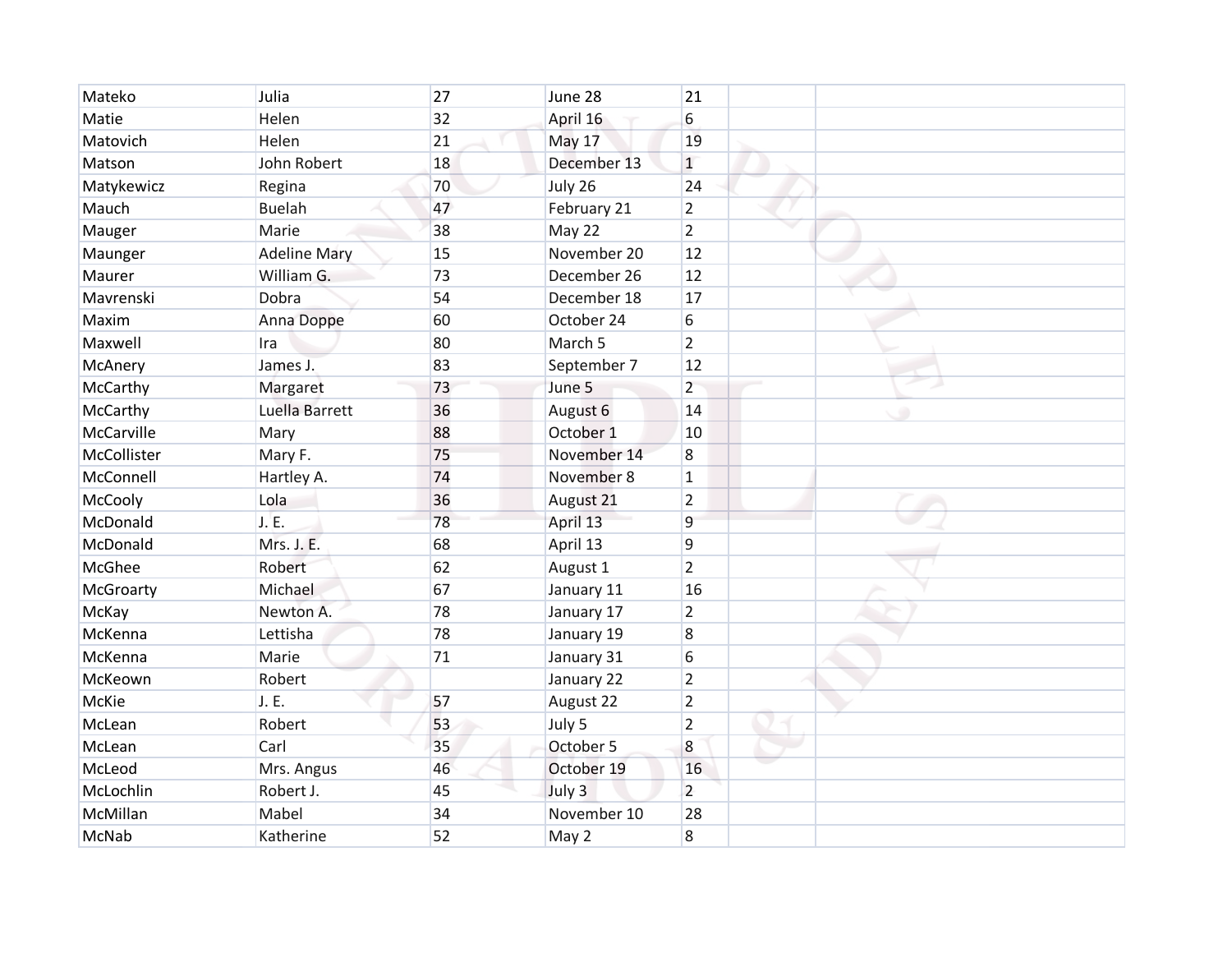| McNally        | Julia           | 47     | March 19      | $\overline{2}$ |   |
|----------------|-----------------|--------|---------------|----------------|---|
| McQuiston      | Mrs. Robert     | 87     | August 2      | $\overline{2}$ |   |
| Meacham        | Alfred L.       | 67     | <b>May 26</b> | $\overline{2}$ |   |
| <b>Meadows</b> | Vera May        | 15     | March 10      | $\overline{2}$ |   |
| Means          | Leo P.          | 32     | October 20    | 25             |   |
| Meding         | Julia           | 59     | May 22        | 6              |   |
| Melcher        | Chester         | 26     | <b>May 18</b> | $\overline{2}$ |   |
| Melcher        | John Lloyd      | 29     | May 22        | $\overline{2}$ |   |
| Melian         | Nicholas        | 51     | March 29      | $\overline{4}$ |   |
| Meltzer        | Helen E.        | 40     | April 13      | $\overline{2}$ |   |
| Merlo          | Nunzio          | 54     | April 19      | $\overline{2}$ |   |
| Merrill        | Cora E. Scott   | 66     | August 21     | $\overline{2}$ |   |
| Merrill        | Cora B.         | 60     | November 13   | $\overline{2}$ |   |
| Mertz          | Julian          | 58     | June 7        | 19             |   |
| <b>Meskis</b>  | Elizabeth       | 55     | April 16      | $\overline{2}$ | ۰ |
| Mestrovich     | Manda           | 76     | May 23        | 6              |   |
| Meyer          | Bonnie Lovon    | Infant | January 22    | 17             |   |
| Meyer          | Hugo            | 65     | March 28      | $\overline{2}$ |   |
| Meyers         | Jacob           | 80     | May 22        | $\overline{2}$ |   |
| Meyers         | Frank B.        | 83     | July 20       | $\overline{2}$ |   |
| Mezzacapa      | Ruth            | 30     | February 26   | 6              |   |
| Michael        | Christine       | 76     | January 23    | $\overline{2}$ |   |
| Michalski      | Julia           | 19     | March 23      | 10             |   |
| Miecznikowski  | <b>Steve</b>    | 43     | July 9        | $\overline{2}$ |   |
| Mihalso        | Mary            | 69     | March 5       | 15             |   |
| Mikalauski     | Mary            | 20     | March 16      | 6              |   |
| Miklaszewski   | Catherine       | 58     | February 10   | $\overline{7}$ |   |
| Miles          | Ida May         | 74     | February 26   | $\overline{2}$ |   |
| Miller         | Anna            | 70     | January 22    | $\overline{2}$ |   |
| Miller         | Frank           | 70     | February 17   | $\overline{2}$ |   |
| Miller         | Mary            | 72     | February 20   | $\overline{2}$ |   |
| Miller         | Mary            | 60     | February 22   | $\overline{2}$ |   |
| Miller         | George M.       | 43     | March 13      | $\overline{2}$ |   |
| Miller         | Myrtle Hatfield | 72     | April 27      | $\overline{2}$ |   |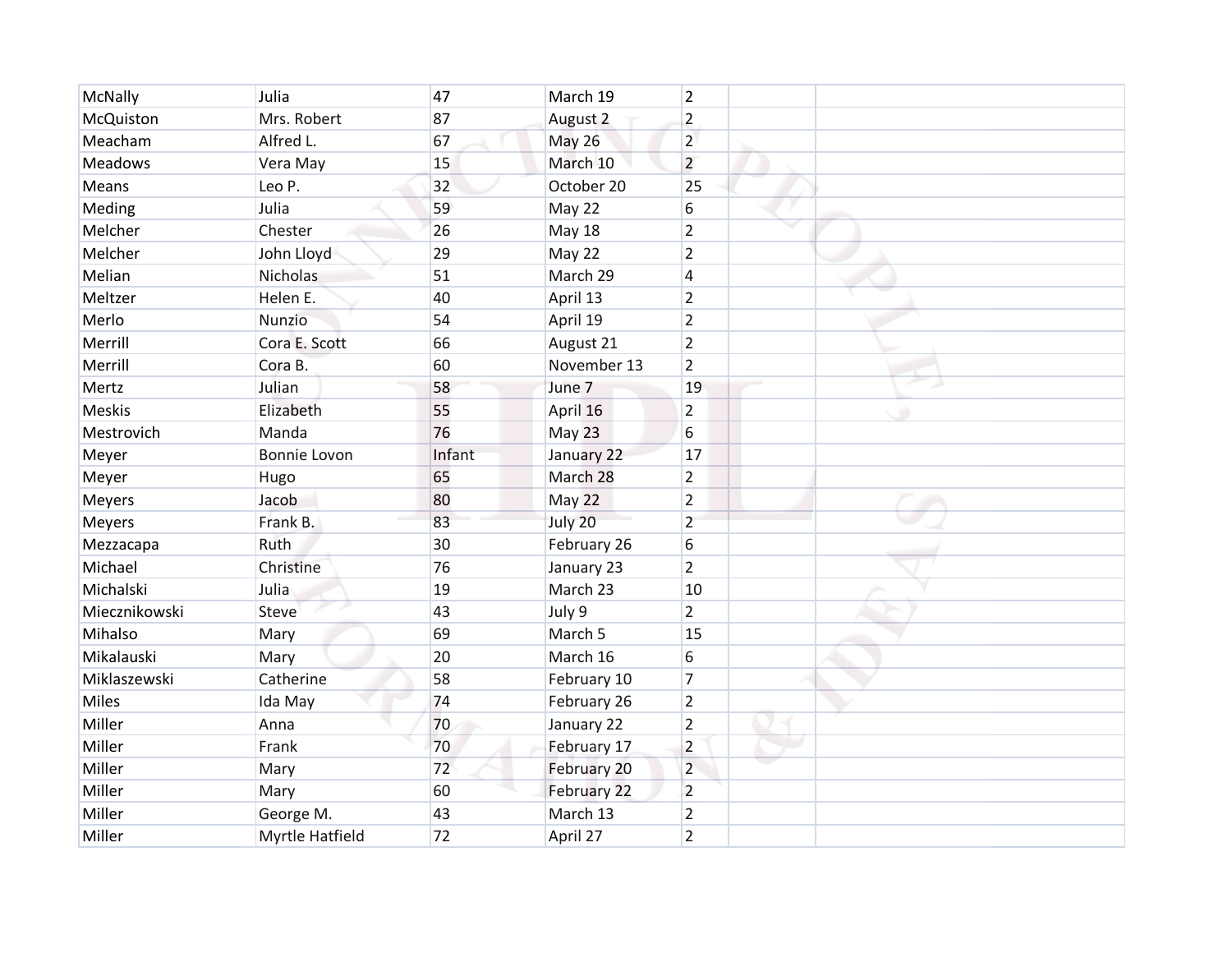| Miller     | Anna             | 48 | May 7         | $6\phantom{a}$  |   |
|------------|------------------|----|---------------|-----------------|---|
| Miller     | <b>Hudes</b>     | 40 | <b>May 18</b> | $\overline{2}$  |   |
| Miller     | Albert           | 62 | August 3      | $\overline{2}$  |   |
| Miller     | Gertrude Blosser | 60 | August 14     | $\overline{2}$  |   |
| Miller     | Charles          | 79 | October 1     | 17              |   |
| Miltimore  | Dr. Ira          | 58 | February 16   | $\overline{2}$  |   |
| Mindock    | Katherine        | 24 | January 25    | 16              |   |
| Mintz      | Sophia           | 99 | January 31    | $\overline{2}$  |   |
| Miotke     | Julius           | 52 | October 29    | $\overline{2}$  |   |
| Mischke    | John C. B.       | 77 | May 12        | $\overline{2}$  |   |
| Mish       | Tekla            | 61 | July 25       | $\overline{2}$  |   |
| Misiewicz  | Andrew           | 64 | March 3       | $\overline{2}$  |   |
| Miskus     | Anton            | 62 | October 5     | 16              |   |
| Misner     | Imogene          | 12 | May 28        | $6\phantom{.}6$ |   |
| Mistarz    | Walter           | 23 | June 28       | $\overline{2}$  | ۰ |
| Mitchell   | Dwight L.        | 48 | May 8         | $\mathbf{1}$    |   |
| Moe        | Ingwald          | 68 | November 19   | $\mathbf{1}$    |   |
| Moffett    | George           |    | May 19        | 28              |   |
| Mohr       | Maria Elizabeth  | 70 | March 1       | $\overline{2}$  |   |
| Mongeon    | Jerry            | 54 | March 20      | 6               |   |
| Monk       | Grant            | 48 | <b>May 11</b> | $\overline{7}$  |   |
| Montalbano | Paul             | 72 | December 29   | $\overline{2}$  |   |
| Moore      | George L.        | 38 | November 8    | $\mathbf{1}$    |   |
| Moore      | William A.       | 46 | December 22   | 12              |   |
| Moorman    | John C.          | 42 | April 9       | 12              |   |
| Morton     | Lillian L.       | 67 | July 5        | 13              |   |
| Moseley    | Pearl            | 48 | November 17   | $\overline{2}$  |   |
| Mroczek    | Andrew           | 80 | May 8         | $\mathbf{1}$    |   |
| Muha       | John             | 74 | February 14   | 6               |   |
| Muha       | Peter            | 52 | March 21      | 6               |   |
| Murray     | Thomas C.        | 50 | September 27  | $\overline{2}$  |   |
| Murzyn     | Joseph           | 56 | May 25        | 16              |   |
| Muscat     | Ben              | 55 | October 17    | $\overline{2}$  |   |
| Mustafa    | Richard          | 6  | July 10       | $\mathbf{1}$    |   |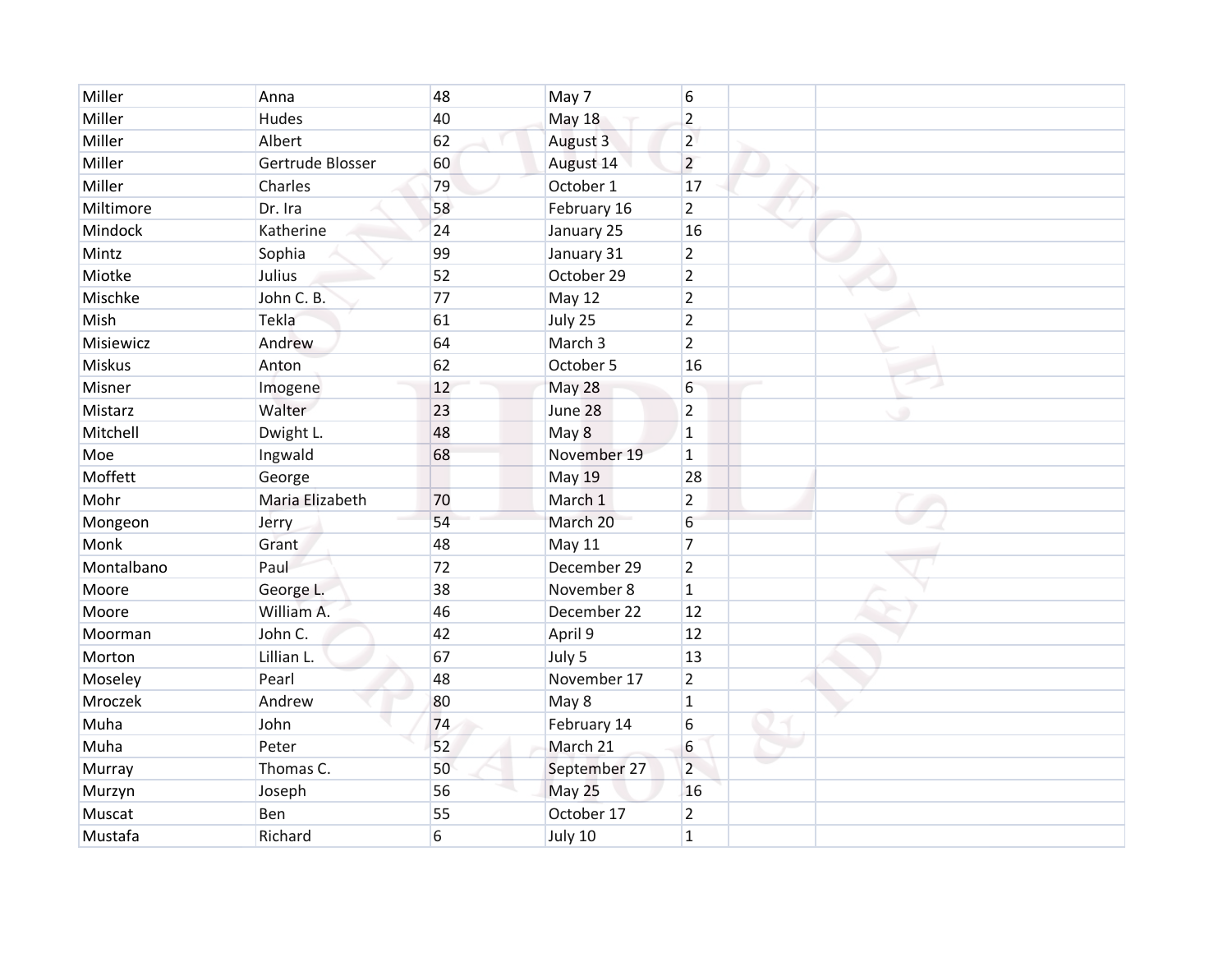| <b>Myers</b>   | Ross         | 60       | July 3       | $\boldsymbol{8}$ |           |
|----------------|--------------|----------|--------------|------------------|-----------|
| <b>Myers</b>   | David        | 3 days   | August 29    | $\overline{2}$   |           |
| <b>Myers</b>   | Edward       | 55       | September 10 | $6\phantom{1}6$  |           |
| <b>Nabors</b>  | George F.    | 16       | June 5       | 6                | See Photo |
| Nalepa         | Thomas       | 59       | April 26     | $\overline{2}$   |           |
| Nance          | Ross A.      | 39       | January 12   | $\overline{2}$   |           |
| Nash           | Viola        | 17       | February 20  | $\mathbf{1}$     |           |
| <b>Nellis</b>  | George W.    |          | July 18      | 12               |           |
| Nelson         | John A.      | 72       | March 13     | $\overline{2}$   |           |
| Nelson         | Casper       | 81       | July 18      | $\overline{2}$   |           |
| Nelson         | Clifford G.  | 51       | September 14 | $\overline{4}$   |           |
| <b>Nichols</b> | Rose         | 20       | September 26 | 9                |           |
| Nichols        | Rose         | 20       | October 6    | $\overline{2}$   |           |
| Nicholson      | Annie        |          | January 1    | $\overline{4}$   |           |
| Niedojadio     | Joseph       | 58       | December 8   | 5                | ۰         |
| Niedzielski    | Helen        | 28       | May 5        | 15               |           |
| Nocek          | Anna         | 78       | July 14      | 10               |           |
| Noe            | Bert B.      | 51       | December 21  | $\mathbf{1}$     |           |
| Noeller        | Mrs. William | 56       | September 10 | $\overline{2}$   |           |
| Nolan          | Carl W.      | 69       | November 29  | $\overline{2}$   |           |
| Nolan          | Patrick      | 43       | December 10  | $\mathbf{1}$     |           |
| Norton         | Chester      | 62       | March 15     | $\overline{2}$   |           |
| Nosala         | Raymond E.   | 11 month | July 20      | 14               |           |
| Novak          | John         | 50       | May 10       | 18               |           |
| Nowak          | Walenty      | 65       | January 24   | $\overline{2}$   |           |
| Nyhoff         | John N.      | 56       | November 20  | $\overline{2}$   |           |
| Obresk         | Andrew J.    | 58       | December 11  | 14               |           |
| O'Connell      | Mrs. Daniel  | 27       | February 10  | $\overline{2}$   |           |
| O'Connell      | Michael J.   | 75       | July 14      | 10               |           |
| O'Connor       | Mary         | 61       | February 8   | $\overline{2}$   |           |
| O'Connor       | Hannah       | 80       | August 8     | $\overline{2}$   |           |
| O'Donnell      | Thomas P.    | 43       | April 10     | $\overline{2}$   |           |
| O'Hara         | William      |          | February 14  | $\overline{2}$   |           |
| O'Hearn        | Joseph J.    | 46       | June 28      | 14               |           |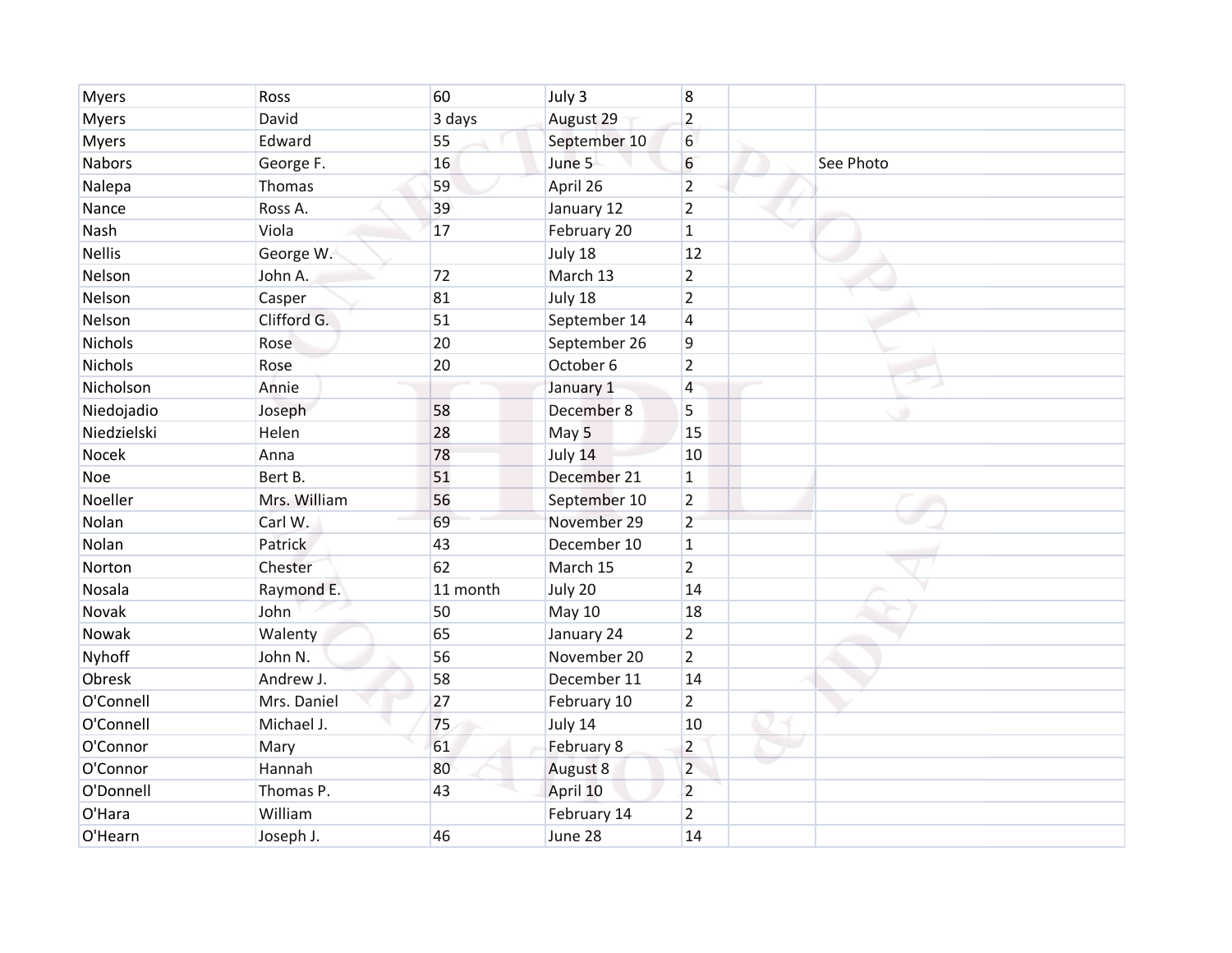| Olivotto   | Antonio                   | 53 | July 10       | 11               |                      |
|------------|---------------------------|----|---------------|------------------|----------------------|
| Olson      | Dr. Oliver S.             | 55 | August 21     | $\mathbf{1}$     |                      |
| O'Neill    | Thomas                    | 59 | March 7       | 10               |                      |
| O'Neill    | Thomas F.                 | 36 | June 26       | $\mathbf{1}$     | Photo of incident    |
| O'Neill    | Robert                    | 14 | June 26       | $\mathbf{1}$     | Photo of incident    |
| O'Shea     | Mary                      | 65 | May 1         | 6                | Also see May 2, p. 8 |
| Osmulski   | <b>Edward Christopher</b> | 25 | April 14      | $\overline{2}$   |                      |
| Oswego     | George                    | 52 | May 8         | $\overline{2}$   |                      |
| Owen       | Marie                     | 18 | October 27    | 16               |                      |
| Pacific    | Nunzio                    |    | March 28      | 14               |                      |
| Pacurar    | Dan                       | 42 | February 3    | 16               |                      |
| Palea      | John                      |    | March 9       | 6                |                      |
| Palenske   | Otto                      | 59 | August 6      | $\overline{2}$   |                      |
| Palmateer  | Louis                     | 56 | August 20     | $\mathbf{1}$     |                      |
| Palmer     | Potter D'Orsay            | 34 | <b>May 16</b> | $\overline{4}$   | ۰                    |
| Palmer     | Lynn                      |    | August 24     | 6                |                      |
| Panka      | Elizabeth                 | 49 | April 7       | 16               |                      |
| Paolucci   | Amelia                    | 45 | December 8    | 5                |                      |
| Papalexis  | Nick                      | 55 | December 10   | 6                |                      |
| Papp       | John, Sr.                 | 47 | June 29       | 8                | Also see p. 17       |
| Parent     | Paul                      | 31 | November 13   | $\overline{2}$   |                      |
| Parestares | Michael                   | 39 | August 15     | 6                |                      |
| Parker     | Eliza                     | 65 | June 2        | $\overline{2}$   |                      |
| Parramore  | Dr. James O.              |    | January 24    | $\mathbf{1}$     |                      |
| Parry      | Joseph                    | 76 | September 18  | $\overline{2}$   |                      |
| Parsons    | Frank T.                  | 74 | September 3   | $\overline{2}$   |                      |
| Passow     | <b>Minnie Mary</b>        | 74 | May 28        | $\overline{2}$   |                      |
| Patrick    | Rocco                     | 58 | December 17   | $\mathbf{1}$     |                      |
| Patterson  | Rhoda B.                  | 51 | February 5    | $\boldsymbol{8}$ |                      |
| Patterson  | Helen W.                  |    | August 24     | 6                |                      |
| Paulauski  | Vito                      |    | July 3        | $\boldsymbol{8}$ |                      |
| Paur       | Anthony                   | 57 | August 7      | $\overline{2}$   |                      |
| Pavlina    | Michael A., Sr.           | 66 | March 9       | 12               |                      |
| Pavnica    | Joseph                    | 67 | May 9         | 12               |                      |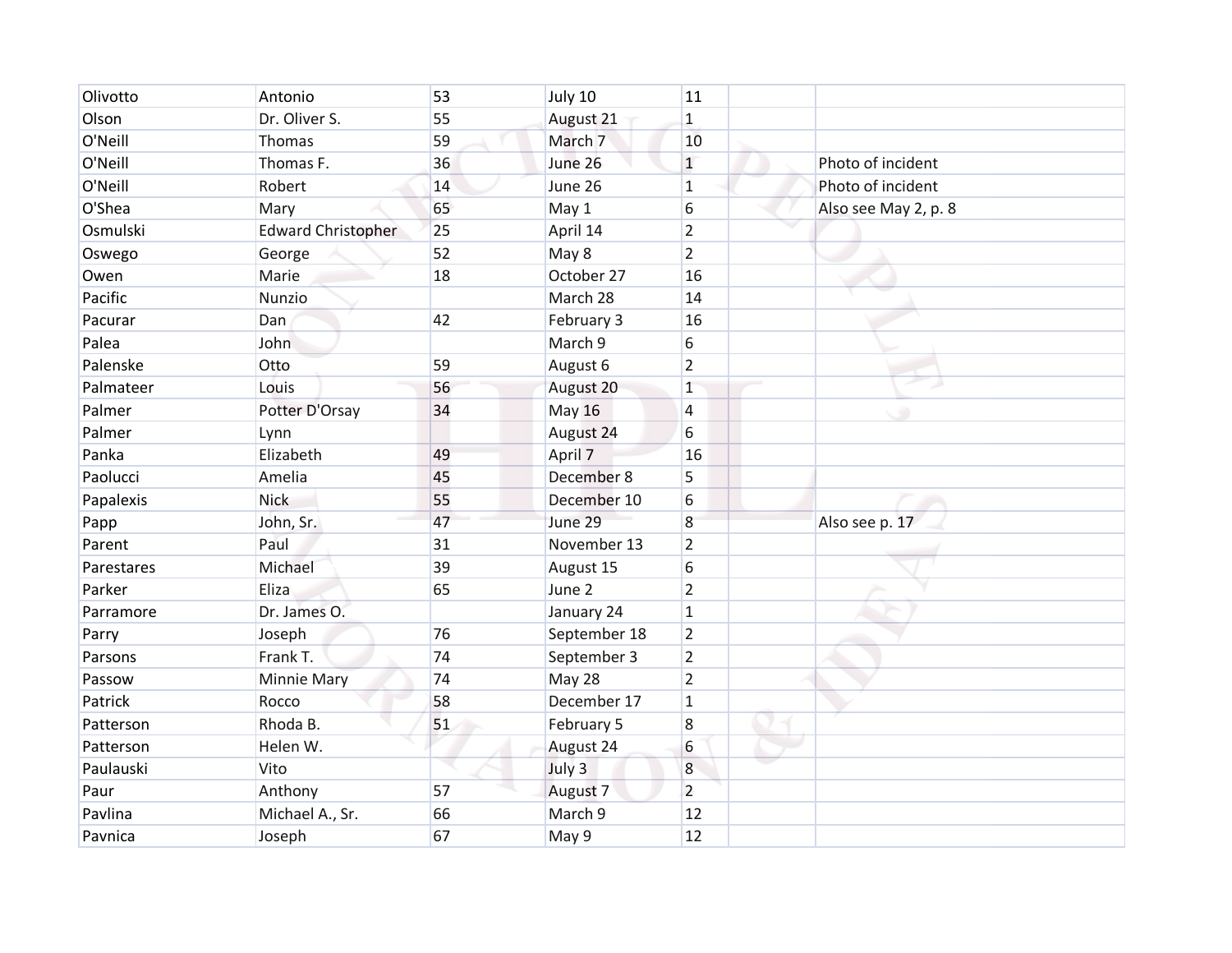| Pawinski    | Catherine              | 45             | March 24     | 27               |                              |
|-------------|------------------------|----------------|--------------|------------------|------------------------------|
| Pawlowski   | Mary                   | 70             | January 3    | $\overline{2}$   |                              |
| Pawlowski   | Lucas                  |                | June 19      | $\overline{2}$   |                              |
| Payton      | Robert                 | 30             | December 26  | $\overline{2}$   |                              |
| Pechtel     | Carl                   | 61             | November 19  | $\overline{2}$   |                              |
| Peeble      | Andrew R.              | 72             | December 24  | $\overline{2}$   |                              |
| Pemberton   | Sherman                | 23             | May 2        | $\boldsymbol{8}$ |                              |
| Peplak      | John                   | 76             | January 8    | 16               |                              |
| Perry       | Kenneth                | 29             | July 17      | $\mathbf{1}$     |                              |
| Perz        | Alois                  | 71             | October 23   | $\overline{2}$   |                              |
| Peschke     | <b>Ruth Esther</b>     | 20             | August 20    | 11               |                              |
| Peters      | Amiel E.               | 71             | March 31     | $\overline{2}$   |                              |
| Peters      | Thomas                 | 73             | December 12  | 10               |                              |
| Peterson    | Mary E.                | 76             | September 22 | 16               |                              |
| Petritz     | Anthony                | 80             | December 20  | $\mathbf{1}$     | ۰                            |
| Petro       | Everett                | 52             | May 1        | 6                |                              |
| Petronella  | <b>Sister Mary</b>     |                | August 20    | $\overline{2}$   |                              |
| Phelps      | Gilman                 | 32             | May 11       | $\mathbf{1}$     |                              |
| Phillips    | Grace                  | 55             | March 5      | 15               |                              |
| Pickering   | Jimmie Lee             | $\overline{4}$ | May 17       | $\overline{2}$   |                              |
| Pietkiewicz | Leo                    | 32             | November 8   | 22               |                              |
| Pike        | Dorothy M.             | 16             | September 18 | $\overline{2}$   |                              |
| Pinter      | Mathias                | 77             | August 1     | $\overline{2}$   |                              |
| Piskula     | Martin Robert Owen     | 74             | August 20    | $\overline{2}$   |                              |
| Pittman     | Ralph                  | 30             | October 18   | $\mathbf{1}$     | Picture of incident included |
| Pitzele     | Henry                  | 55             | January 20   | 6                |                              |
| Pixley      | <b>Edwin Chatfield</b> | 69             | February 21  | $\overline{2}$   |                              |
| Plotzki     | Joseph                 | 69             | December 15  | $\overline{2}$   |                              |
| Plummer     | Mrs. Rank              |                | December 15  | 10               |                              |
| Pochron     | Joseph M.              | 37             | January 3    | 9                |                              |
| Podeo       | Thomas                 | 67             | February 7   | 6                |                              |
| Podgurski   | Aniela                 | 62             | December 4   | $\overline{2}$   |                              |
| Poindexter  | Helen                  | 23             | July 20      | $\overline{2}$   |                              |
| Poleogos    | George                 | 64             | November 15  | 19               |                              |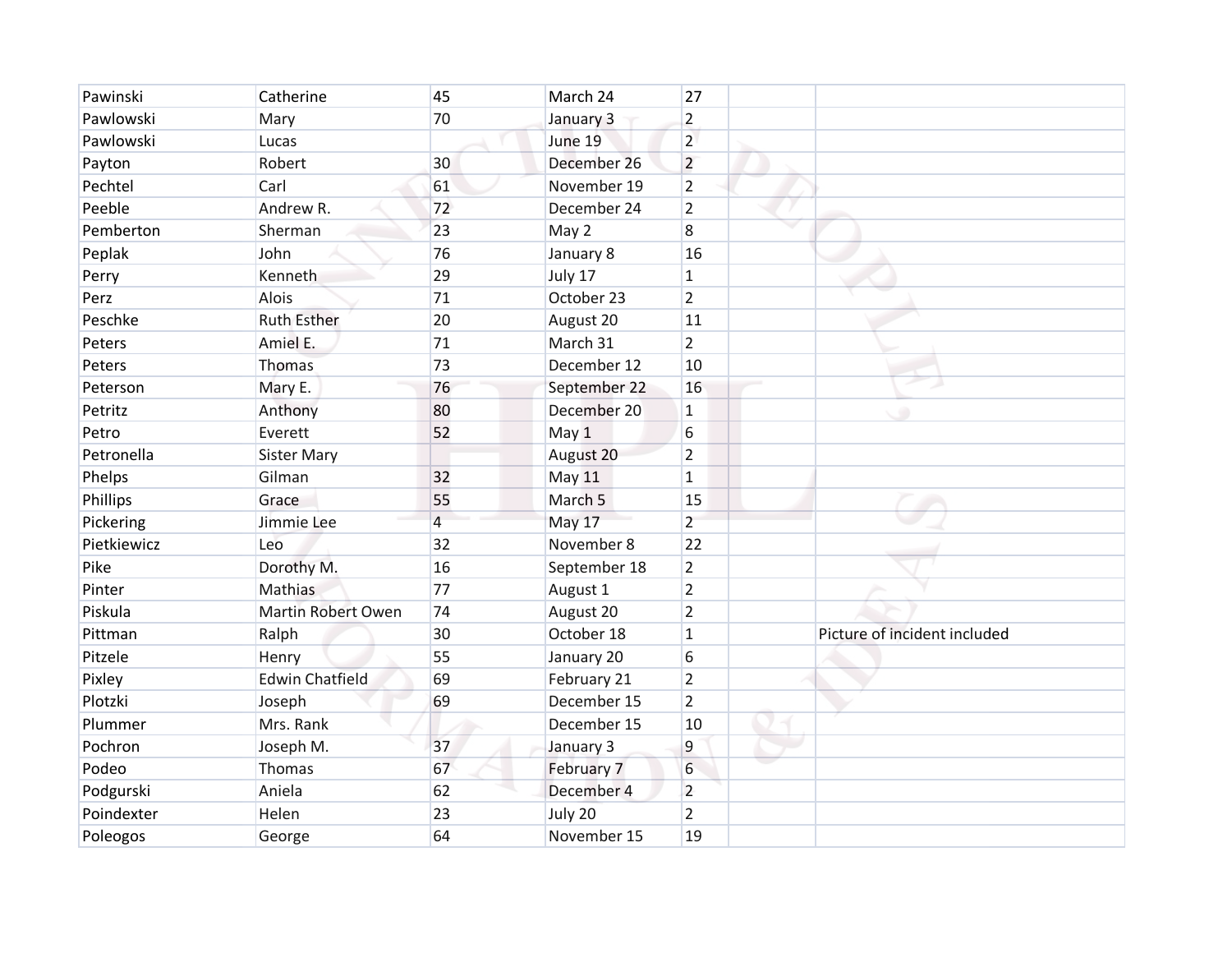| Policinski  | Helen W.              | 58             | October 17   | 10               |   |
|-------------|-----------------------|----------------|--------------|------------------|---|
| Polonski    | Andrew                | 66             | June 19      | 6                |   |
| Popovich    | Mary                  | 44             | July 5       | 13               |   |
| Porlier     | Mrs. James L.         | 81             | March 19     | $\overline{2}$   |   |
| Portz       | John                  | 85             | June 23      | 17               |   |
| Postma      | Peter                 | 74             | October 3    | $\overline{2}$   |   |
| Prakaitis   | Joseph                | 53             | July 18      | $\overline{2}$   |   |
| Prange      | Margarete             | 77             | June 22      | $\overline{2}$   |   |
| Prendergast | Joseph C. "Mickey"    | 33             | January 8    | 16               |   |
| Pribble     | Andrew                | 72             | December 22  | $\overline{2}$   |   |
| Pritchard   | Almeda R.             | 78             | December 13  | $\overline{2}$   |   |
| Proeschold  | Hugo G.               | 71             | January 16   | $\overline{2}$   |   |
| Przystas    | Albert                |                | September 22 | 16               |   |
| Psikla      | Joseph                | 46             | July 3       | 10               |   |
| Puchly      | Anton                 | 36             | July 14      | 11               | ۰ |
| Pudlow      | Steve                 | 1 day          | February 14  | 6                |   |
| Pudlow      | Sophia                | 54             | October 25   | 23               |   |
| Pueti       | Albert                | 22             | January 19   | $\boldsymbol{8}$ |   |
| Puntillo    | Carmelo               | 54             | November 22  | $\overline{4}$   |   |
| Putz        | Leo J.                | 24             | August 28    | $\overline{2}$   |   |
| Puzza       | Edward                | 43             | December 24  | 12               |   |
| Quigley     | <b>Betty Darlene</b>  | 3              | January 3    | $\overline{2}$   |   |
| Rackett     | Grace E.              | 47             | May 23       | 9                |   |
| Ragon       | Elmer E.              | 77             | August 7     | $\mathbf{1}$     |   |
| Randolph    | Sophrona              | 73             | August 21    | 10               |   |
| Randuk      | Peter                 | 45             | December 18  | 12               |   |
| Rapach      | Michael               | 65             | February 6   | 10               |   |
| Rardon      | Mary                  | 30             | October 2    | $\overline{2}$   |   |
| Raschert    | Frank                 | 51             | August 18    | $\overline{2}$   |   |
| Ratajczak   | <b>Barney Schultz</b> | 47             | March 6      | 14               |   |
| Rayson      | Robert                | $\overline{7}$ | October 2    | 9                |   |
| Rea         | Hildegarde            | 39             | July 2       | $\overline{2}$   |   |
| Reed        | Eva                   | 76             | April 11     | 10               |   |
| Reeder      | Mrs. Levi             | 86             | March 13     | $\overline{2}$   |   |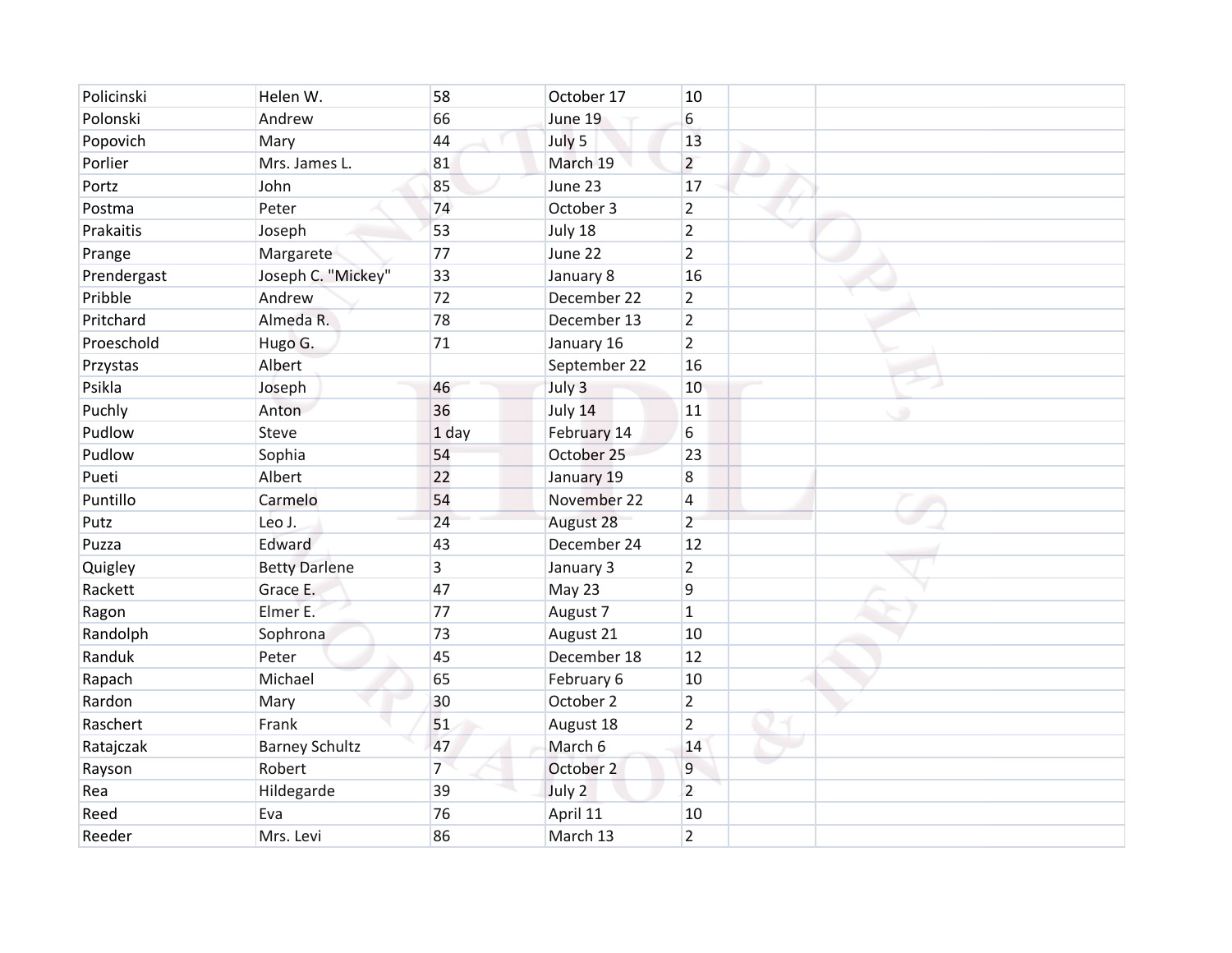| Reeve       | Mrs. Leslie S.   | 68 | January 29   | 8              |              |                               |
|-------------|------------------|----|--------------|----------------|--------------|-------------------------------|
| Reich       | Elmer            | 39 | March 8      | 19             |              |                               |
| Reich       | Edna Fredericka  | 43 | April 10     | 12             |              |                               |
| Reichert    | Eva D.           | 68 | September 3  | 11             |              |                               |
| Reichert    | Reinhold         |    | November 13  | $\mathbf{1}$   |              |                               |
| Reilley     | Joseph W.        | 39 | June 7       | $\overline{2}$ |              |                               |
| Reimann     | Albert L.        | 81 | October 4    | $\overline{2}$ |              |                               |
| Reinholtz   | Cora B.          | 46 | December 11  | $\overline{2}$ |              |                               |
| Reissig     | Henry            | 83 | September 3  | $\overline{2}$ |              |                               |
| Renne       | Warren C.        | 66 | August 14    | 12             |              |                               |
| Repay       | George           | 54 | September 22 | 29             |              |                               |
| Restick     | Suzan            | 58 | December 31  | 11             |              |                               |
| Reuhl       | Mathilde         | 71 | April 2      | $\overline{2}$ |              |                               |
| Rewelski    | Frances          | 68 | September 26 | $\overline{2}$ |              |                               |
| Rexwinkle   | <b>Ruth Anne</b> | 9  | July 10      | $\mathbf{1}$   |              | ۰                             |
| Reynolds    | Catherine        | 67 | March 15     | 12             |              |                               |
| Rice        | Mary             | 66 | May 29       | $\overline{2}$ |              |                               |
| Richards    | Wesley           | 19 | April 30     | $\mathbf{1}$   |              |                               |
| Richardson  | Philo            | 77 | February 21  | $\mathbf 1$    |              |                               |
| Richter     | Max              | 60 | May 4        | $\overline{2}$ |              |                               |
| Riehl       | George J.        | 79 | July 28      | $\overline{2}$ |              |                               |
| Riester     | Raymond E.       | 45 | May 28       | $\overline{2}$ |              |                               |
| <b>Rigg</b> | Mrs. P. L.       | 63 | August 13    | $\overline{2}$ |              |                               |
| Riley       | Daniel           | 60 | January 1    | 18             |              |                               |
| Riley       | Edward           | 50 | January 25   | 18             |              |                               |
| Rimbach     | Fred G.          | 74 | May 2        | $\mathbf{1}$   |              | Picture included, May 3 p. 21 |
| Rinkema     | Carrie           |    | December 15  | 23             | <b>Brink</b> |                               |
| Rippe       | Henry            | 47 | February 27  | $\overline{2}$ |              |                               |
| Ritter      | John             | 35 | October 30   | $\overline{2}$ |              |                               |
| Roberts     | Ella             | 25 | April 26     | $\mathbf{1}$   |              |                               |
| Roberts     | Guy A.           | 68 | October 18   | 24             |              |                               |
| Robertson   | Thomas           | 65 | September 19 | 6              |              |                               |
| Robertson   | Guy A.           | 68 | October 17   | 10             |              |                               |
| Robinson    | James            | 76 | October 3    | $\overline{2}$ |              |                               |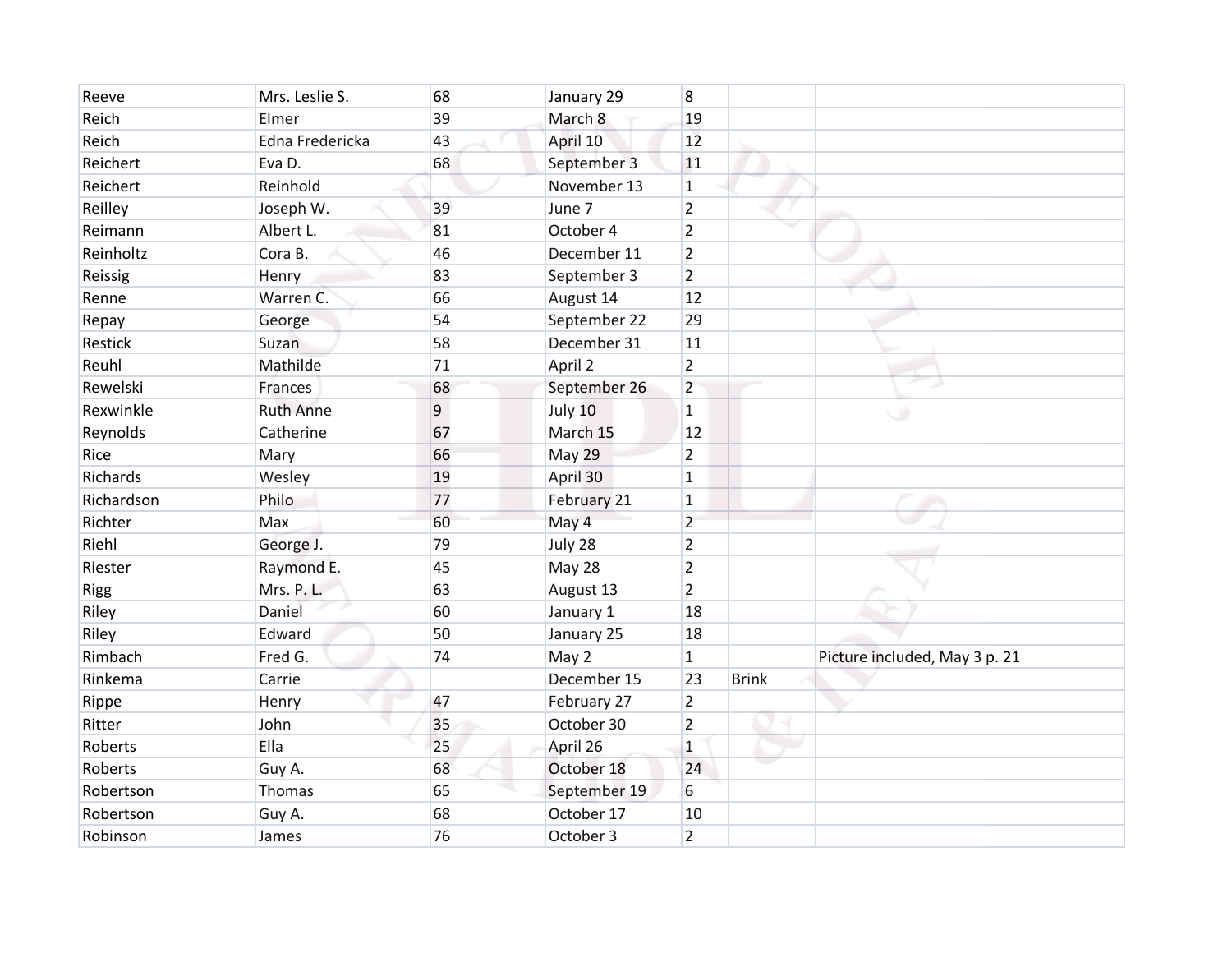| Rockhill   | Mrs. A. F.           | 79        | November 9   | $\overline{2}$ |   |
|------------|----------------------|-----------|--------------|----------------|---|
| Rogers     | Joseph               | 72        | March 26     | 8              |   |
| Rohon      | Anna                 | 63        | October 24   | 14             |   |
| Rolfe      | Anna Marie           | 41        | December 10  | $\overline{2}$ |   |
| Roman      | Mary                 | 51        | September 5  | 6              |   |
| Roper      | Ernest               | 63        | April 17     | 12             |   |
| Rosenbaum  | Viola                | 37        | April 10     | 12             |   |
| Rosenkrans | Alfred               |           | May 9        | $\overline{4}$ |   |
| Rosinski   | Louis                | 49        | March 8      | 14             |   |
| Ross       | Chloe                | 72        | March 27     | $\overline{2}$ |   |
| Ross       | Anna                 | 41        | August 15    | 6              |   |
| Rosser     | Lottie               | 77        | January 18   | 17             |   |
| Rothermel  | Wesley C.            | 72        | February 12  | $\overline{2}$ |   |
| Roy        | Mary                 | 60        | May 8        | 14             |   |
| Ruda       | Sophia               | 68        | June 11      | $\overline{2}$ | ۰ |
| Rudaitis   | Agnes                | 50        | February 6   | 10             |   |
| Rudnicki   | Tillie               | 68        | October 11   | $\overline{2}$ |   |
| Ruff       | <b>Edith Marilyn</b> | 11 months | March 17     | $\overline{2}$ |   |
| Ruff       | Nathan               | 54        | December 19  | 16             |   |
| Ruge       | Emil H.              | 60        | September 26 | 12             |   |
| Rule       | Mary                 | 45        | December 12  | 10             |   |
| Rumstick   | Martha               | 73        | September 6  | 6              |   |
| Runtagh    | Rev. Rudolph         | 58        | June 29      | 14             |   |
| Rusko      | Mary                 | 53        | June 11      | 18             |   |
| Rusnack    | John R.              | 5 months  | July 3       | 10             |   |
| Russell    | Harriett             | 79        | January 10   | $\overline{2}$ |   |
| Russell    | Herman               | 48        | January 23   | $\overline{2}$ |   |
| Rutkowski  | <b>Nicholas</b>      | 68        | November 14  | $\overline{2}$ |   |
| Ryan       | Joseph, Sr.          | 64        | February 24  | 20             |   |
| Sabo       | John                 | 75        | September 17 | 14             |   |
| Sabo       | Ida                  | 43        | September 21 | 10             |   |
| Sabol      | Steve                | 67        | June 19      | 15             |   |
| Sacerich   | Joseph               | 50        | November 13  | 10             |   |
| Sachar     | Frank                | 73        | August 3     | $\mathbf{1}$   |   |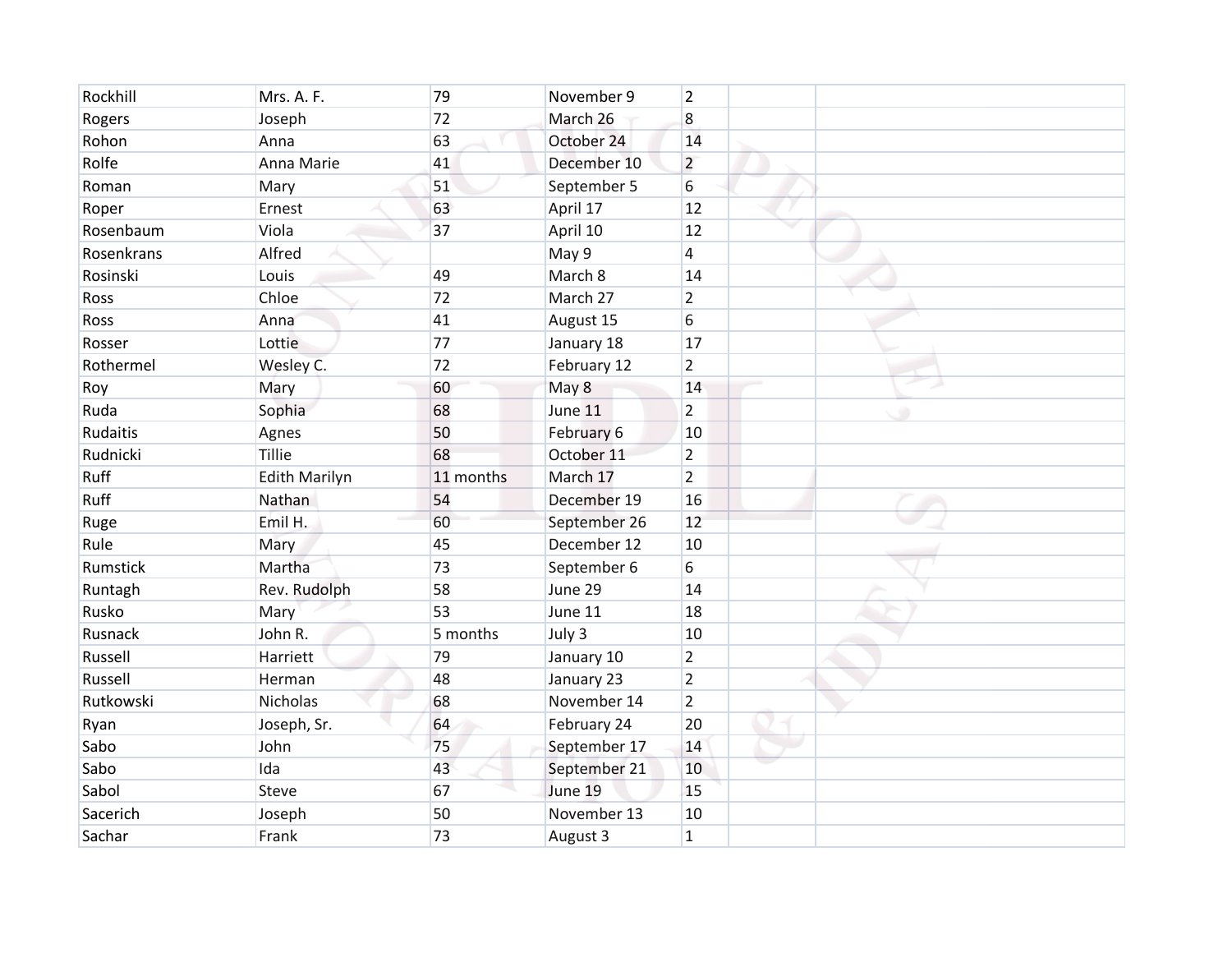| Sackacs    | <b>Steve</b>       | 53 | October 27   | 16             |                               |
|------------|--------------------|----|--------------|----------------|-------------------------------|
| Sackman    | Carl               | 36 | January 22   | $\mathbf{1}$   |                               |
| Sadowska   | Romalda            | 25 | November 28  | $\overline{2}$ |                               |
| Sajdyk     | Edward             | 20 | August 11    | 6              |                               |
| Sakas      | Peter              | 54 | February 27  | 10             |                               |
| Sakso      | Andrew             | 52 | August 13    | $\overline{8}$ |                               |
| Sambursky  | Anna               | 69 | September 6  | 18             |                               |
| Sanchez    | Ruby               | 36 | June 11      | $\overline{8}$ |                               |
| Santos     | Frank              | 65 | March 9      | $\overline{2}$ |                               |
| Savanovich | Robert             | 14 | September 29 | 13             |                               |
| Schaller   | Michael            | 31 | January 6    | $\overline{2}$ |                               |
| Schank     | Helen              | 68 | December 13  | $\overline{2}$ |                               |
| Scharaga   | Goldie             | 77 | January 9    | 6              |                               |
| Scheid     | John               | 71 | July 5       | 13             |                               |
| Scheja     | Kasper             | 68 | January 9    | $\overline{2}$ | - 90                          |
| Scherer    | <b>Minnie Mary</b> | 60 | May 19       | 15             |                               |
| Schilling  | J. Lawrence        | 52 | March 9      | 6              |                               |
| Schilling  | Lawrence           | 52 | March 10     | 18             |                               |
| Schillo    | Anna K.            | 68 | July 19      | $\overline{2}$ |                               |
| Schmid     | William            | 12 | November 26  | $\mathbf{1}$   | Photo of funeral Nov 29, p 22 |
| Schmid     | Richard            | 10 | November 26  | $\vert$ 1      | Photo of funeral Nov 29, p 22 |
| Schmidt    | Josephine          | 68 | February 26  | $\overline{2}$ |                               |
| Schmidt    | Lillie             | 60 | October 25   | $\overline{2}$ |                               |
| Schmitt    | Elizabeth          | 85 | April 21     | $\overline{2}$ |                               |
| Schmueser  | William            | 61 | December 3   | $\overline{1}$ | Picture included Dec 4, p 1   |
| Schneider  | Florecene          | 36 | January 1    | $\overline{2}$ |                               |
| Schneider  | Morris C.          | 55 | February 14  | $\overline{2}$ |                               |
| Schneider  | Clara              | 28 | July 16      | $\overline{2}$ |                               |
| Schnoor    | Edwin R.           | 50 | April 6      | 14             |                               |
| Schoeler   | C. C.              | 77 | February 13  | $\overline{2}$ |                               |
| Schoffield | Mary               | 74 | January 16   | $\overline{2}$ |                               |
| Schoon     | Abraham            | 21 | March 28     | $\mathbf{1}$   |                               |
| Schreiber  | Carl               | 92 | November 9   | 13             |                               |
| Schroeder  | Kathleen           | 28 | February 27  | $\overline{2}$ |                               |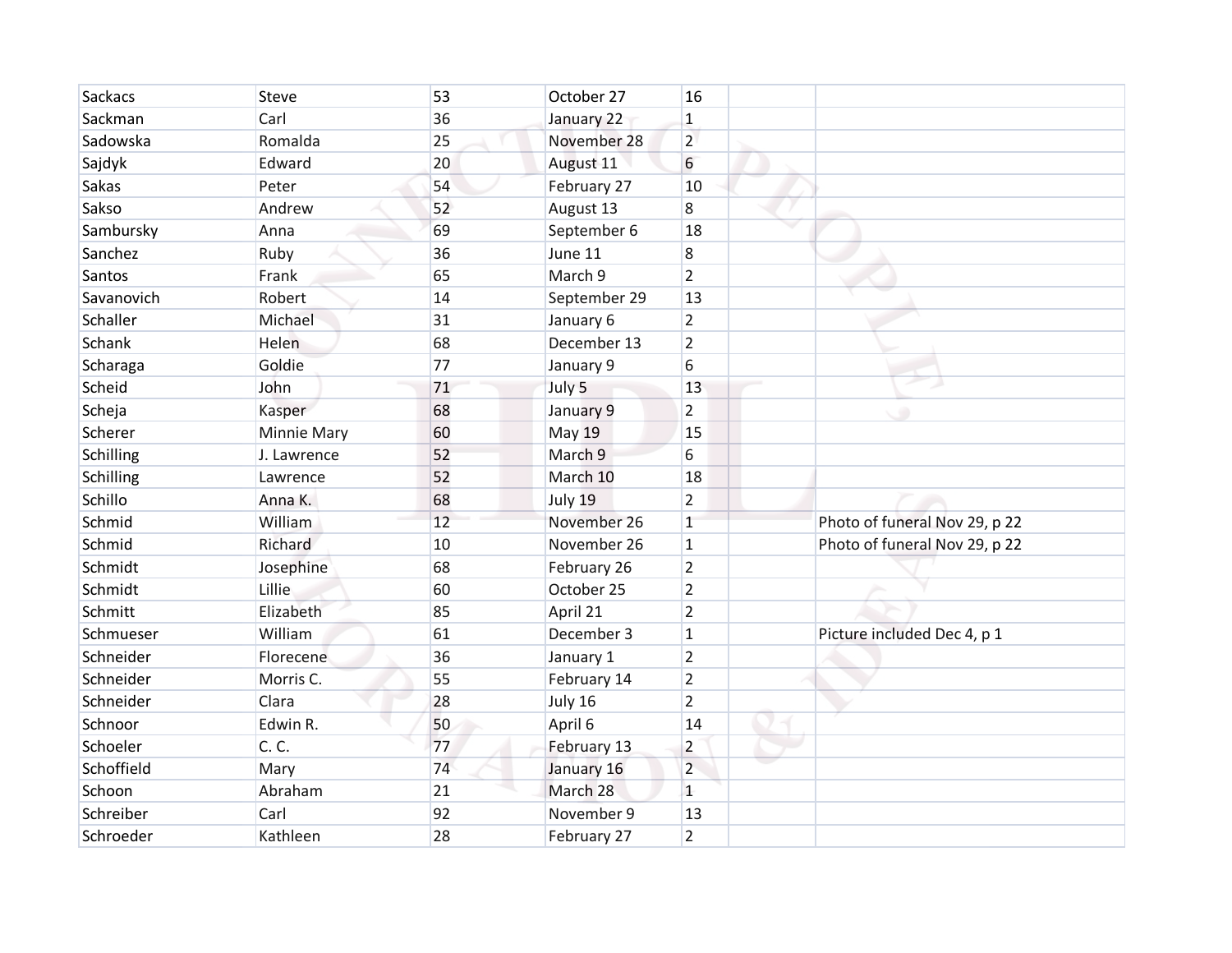| Schroeder | Gottlieb            | 97       | March 7       | 10             |                                |
|-----------|---------------------|----------|---------------|----------------|--------------------------------|
| Schroeder | Peter T.            | 71       | June 27       | $\overline{2}$ |                                |
| Schrum    | <b>Thomas Henry</b> | 77       | February 20   | $\overline{2}$ |                                |
| Schubert  | Alexander           | 58       | May 7         | 19             |                                |
| Schubert  | Catherine           | 70       | December 13   | 26             |                                |
| Schubert  | Paul                | 85       | December 17   | $\mathbf{1}$   |                                |
| Schuey    | Infant Son          | Infant   | April 16      | $\overline{2}$ |                                |
| Schulte   | Frances             | 69       | October 2     | $\overline{2}$ |                                |
| Schultz   | Mrs. Fred E.        | 72       | February 8    | 17             |                                |
| Schultz   | John                | 51       | July 2        | $\mathbf{1}$   |                                |
| Schultz   | Clara               | 36       | July 21       | $\overline{2}$ |                                |
| Schweiger | Mrs. Henry          | 81       | March 28      | $\overline{2}$ |                                |
| Scott     | James H.            | 59       | July 11       | $\overline{2}$ |                                |
| Scott     | Earl                | 38       | July 17       | $\mathbf{1}$   |                                |
| Sebock    | Mary                | 55       | July 17       | $\overline{2}$ | C O                            |
| Seefeldt  | Herman              | 72       | May 11        | $\overline{2}$ |                                |
| Seehausen | William             | 79       | March 20      | 12             |                                |
| Seifer    | Peter               | 79       | December 26   | 12             |                                |
| Semevolos | Irene               | 7 months | February 10   | $\overline{2}$ |                                |
| Sennott   | William             | 43       | March 31      | $\overline{2}$ |                                |
| Severin   | <b>Adolph Carl</b>  | 69       | December 28   | 9              |                                |
| Sevulke   | Martha              | 75       | October 16    | 14             |                                |
| Sharp     | Opa                 | 23       | <b>May 16</b> | $\overline{2}$ |                                |
| Sharp     | Joseph A.           | 66       | October 25    | 35             |                                |
| Shaw      | Agatha              | 37       | February 20   | $\overline{2}$ |                                |
| Shaw      | Guy C.              | 61       | November 29   | 22             |                                |
| Shea      | Mary L.             | 54       | June 29       | $\bf 8$        |                                |
| Sherman   | Peter               | 34       | June 13       | $\overline{2}$ |                                |
| Shlensky  | Sarah               | 53       | December 13   | $\overline{2}$ |                                |
| Shoulder  | Dessie May          | 28       | November 17   | $\overline{2}$ |                                |
| Shupert   | Carrie              | 69       | June 13       | $\overline{2}$ |                                |
| Shutts    | Jackie              | 10       | March 12      | $\overline{2}$ | Picture included March 13, p 2 |
| Sikich    | Frank               | 57       | September 21  | 10             |                                |
| Sikla     | Elizabeth           | 21       | January 15    | $\overline{2}$ |                                |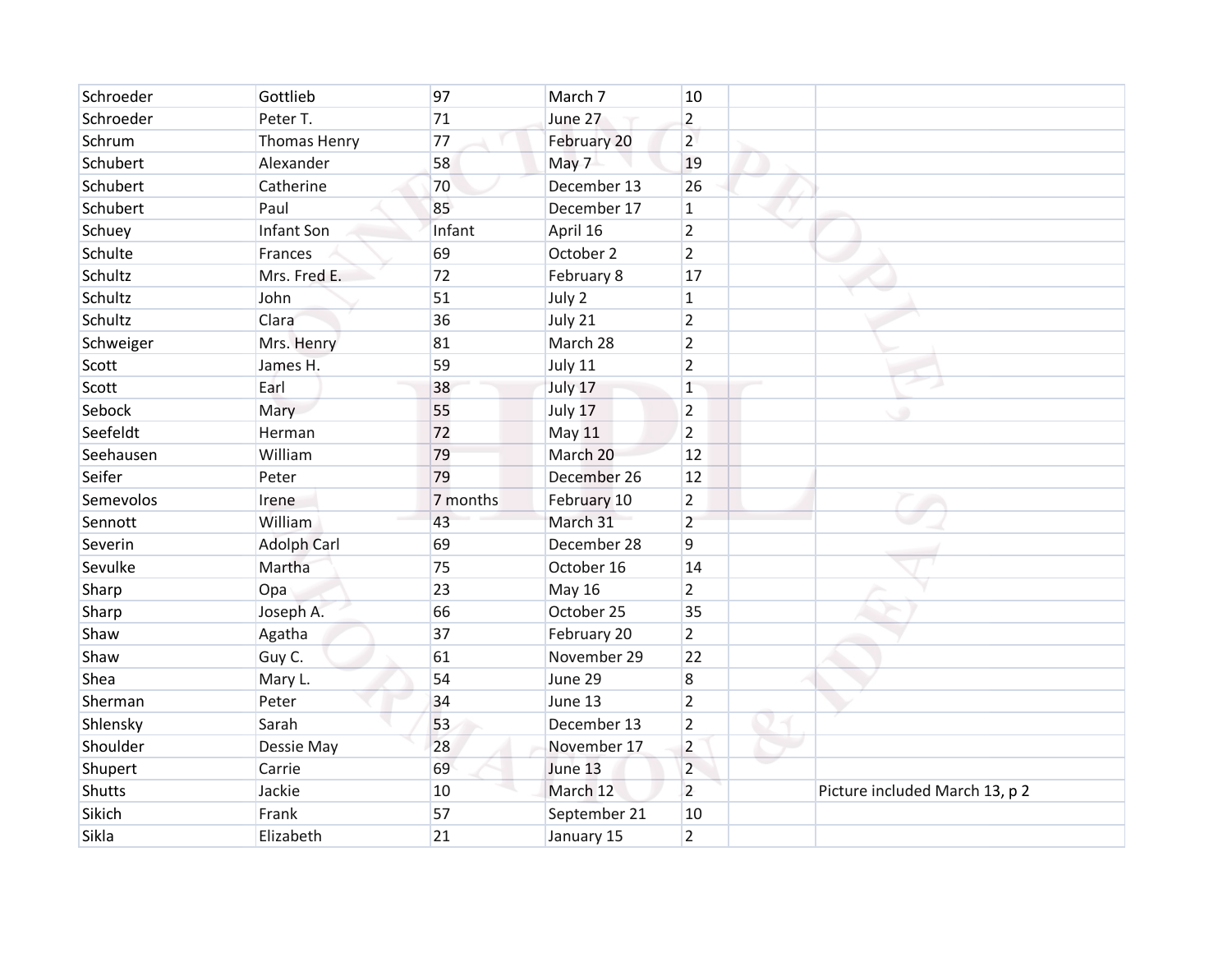| Sikorski    | Bernhard W.         | 75     | September 5   | $\overline{2}$ |                               |
|-------------|---------------------|--------|---------------|----------------|-------------------------------|
| Silza       | Anton               | 60     | January 26    | $\overline{2}$ |                               |
| Simanauskas | Mary                | 64     | February 28   | 6              |                               |
| Simason     | Infant Son          | Infant | December 14   | 19             |                               |
| Siminski    | Joseph              | 53     | March 26      | $\overline{8}$ |                               |
| Simmons     | Naomi               | 37     | June 18       | 14             |                               |
| Simms       | Robert              | 86     | March 10      | 18             |                               |
| Simon       | Rose                | 52     | December 31   | $\overline{2}$ |                               |
| Simutes     | Anthony             | 51     | March 8       | 14             |                               |
| Siorek      | John                | 5      | January 20    | 5              |                               |
| Siszek      | John                | 56     | July 20       | 6              |                               |
| Skager      | Mrs. Edwin          | 28     | November 5    | 10             |                               |
| Skager      | Alvin               | 60     | November 14   | $\overline{8}$ |                               |
| Skalba      | Joseph              | 43     | June 11       | $\overline{2}$ |                               |
| Sketh       | Mrs. Mark           | 94     | March 14      | 12             | ۰                             |
| Skiba       | Mary                | 70     | January 4     | $\overline{2}$ |                               |
| Skizewski   | Walter              | 44     | December 22   | 12             |                               |
| Skrentny    | Anthony             | 66     | December 26   | 6              |                               |
| Skrzykczak  | Andrew              | 78     | December 29   | $\overline{2}$ |                               |
| Skwirtz     | Joseph E.           | 49     | June 4        | 16             |                               |
| Slick       | Bernice S.          | 40     | June 9        | $\overline{2}$ |                               |
| Sliwa       | Stanley             | 56     | August 28     | $\overline{2}$ |                               |
| Slupski     | Dominic             | 56     | December 29   | 20             |                               |
| Small       | Thomas              | 48     | March 26      | $\overline{8}$ |                               |
| Smalley     | Mrs. Bryant         |        | July 17       | $\overline{2}$ |                               |
| Smelser     | Maggie C.           | 60     | August 13     | $\overline{2}$ |                               |
| Smitely     | Homer B.            | 75     | July 24       | $\overline{2}$ |                               |
| Smith       | Robert S.           | 85     | January 26    | $\overline{2}$ |                               |
| Smith       | <b>Neil Charles</b> | 19     | March 9       | 12             |                               |
| Smith       | William R.          |        | April 26      | $\mathbf{1}$   |                               |
| Smith       | Andrew P.           | 50     | <b>May 14</b> | 10             |                               |
| Smith       | Rev. Charles Albert | 68     | July 20       | $\mathbf{1}$   | Picture included July 21, p 1 |
| Smith       | Mrs. John R.        | 44     | July 26       | $\mathbf{1}$   | Also see July 30, p 2         |
| Smith       | George              | 78     | August 1      | $\overline{2}$ |                               |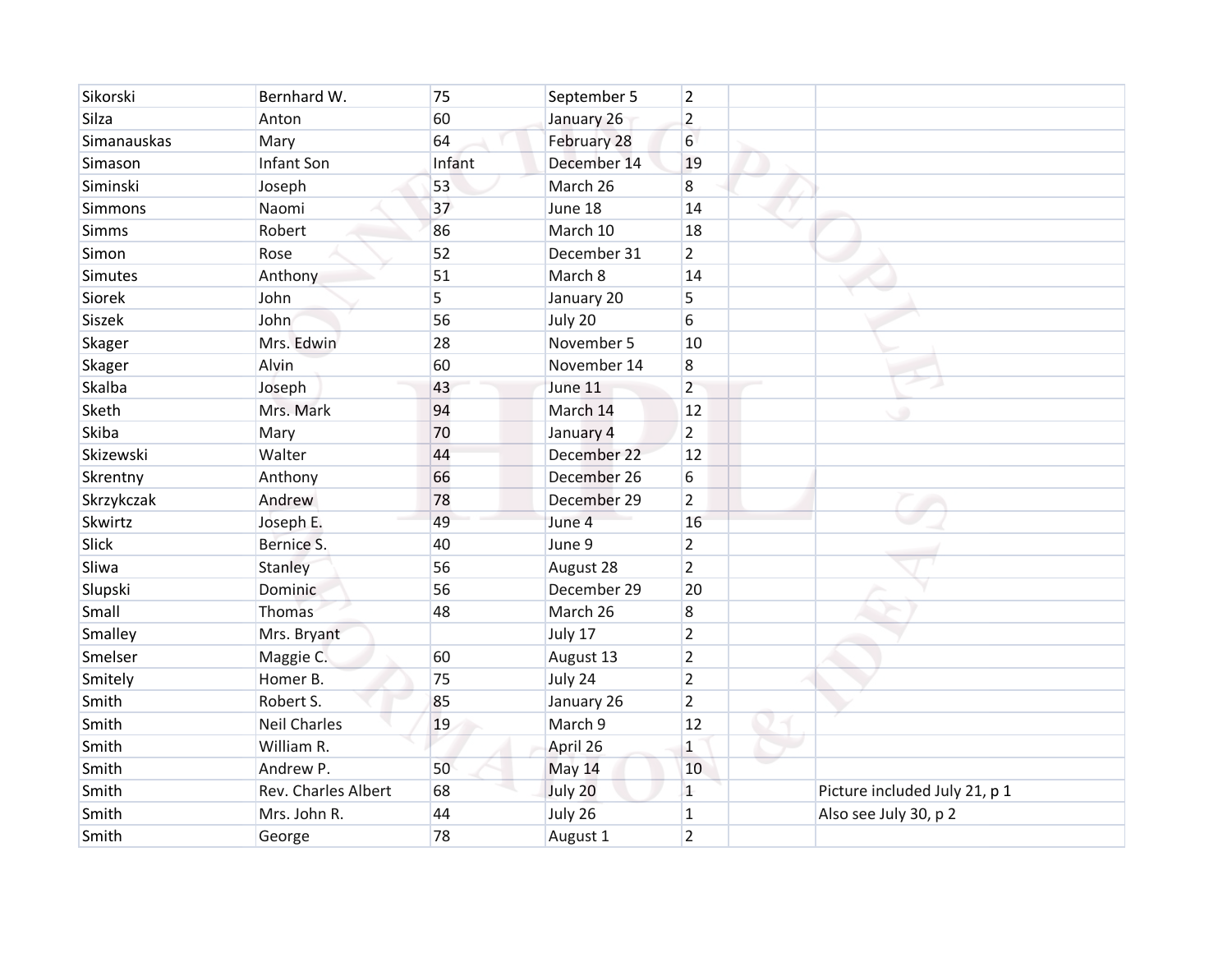| Smith          | <b>Betty Joanne</b> | 6      | August 21    | $\overline{2}$ |                  |  |
|----------------|---------------------|--------|--------------|----------------|------------------|--|
| Smith          | Dale William        | Infant | September 11 | $\overline{2}$ |                  |  |
| Smith          | John                | 55     | September 22 | $\overline{2}$ |                  |  |
| Smith          | Mrs. Walton         |        | December 15  | 10             |                  |  |
| Smith          | Walton              | 73     | December 17  | $\overline{4}$ |                  |  |
| Smock          | Stewart             | 44     | December 11  | $\mathbf{1}$   |                  |  |
| Sobota         | Jacob               | 69     | January 17   | $\overline{2}$ |                  |  |
| Socha          | Frank               | 53     | July 7       | 24             |                  |  |
| Sohl           | Alice M.            | 82     | October 27   | 19             |                  |  |
| Sohlberg       | <b>Bertha</b>       | 70     | January 4    | 6              |                  |  |
| Sokol          | Stella              | 47     | July 28      | 6              |                  |  |
| Sokolowski     | Josephine           | 45     | May 31       | $\overline{2}$ |                  |  |
| Soltwedel      | Augusta D.          | 68     | December 26  | $\overline{2}$ |                  |  |
| Sonnanstine    | Jennie              | 84     | December 11  | $\overline{2}$ |                  |  |
| Sonnenberg     | Katheryne           | 72     | February 5   | $\overline{2}$ | ۰                |  |
| Soroka         | Carl                | 60     | June 25      | $\overline{2}$ |                  |  |
| Sowula         | <b>Stella</b>       | 25     | April 4      | $\overline{9}$ |                  |  |
| Spafford       | Nettie              | 68     | September 29 | $\overline{2}$ |                  |  |
| Spear          | Mrs. Walter         | 60     | November 24  | 19             |                  |  |
| Spejewski      | Louis               | 55     | January 31   | 6              |                  |  |
| Spence         | Frank               | 64     | November 17  | $\overline{2}$ | second edition   |  |
| Spenner        | John                | 77     | April 24     | $\overline{2}$ | Picture included |  |
| Spenner        | Mrs. Elmer (Anna)   | 28     | October 2    | 12             |                  |  |
| Spielmon       | Charles A.          | 70     | August 29    | $\overline{2}$ |                  |  |
| Spivak         | Sam                 |        | October 30   | 14             |                  |  |
| Spolnik        | Mary                | 74     | February 9   | $\overline{2}$ |                  |  |
| Springgate     | Martha              | 90     | March 9      | $\overline{9}$ |                  |  |
| Springs        | Benjamin H.         | 78     | February 10  | $\overline{7}$ |                  |  |
| Spudvill       | John                | 50     | July 3       | 8              |                  |  |
| Spychalski     | Anthony             | 49     | May 21       | 6              |                  |  |
| Staedt         | Albert              | 52     | September 25 | $\overline{2}$ |                  |  |
| <b>Stambek</b> | Anna                | 79     | April 20     | 13             |                  |  |
| Stanbolija     | Vaso                | 44     | May 4        | 6              |                  |  |
| Stanislaw      | Dora                | 61     | January 8    | 16             |                  |  |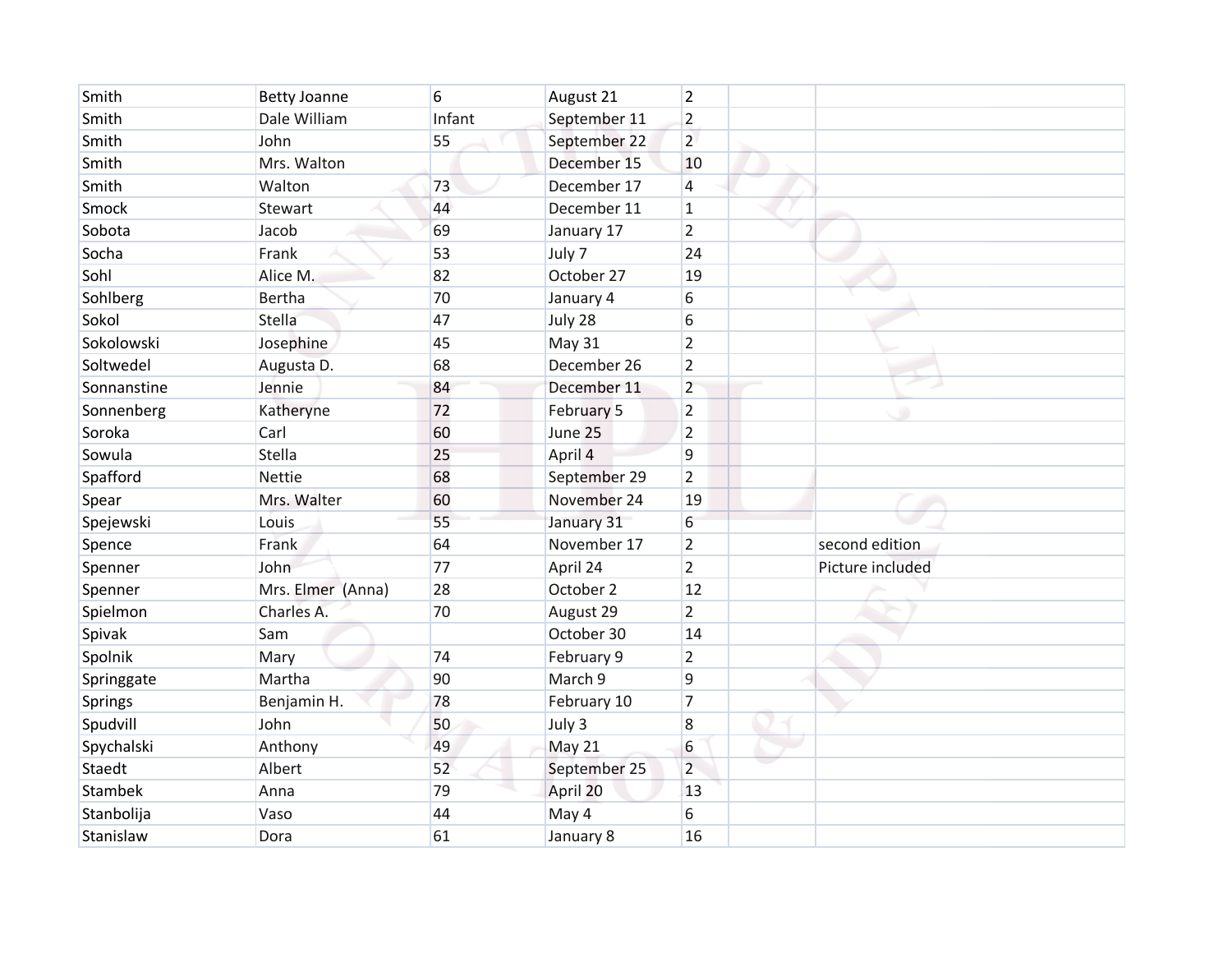| Staniszewski   | Henry          |          | November 12  | 6              |       |                               |
|----------------|----------------|----------|--------------|----------------|-------|-------------------------------|
| Stankiewicz    | Vincent        | 70       | January 17   | $\overline{2}$ |       |                               |
| Stanley        | David          | 70       | January 1    | $\overline{2}$ |       |                               |
| Starkey        | Beverly        | 8 months | April 6      | $\overline{2}$ |       |                               |
| <b>Stearns</b> | William J.     | 56       | June 19      | 6              |       |                               |
| Steeb          | Jacob          | 66       | March 27     | 9              |       |                               |
| Steinhafel     | Henry          | 64       | November 27  | $\overline{2}$ |       |                               |
| Stell          | James D.       | 38       | September 24 | 16             |       |                               |
| Stemper        | Margaret       | 49       | October 24   | $\overline{2}$ |       |                               |
| Stephens       | Maria          | 71       | August 15    | $\overline{2}$ |       |                               |
| Stetson        | Elmer          | 71       | November 28  | $\overline{2}$ |       |                               |
| Steuer         | Elizabeth      |          | January 1    | 14             | Horst |                               |
| Stewart        | Andrew         | 79       | August 24    | 6              |       |                               |
| Stewart        | Charles H.     | 77       | December 1   | 21             |       |                               |
| Stoch          | John           | 50       | July 27      | $\overline{2}$ |       |                               |
| Stolzenbach    | Sophie         | 53       | December 20  | $\overline{2}$ |       |                               |
| Stommel        | August W.      | 85       | October 5    | $\mathbf{1}$   |       | Picture included              |
| Stommel        | Mary           | 74       | December 24  | $\overline{2}$ |       | also see Dec 26, p 2          |
| Storer         | James C.       | 60       | January 16   | $\overline{2}$ |       |                               |
| Stover         | Lourie         | 83       | October 1    | 16             |       |                               |
| Strickland     | Ollie          | 57       | August 20    | $\mathbf{1}$   |       |                               |
| Strickler      | James F.       | 79       | December 19  | $\overline{2}$ |       |                               |
| Struebig       | Anna           | 63       | December 29  | 20             |       |                               |
| Strumski       | Hattie         | 54       | May 8        | 6              |       |                               |
| Strzelecki     | Frank          | 78       | June 14      | 21             |       |                               |
| Suehmeyer      | Anna           | 37       | June 2       | $\mathbf{1}$   |       |                               |
| Sulicz         | Agatha         | 76       | September 27 | $\overline{2}$ |       |                               |
| Sulicz         | Anthony        | 44       | December 15  | $\mathbf{1}$   |       | Picture included Dec 18, p 17 |
| Sullivan       | Mrs. Vern      | 32       | March 3      | 13             |       |                               |
| Sullivan       | Lawrence       | 81       | March 7      | 10             |       |                               |
| <b>Summers</b> | Roland M.      | 50       | September 25 | $\overline{4}$ |       |                               |
| Sundberg       | Carl           | 53       | December 11  | 6              |       |                               |
| Sutherlin      | Clara          | 34       | September 24 | $\overline{2}$ |       |                               |
| Sutherlin      | Mrs. Ronald F. | 34       | September 25 | $\overline{2}$ |       |                               |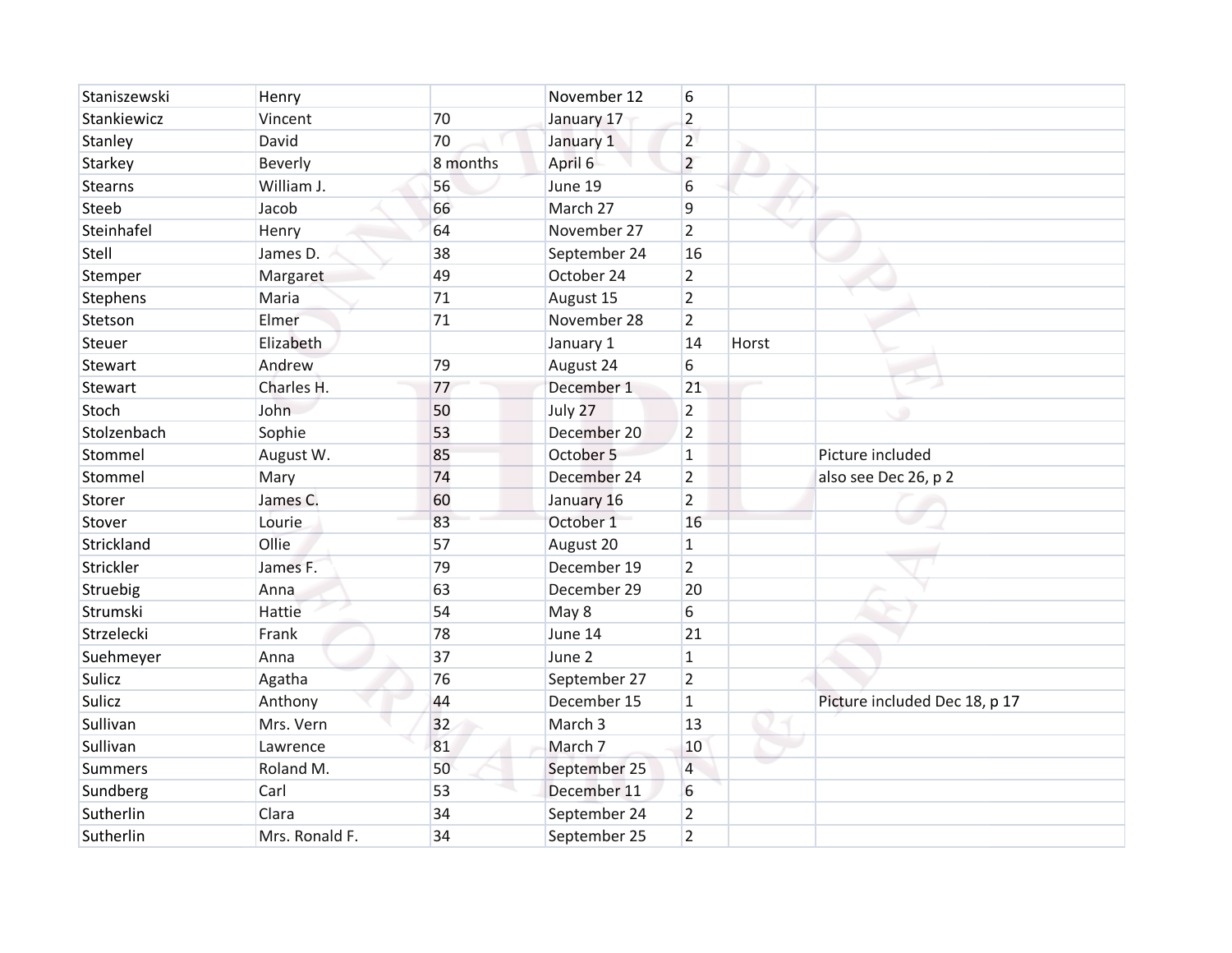| Sutko         | George                 | 44        | February 28 | 6              |                               |
|---------------|------------------------|-----------|-------------|----------------|-------------------------------|
| Swan          | Helen M.               | 39        | December 26 | $\mathbf{1}$   | aka Gypsy Nina                |
| Swart         | Harriet                | 43        | November 14 | $\overline{2}$ |                               |
| Swartzell     | H. Lloyd               | 34        | July 24     | $\overline{2}$ |                               |
| Swayze        | Lou                    | 46        | June 2      | $\overline{2}$ | Picture included, June 4 p. 2 |
| Syler         | <b>William Mike</b>    | 7 months  | February 17 | $\overline{2}$ |                               |
| Synkowski     | Andrew                 | 52        | December 19 | 16             |                               |
| <b>Szarek</b> | Joseph                 | 52        | July 21     | 12             |                               |
| <b>Szarek</b> | Frank                  | 52        | November 10 | $\overline{2}$ |                               |
| Szczepkowski  | Stefan                 | 59        | March 14    | 10             |                               |
| Szymakowski   | Agnes                  | 47        | February 23 | $\overline{2}$ |                               |
| Szymkowiak    | John                   | 45        | June 26     | 10             |                               |
| Szymonik      | Victoria Przespolewski |           | October 19  | 6              |                               |
| Tabitha       | Mother M.              |           | April 24    | 6              |                               |
| Tabler        | Gay                    | 53        | July 12     | 22             | ۰                             |
| Tallent       | John                   | 43        | August 25   | $\overline{2}$ |                               |
| Tamm          | Lillie                 | 40        | November 1  | $\overline{2}$ |                               |
| Tannenbaum    | L <sub>L</sub>         | 56        | December 11 | 6              |                               |
| Tanner        | John                   | 46        | July 23     | $\overline{1}$ |                               |
| Tatalovich    | Anna                   | 53        | August 7    | $\overline{2}$ |                               |
| Tauschek      | Wilhelmina             | 83        | August 6    | $\overline{2}$ |                               |
| Taylor        | Corine                 | 30        | March 1     | $\overline{2}$ |                               |
| Taylor        | Andrew Szabo           | 29        | April 24    | 6              |                               |
| Teachner      | Alice                  | 64        | November 15 | $\overline{2}$ |                               |
| Teague        | Ruff                   | 39        | May 12      | $\overline{2}$ |                               |
| Tease         | Patrick                | 16 months | January 23  | $\overline{2}$ |                               |
| Teeple        | William R.             | 76        | March 26    | $\overline{2}$ |                               |
| Teitge        | Arnold                 | 24        | November 20 | $\mathbf{1}$   |                               |
| Templeton     | Frances                |           | August 2    | $\overline{2}$ |                               |
| Tereba        | Louise                 | 55        | November 14 | $\overline{2}$ |                               |
| Theisen       | John                   | 58        | October 30  | 13             |                               |
| Thomas        | Mary                   | 62        | February 27 | 10             |                               |
| Thompson      | Jacqueline "Jackie"    | 38        | February 21 | $\overline{2}$ |                               |
| Tiemann       | Margaret               | 35        | April 27    | $\overline{2}$ |                               |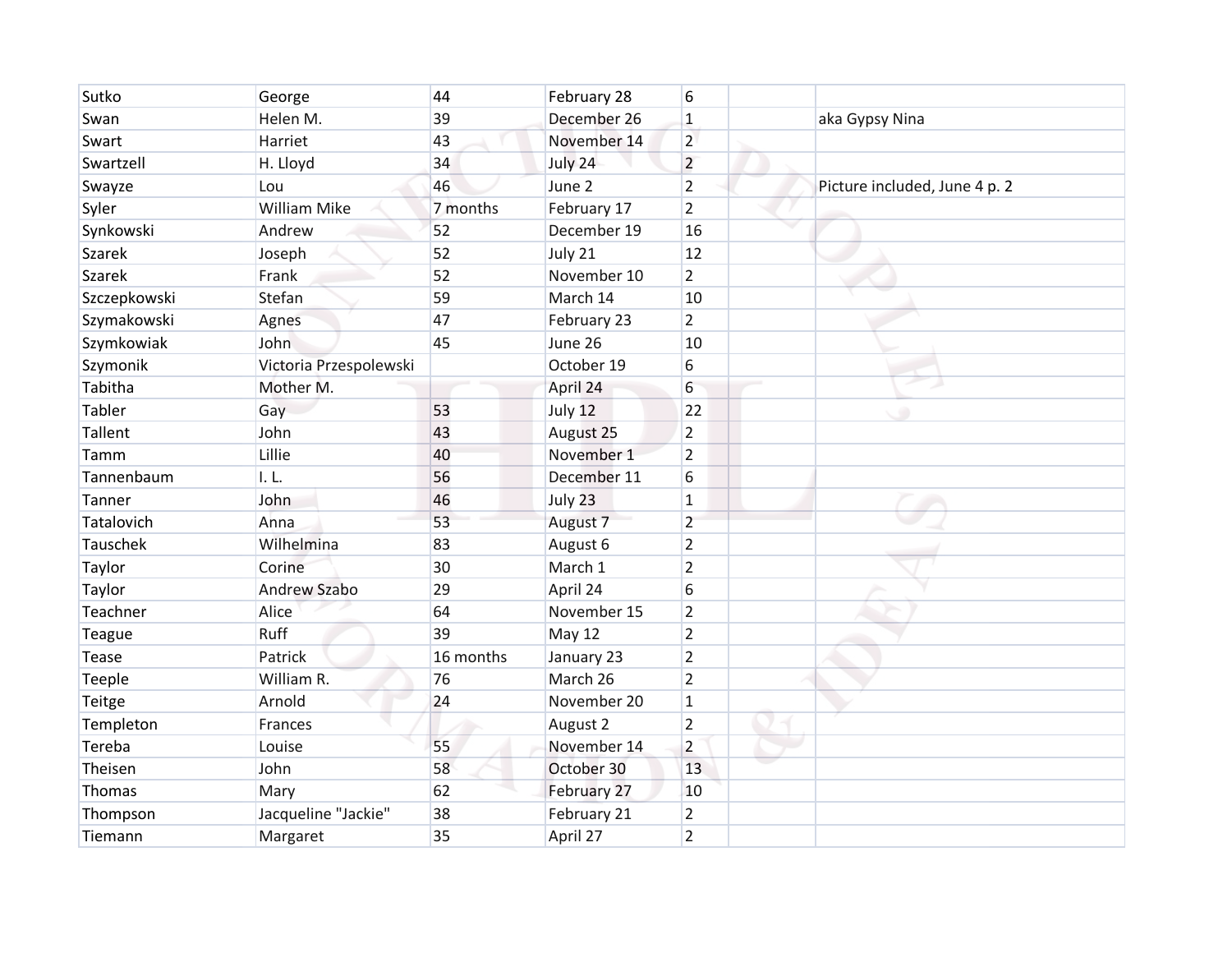| Tilton          | Frank          | 83       | June 7      | $\overline{2}$ |   |
|-----------------|----------------|----------|-------------|----------------|---|
| Timovich        | Andrew         | 70       | December 20 | 21             |   |
| <b>Tobias</b>   | Stephen        | 56       | October 26  | 17             |   |
| <b>Toleikis</b> | Julia          | 51       | January 27  | 11             |   |
| Toller          | Charles A.     | 54       | February 17 | $\overline{2}$ |   |
| Tolney          | Peter          | 38       | November 20 | $\mathbf{1}$   |   |
| Tomcsin         | Andrew         | 52       | February 6  | 10             |   |
| Tomko           | Michael        | 80       | March 1     | 16             |   |
| Toth            | Anna Frances   | 55       | November 8  | 22             |   |
| Tounzen         | John M.        | 77       | March 13    | $\overline{2}$ |   |
| Towle           | Hazel R.       | 45       | March 23    | $\overline{2}$ |   |
| <b>Treftz</b>   | Susan          | 65       | July 20     | $\overline{2}$ |   |
| Trump           | Claude J.      | 87       | May 8       | 14             |   |
| Tummermuth      | <b>Bertha</b>  | 80       | September 8 | 13             |   |
| Turner          | Floyd          | 20       | March 3     |                | ۰ |
| Turner          | Ida May        | 60       | May 28      | 6              |   |
| Twadosz         | John           | 64       | May 28      | $\overline{2}$ |   |
| Twardy          | Jacob          | 59       | October 2   | 12             |   |
| Ullmark         | William A.     | 55       | August 3    | 12             |   |
| Umpleby         | James R.       |          | June 21     | 17             |   |
| Underwood       | Donald L.      | 4 months | April 5     | $\overline{2}$ |   |
| Uranesovich     | Emelia         | 45       | November 3  | 24             |   |
| Urba            | Peter          | 54       | July 10     | $\mathbf{1}$   |   |
| Urbanczyk       | Katherine      | 54       | July 12     | $\overline{2}$ |   |
| Urick           | Mary Ann       | 2 months | December 18 | $\overline{2}$ |   |
| Uther           | John           |          | December 15 | 10             |   |
| Vahey           | John           | 65       | October 8   | 11             |   |
| Van Akkern      | Mrs. John      |          | November 27 | 12             |   |
| Van Der Aa      | Sadie          | 29       | November 13 | 12             |   |
| Van Dyke        | Gene Arnold    | 8        | July 10     | $\overline{2}$ |   |
| Van Orman       | Rev. John      | 57       | June 30     | $\overline{2}$ |   |
| Van Reisen      | Peter          | 23       | February 20 | $\mathbf{1}$   |   |
| Van Sciver      | Kate           | 77       | March 27    | $\overline{2}$ |   |
| Van Weelden     | <b>Nichals</b> | 69       | July 17     | $\overline{2}$ |   |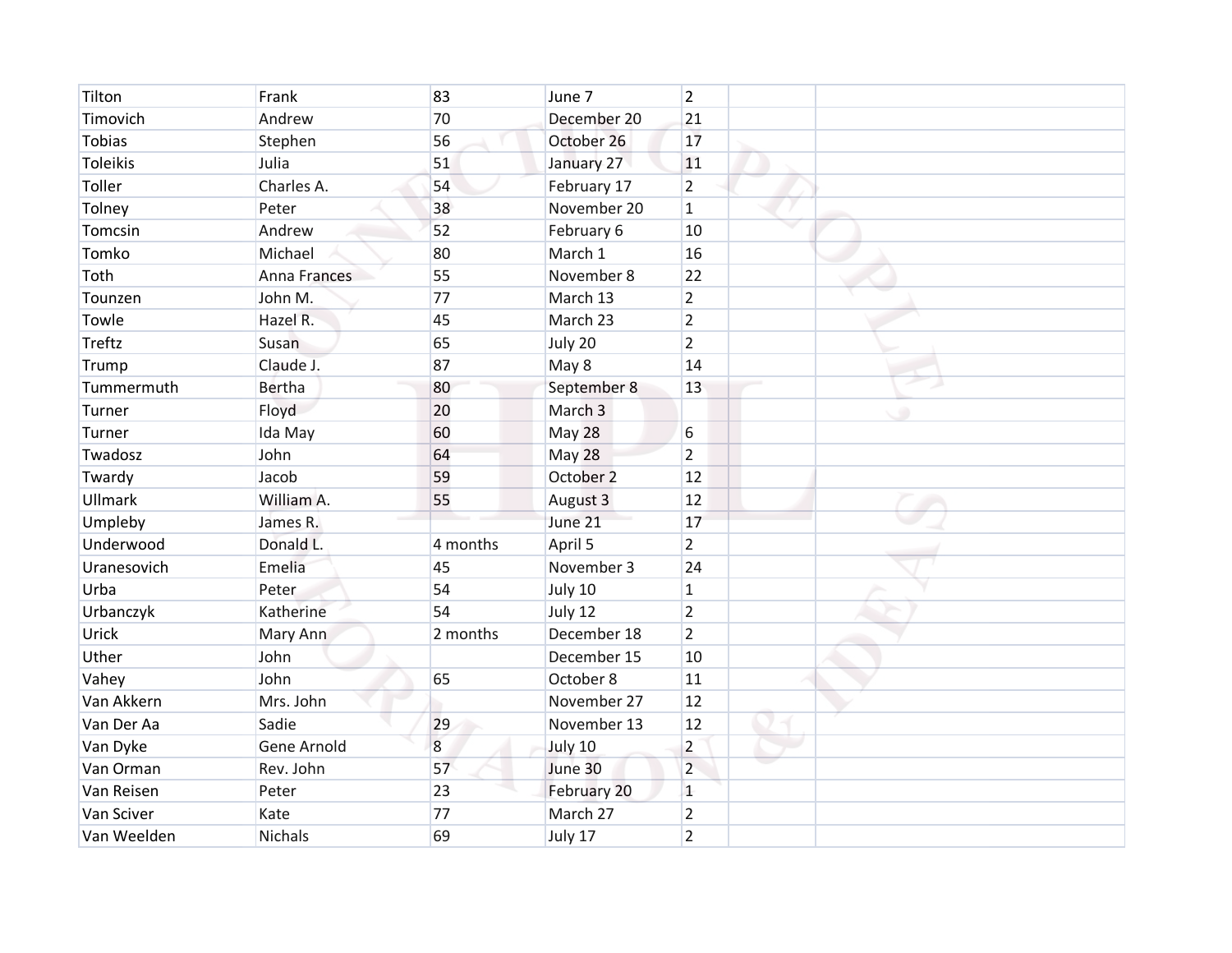| Vance       | Mrs. Alsey     |                | November 15 | 19             |   |
|-------------|----------------|----------------|-------------|----------------|---|
| Vance       | Jessie D.      |                | November 16 | 10             |   |
| Vanderluna  | Mrs. John      | 61             | February 10 | $\overline{2}$ |   |
| Vanderwall  | Mrs. Tetje     | 75             | November 12 | $\overline{2}$ |   |
| Vannatta    | Mrs. A.        | 77             | April 2     | $\overline{2}$ |   |
| Varga       | Elizabeth      | 56             | April 11    | $\overline{2}$ |   |
| Vargo       | Ann            | 17             | March 17    | 12             |   |
| Vassar      | Maude          | 57             | March 20    | 6              |   |
| Vega        | Blanche        | 17             | March 23    | 10             |   |
| Veltman     | Cornelius J.   | 47             | March 21    | $\overline{2}$ |   |
| Vereb       | Michael        | 51             | March 23    | 10             |   |
| Verhoeven   | Helen W.       | 26             | October 17  | 10             |   |
| Verschoor   | <b>Marinus</b> |                | December 19 | 17             |   |
| Vesenevich  | Peter          | 53             | December 18 | 17             |   |
| Vesi        | Joseph         | 71             | March 24    | 27             | ۰ |
| Vincent     | Mary           | 48             | October 1   | $\overline{2}$ |   |
| Vjacholo    | Charles        | 68             | February 10 | $\overline{7}$ |   |
| Vlaho       | Philip         | 54             | November 24 | 18             |   |
| Vlasech     | Zorka          | 40             | August 14   | $\overline{2}$ |   |
| Vogt        | Henry          | 54             | April 10    | $\overline{2}$ |   |
| Volpendeste | Fred           | $\overline{3}$ | October 25  | $\overline{2}$ |   |
| Voss        | Joseph, Sr.    | 81             | December 19 | $\overline{2}$ |   |
| Vrbanic     | Louise         | 19             | October 5   | 16             |   |
| Vukovich    | John           | 49             | July 14     | $\overline{2}$ |   |
| Vukovich    | Katie          | 48             | November 24 | 22             |   |
| Wachowiak   | John           | 49             | January 15  | $\overline{2}$ |   |
| Wachowiak   | Helen          | 45             | June 28     | $\overline{2}$ |   |
| Waddell     | William        | 61             | December 14 | 19             |   |
| Wades       | Amelia         | 39             | August 22   | $\mathbf 1$    |   |
| Wagenblast  | Caroline       | 73             | June 18     | $\overline{2}$ |   |
| Wagner      | Joyce Ann      | $\overline{2}$ | June 9      | 16             |   |
| Wale        | Edwin W.       | 25             | October 4   | 19             |   |
| Walenda     | Victoria       | 53             | April 19    | $\overline{2}$ |   |
| Walker      | Catherine      | 63             | March 10    | $\overline{2}$ |   |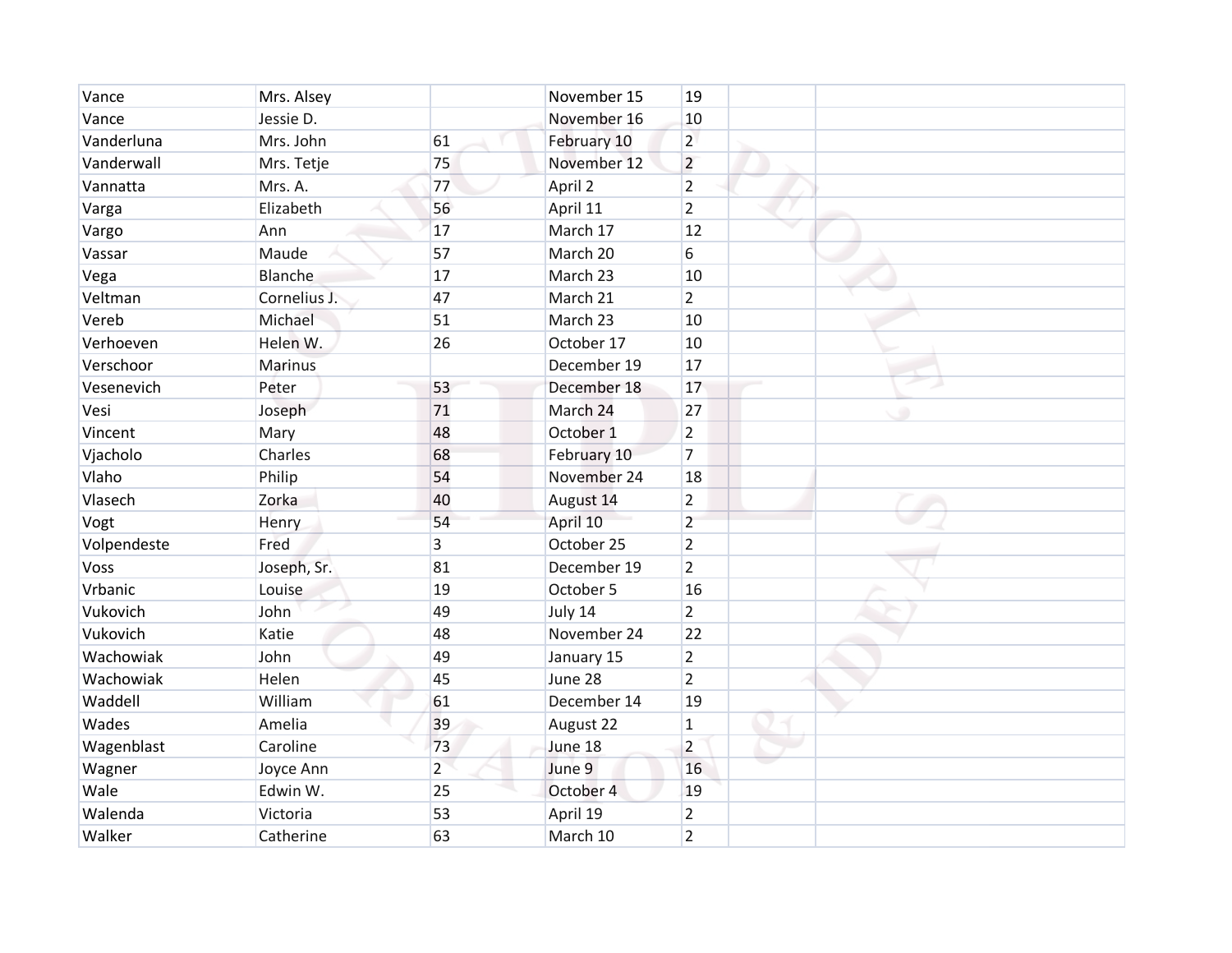| Walker    | Jessie Sherwood        | 51       | March 13     | 18             |                         |
|-----------|------------------------|----------|--------------|----------------|-------------------------|
| Wall      | Carl T.                | 50       | February 10  | $\overline{7}$ |                         |
| Walsh     | Daisy                  | 63       | January 1    | $\overline{2}$ |                         |
| Walsh     | William                | 43       | January 10   | $\overline{2}$ |                         |
| Walters   | Walter                 |          | April 10     | 10             | Also see April 11, p. 1 |
| Wantorski | Joseph                 | 76       | May 22       | 6              |                         |
| Ward      | Robert H.              | 62       | July 19      | $\overline{2}$ |                         |
| Ward      | Dr. James R.           | 64       | November 22  | $\overline{2}$ |                         |
| Wargo     | George                 | 46       | March 13     | 16             |                         |
| Warner    | Amelia                 | 78       | February 20  | $\overline{2}$ |                         |
| Warten    | Florence               | 37       | November 13  | $\mathbf{1}$   |                         |
| Wasik     | Kathryn                | 67       | December 18  | $\overline{2}$ |                         |
| Wasp      | Nathan                 | 5        | June 22      | $\mathbf{1}$   |                         |
| Waterman  | Clara I.               | 46       | December 14  | $\overline{2}$ |                         |
| Waterston | Harriet J.             | 79       | February 22  | 26             | ۰                       |
| Watson    | Keith Allen            | 3 months | February 22  | 26             |                         |
| Watson    | Dr. Lena               | 65       | March 1      | $\overline{2}$ |                         |
| Webber    | John H.                | 60       | June 2       | $\overline{2}$ |                         |
| Wedgwood  | <b>Edwin Chatfield</b> | 75       | February 19  | $\overline{2}$ |                         |
| Weise     | Ida                    | 56       | November 24  | $\overline{2}$ |                         |
| Weiss     | Jennie                 | 61       | February 22  | $\overline{2}$ |                         |
| Weiss     | Joseph A.              | 39       | March 6      | $\mathbf{1}$   | Picture included        |
| Welch     | Alice M.               | 79       | May 22       | $\overline{2}$ |                         |
| Welch     | Edward S.              | 39       | August 9     | $\overline{2}$ |                         |
| Welkie    | Charles E.             | 5        | March 31     | $\overline{2}$ |                         |
| Wendell   | William G.             | 90       | October 13   | 19             |                         |
| Westberg  | Frederick T.           |          | September 18 | 9              |                         |
| Wetzel    | Marjorie               | 3 months | January 31   | $\overline{2}$ |                         |
| Wheale    | Martha                 | 54       | October 30   | 12             |                         |
| Wheeler   | Charles H.             | 72       | September 25 | $\overline{2}$ |                         |
| Whipple   | Lynn                   | 42       | April 27     | 17             |                         |
| White     | Albridge               | 56       | March 20     | 6              |                         |
| White     | Mrs. Caleb K.          | 51       | August 20    | 11             |                         |
| White     | Thomas                 | 55       | November 26  | $\overline{4}$ |                         |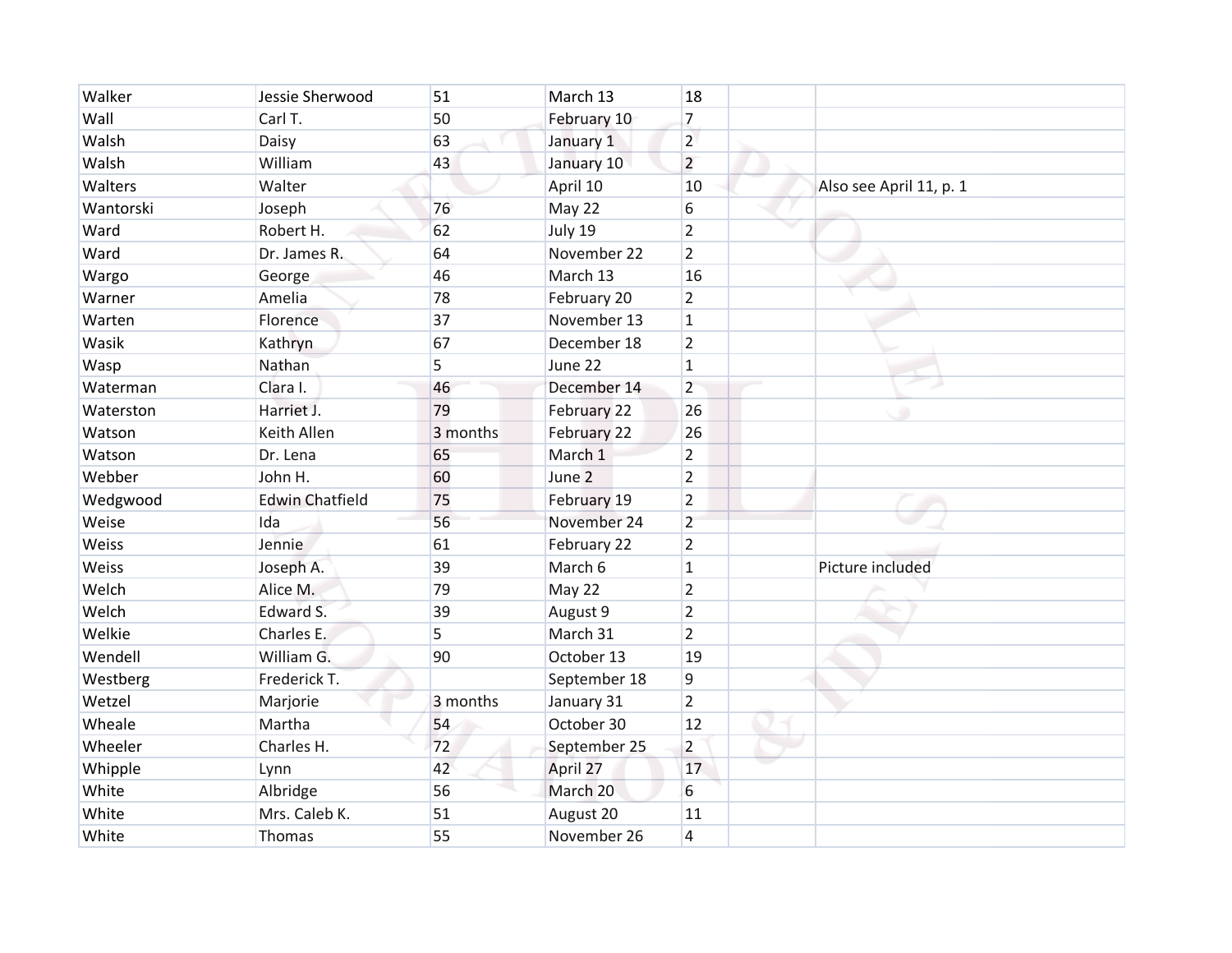| Whiteleather  | Reuban                | 65 | June 2             | 25             |                            |
|---------------|-----------------------|----|--------------------|----------------|----------------------------|
| Whiteside     | Mrs. Gordon           |    | January 13         | 12             |                            |
| Whiting       | Mary E.               | 81 | <b>May 12</b>      | $\overline{2}$ |                            |
| Wickey        | E. W.                 | 73 | August 23          | 19             |                            |
| Wickman       | Sophie                | 75 | October 25         | $\overline{2}$ |                            |
| Wieneke       | Bernard H.            | 28 | September 28       | $\overline{4}$ |                            |
| Wihite        | Margaret V.           | 14 | March 3            | $\overline{2}$ |                            |
| Wilkins       | Albert S.             | 70 | March 13           | $\overline{2}$ |                            |
| Williams      | Charles G.            | 32 | February 15        | $\overline{2}$ |                            |
| Williams      | <b>Alice Cary</b>     | 65 | April 3            | 10             |                            |
| Williams      | <b>Henry Crawford</b> | 20 | May 1              | $\overline{1}$ |                            |
| Williams      | Daisy                 | 41 | September 15       | $\overline{2}$ |                            |
| Willis        | William H.            | 79 | April 24           | $\overline{2}$ |                            |
| Willogorski   | Marion                | 31 | May 22             | 10             |                            |
| Wilson        | <b>Bessie</b>         | 39 | January 5          | $\overline{2}$ | ۰                          |
| Wilson        | Robert                | 2  | January 10         | $\overline{2}$ |                            |
| Wilson        | William               | 84 | March 9            | $\overline{2}$ |                            |
| Wilson        | Elijah                | 72 | July 20            | $\overline{2}$ |                            |
| Wilson        | Chrstine              | 67 | November 26        | $\overline{2}$ |                            |
| Wiltjer       | Mrs. Jacob            |    | October 27         | 30             |                            |
| Wiltse        | E. Alice              | 72 | January 13         | $\overline{2}$ |                            |
| Winchester    | Mary L.               | 86 | January 10         | $\overline{2}$ |                            |
| Winkelman     | Jacob                 | 44 | January 3          | $\overline{2}$ |                            |
| Winman        | L.L.                  | 61 | June 21            | $\overline{2}$ |                            |
| Wirtz         | Peter J.              | 89 | July 16            | $\overline{2}$ |                            |
| Wisinski      | Bernard               | 26 | April 19           | $\overline{2}$ |                            |
| Wisinski      | Chester               | 13 | November 14        | $\overline{2}$ |                            |
| Wohrle        | Carl                  | 75 | September 24       | $\overline{2}$ |                            |
| Wojciechowski | Michael               | 64 | April 9            | $\overline{2}$ |                            |
| Wojcikowski   | Theodore              | 65 | June 11            | $\overline{2}$ |                            |
| Wolanser      | Christine             | 67 | August 31          | 14             |                            |
| Wolf          | Leo                   | 71 | February 6         | $\mathbf{1}$   | Picture included           |
| Wolf          | Catherine             | 86 | March <sub>2</sub> | $\overline{2}$ |                            |
| Wolf          | George                |    | September 18       | 11             | Picture included on page 1 |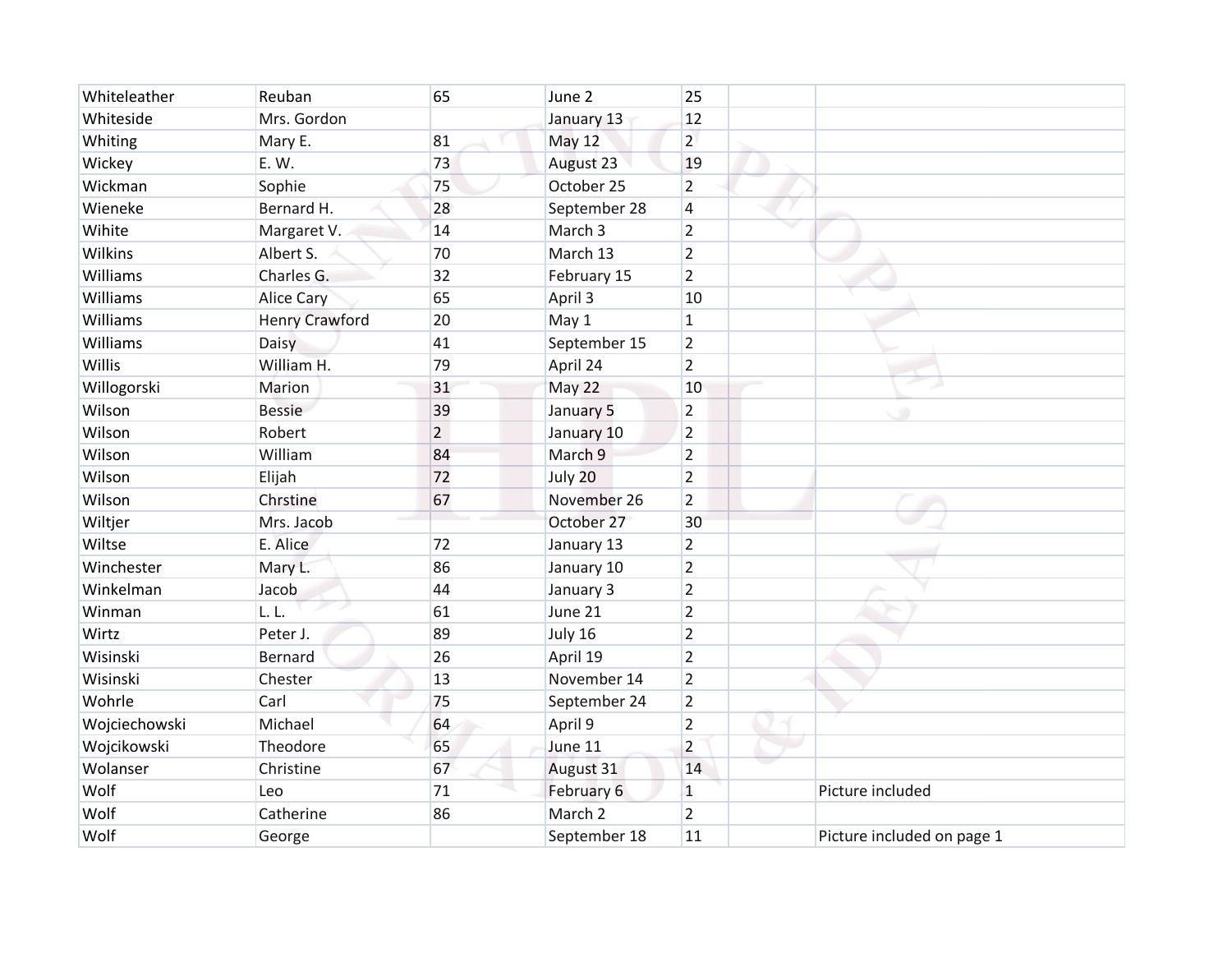| Wolff      | Alma V.          | 79               | October 26   | $\overline{2}$   |                                |
|------------|------------------|------------------|--------------|------------------|--------------------------------|
| Wood       | William          | 60               | January 23   | $\mathbf{1}$     |                                |
| Woodford   | Mary Louise      | 86               | March 7      | 10               |                                |
| Woodke     | Fred             | 19               | January 3    | $\mathbf{1}$     |                                |
| Woods      | William G.       | 87               | August 17    | $\mathbf{1}$     |                                |
| Woods      | Norma G.         | 5                | September 3  | $\overline{2}$   |                                |
| Worstler   | Lillian          | $6 \overline{6}$ | March 29     | 14               |                                |
| Wozniak    | Andrew           | 50               | October 10   | $\boldsymbol{8}$ |                                |
| Wozniak    | Frank            | 56               | November 2   | $\overline{4}$   |                                |
| Wudra      | Catherine        | 58               | September 15 | $\overline{2}$   |                                |
| Yates      | Rose             | 33               | September 25 | $\overline{2}$   |                                |
| Yercine    | John             | 66               | October 23   | $\overline{2}$   |                                |
| Yerga      | Andrew           | 27               | July 10      | $\mathbf{1}$     |                                |
| Yesenevich | Peter            | 53               | December 18  | 17               |                                |
| Young      | Elizabeth        | 85               | April 6      | $\overline{2}$   | ۰                              |
| Young      | Theresa C.       | 62               | July 31      | $\overline{2}$   |                                |
| Young      | Alonze J.        | 82               | September 3  | $\overline{2}$   |                                |
| Yovanov    | Dragich          | 63               | October 6    | 25               |                                |
| Yurczak    | John             | 46               | March 13     | $\overline{2}$   |                                |
| Yurich     | Frank            |                  | December 5   | 10               |                                |
| Yurvceviah | Thomas           | 49               | August 16    | 12               |                                |
| Zalewski   | Floryan          |                  | June 22      | 6                | Also see June 23, p 14         |
| Zandstra   | Bartel H.        | 72               | February 13  | $\overline{2}$   | Picture included on page 1     |
| Zandstra   | Mrs. Bartel, Sr. | 64               | December 19  | $\overline{2}$   | Picture included, Dec 20, p 26 |
| Zarr       | Ray              | 47               | July 24      | $\mathbf{1}$     |                                |
| Zawora     | Anna             | 47               | February 12  | 6                |                                |
| Zerello    | Mamie            | 38               | April 3      | $\overline{2}$   |                                |
| Ziara      | Mary             | 41               | April 30     | 18               |                                |
| Zielinski  | Catherine        | 43               | July 14      | 10               |                                |
| Zila       | Mildred          | 19               | November 12  | $\overline{2}$   |                                |
| Zimmerman  | Harry A.         | 46               | July 2       | $\overline{2}$   |                                |
| Zmuda      | Joseph           | 68               | April 13     | $\overline{2}$   |                                |
| Zokas      | Tom              | 56               | May 8        | 6                |                                |
| Zubeck     | Anna             |                  | June 15      | 14               |                                |